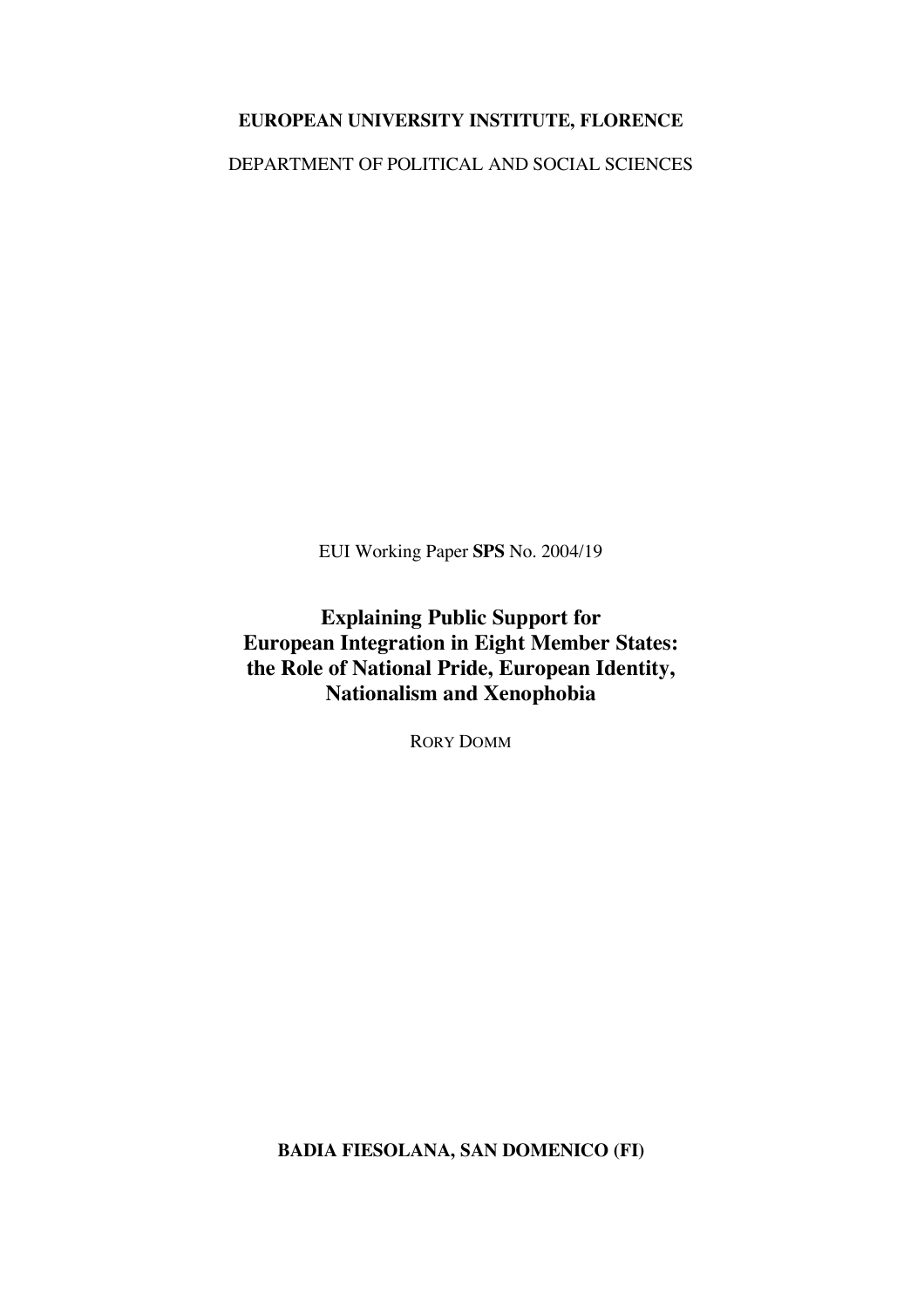All rights reserved. No part of this paper may be reproduced in any form without permission of the author(s).

> © 2004 Rory Domm Published in Italy in December 2004 European University Institute Badia Fiesolana I – 50016 San Domenico (FI) Italy www.iue.it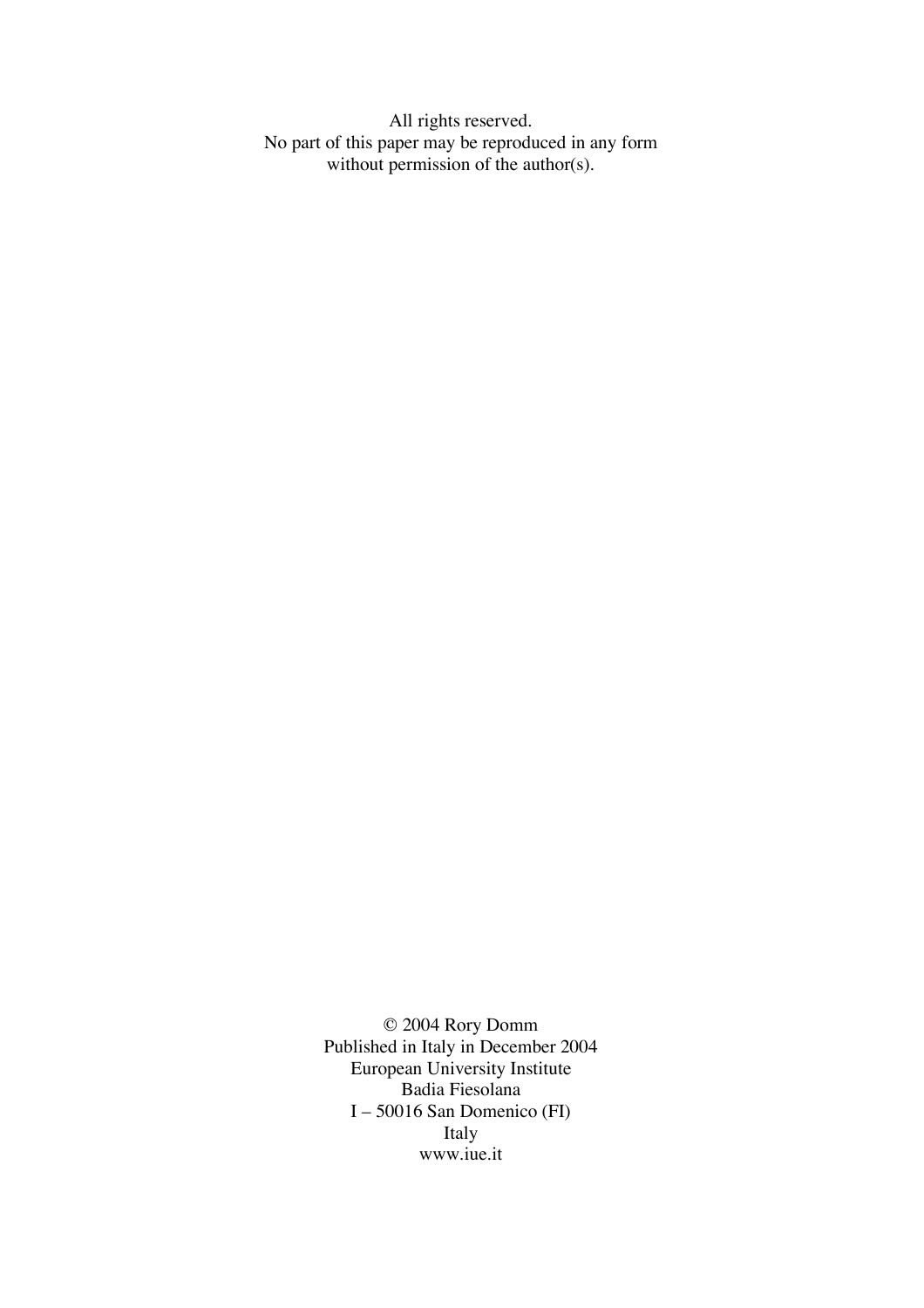Article Title: Explaining Public Support for European Integration in Eight Member States: the Role of National Pride, European Identity, Nationalism and Xenophobia

Author: Rory Domm, Office of the High Representative, Bosnia and Herzegovina. rory.domm@ohr.int.

Word Count: 7899 (including endnotes and references but not tables/figures)

Abstract: The national traditions dimension to explaining support for European integration is of burgeoning interest amongst social scientists. I develop a socio-psychological model of support and investigate the impact of national pride, European identity, nationalism and xenophobia for European Union respondents surveyed in the International Social Survey Programme 1995 National Identity dataset. The results confirm that racist respondents and those with a strong sense of national rather than European identity are less likely to support European integration. Furthermore, there is a negative relationship between nationalism and support in the data, while national pride is shown to be related positively to support for integration.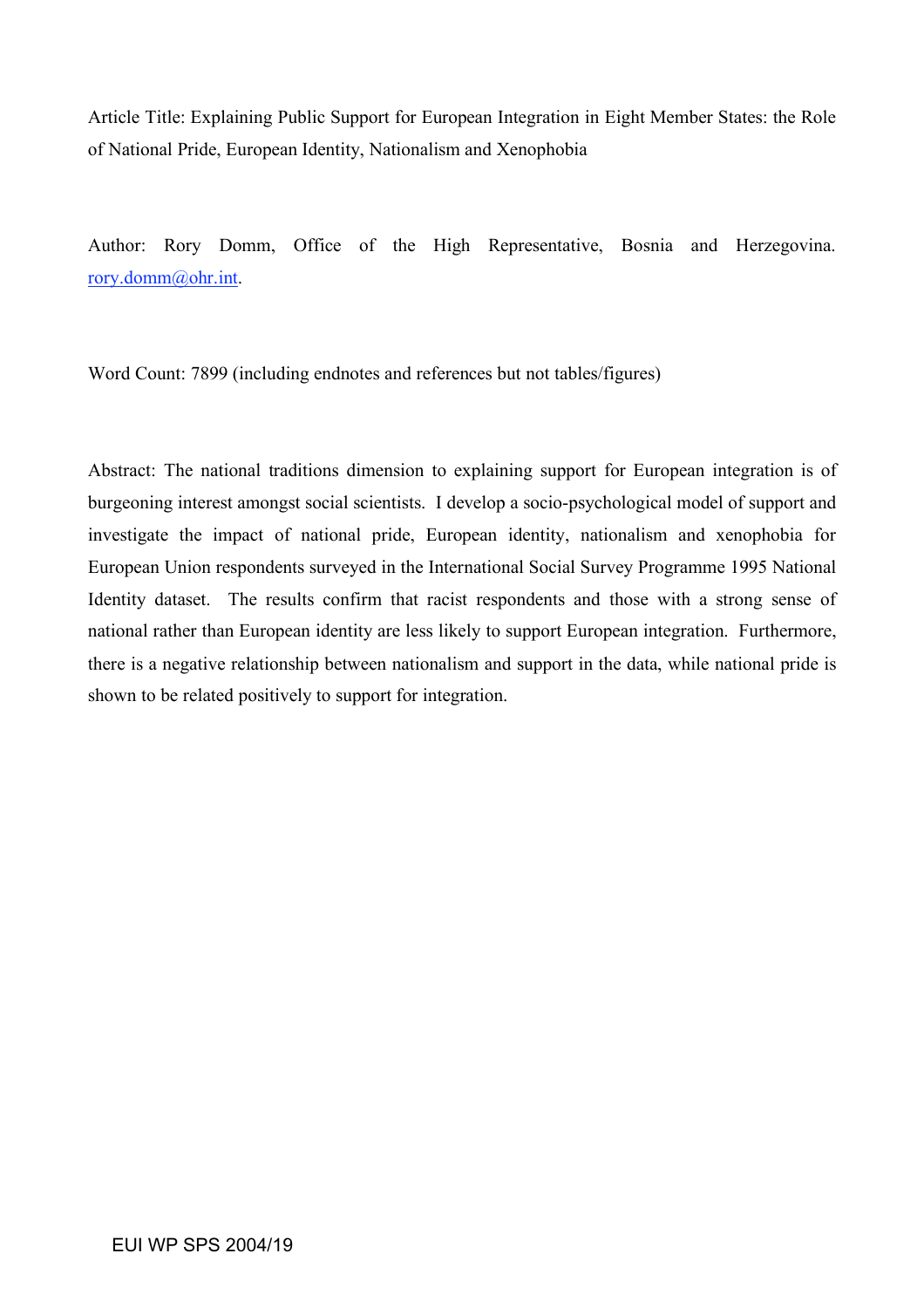## **Introduction**

The post-war formation of the European Communities was an undeniably elite-minded project. A historian of this period might give prominence to visionary statesmen or political entrepreneurs such as Schuman and would doubtless also be minded to stress the role of a wider class of policy-makers, administrators and economic interests in the United States of America and the governments of the 'Original Six'. However, from a long list of biographies, memories and histories one notable actor is absent: the general public, whether in the form of a pan-European consciousness, as a significant national or pan-national political party or movement or even in a more radical, revolutionary guise.

This initial pattern of events is adopted in many of the International Relations-based theories of European integration, where the main determinants of the direction and pace of integration are policy-makers and institutional actors, so that only a limited role is assigned to the mass public. Writing in the neo-functionalist tradition, Lindberg and Scheingold notably characterise the public as providing a 'permissive consensus' on European integration, allowing policy-makers to proceed unchecked (Lindberg and Scheingold, 1970). There is, however, a strong case for the public as an influence on integrative developments through the media of referenda, elections and opinion polls. Significantly, many theorists now allocate the public a greater role: public displays of contrition from Ernst Haas, a prominent neofunctionalist scholar who in early variants of his theory strongly criticised the use of public opinion surveys (Haas, 1975), and an increasing domestic politics element to many realist theories of integration have been joined by later approaches such as multi-level governance, which take a more heterogeneous stance towards actors in the European Union (EU) decision-making process.

This recognition of the role of the public in (theories of) European integration has spurred interest in explaining variation in mass support for integration. In this article I start from the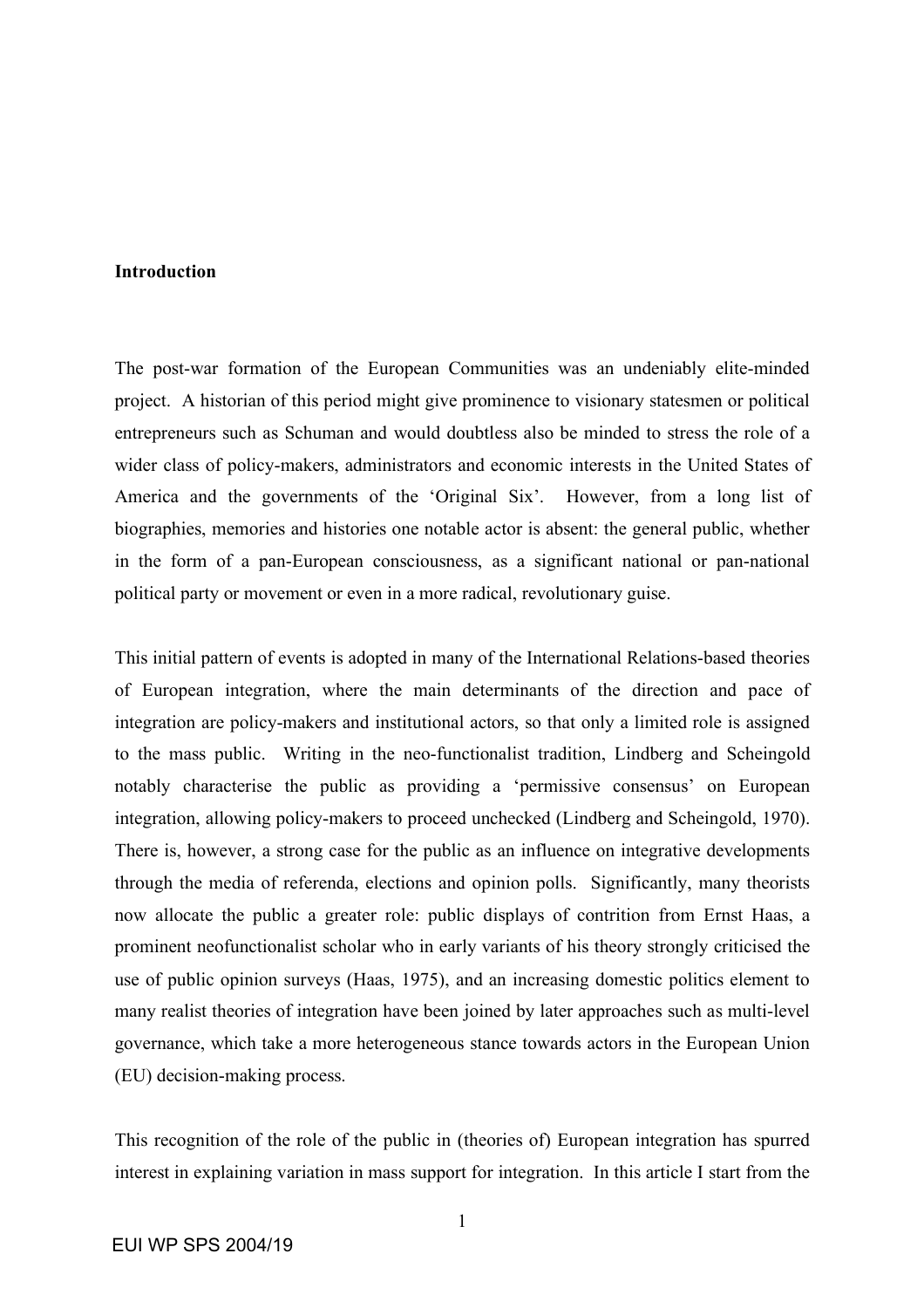#### Rory Domm

premise that existent theories of support for European integration, not least those adopting a utilitarian approach, cannot explain all variation in support. I develop a model of support for European integration based on socio-psychological theories of identity where I hypothesise that respondents holding nationalist or racist attitudes or with a more national than European sense of identity will be more likely to be hostile towards the EU, as it can be thought of as an 'outgroup'. National pride is included in the analysis, although I do not anticipate a link between pride and support on the basis that there is no necessary conflict between pride in the nation and support for the EU. The impact of these factors is tested on individual-level data measuring support for the EU among eight European Union member states using International Social Science Program (ISSP) 1995 National Identity survey data. The results of a logit model of support are presented at the pooled and country level and demonstrate that a relatively national identity, nationalism and xenophobia do indeed partially explain mass attitudes towards the EU. Contrary to expectations, national pride is shown to be positively related to support for integration, and I submit that this may be due to changing conceptions of nation identity so that a European component is often now incorporated.

This article has a further six sections. In the first of these a typology of theories of support for European integration is put forward and the main theories discussed while the second develops a model of support for integration based on the socio-psychological literature. In the next section the model and choice of data is explained. In the following two sections, the findings from the statistical analysis of the ISSP data are presented at the pooled and country level. In the last selection I draw on the results of the statistical analysis to draw some conclusions regarding public opinion towards European integration.

#### **Public Support for the European Union**

In order to better characterise the existent literature in the field I distinguish between explanations of support based on national level variables and individual level variables. A further utilitarian/affective distinction can also be drawn. This utilitarian/affective dimension draws on Easton's approach to a respondent's evaluation of a political object, where specific (utilitarian) responses are thought of as being rational and political system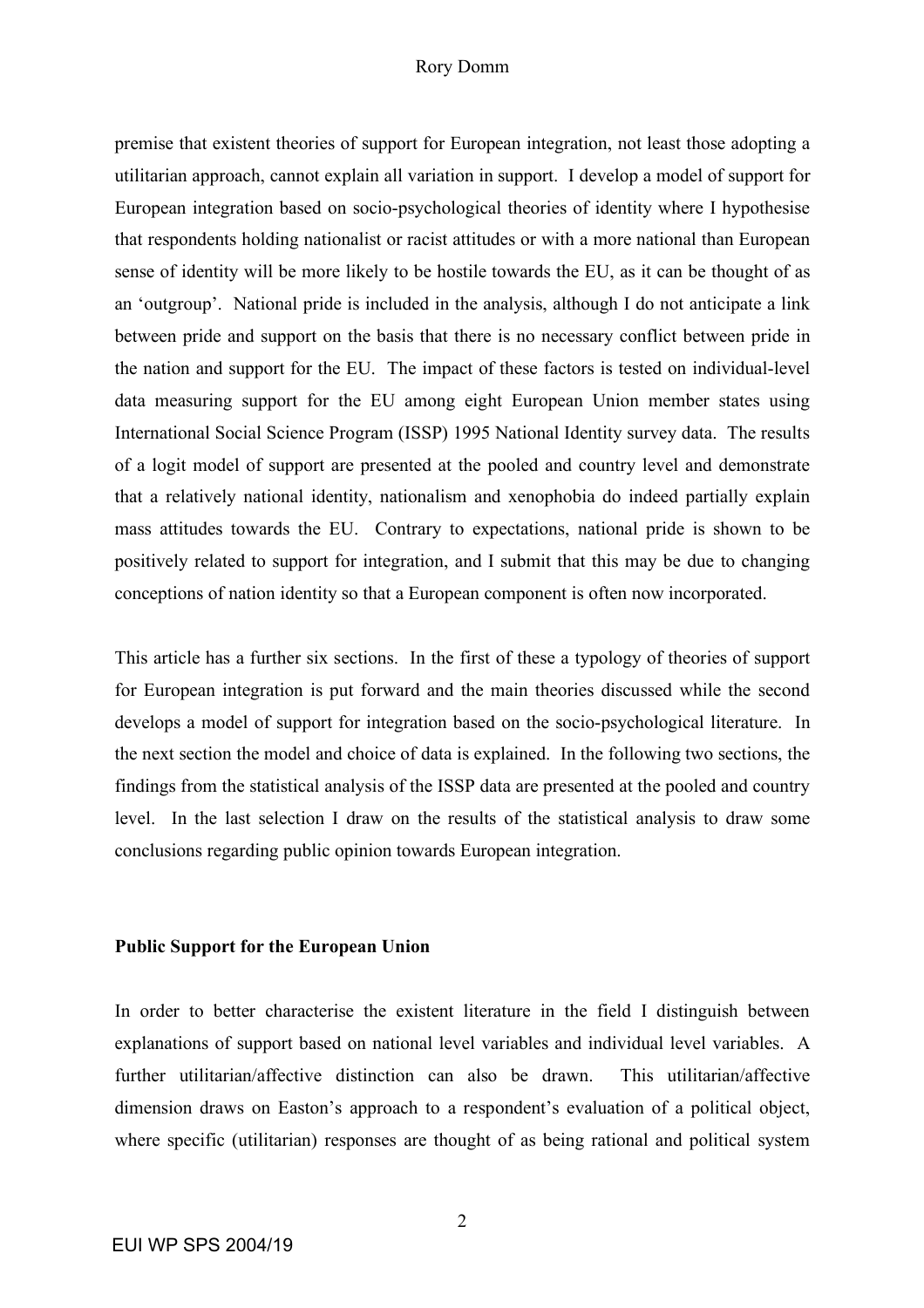output-related, while diffuse (affective) responses are more value-based, generalised and affective (Easton, 1965).

Utilitarian explanations of public support for the EU predominate in the literature. In the national level category some of the more sophisticated empirical research shows net EU budget receipts and especially the level of intra-EU trade to be significant in explaining cross-national support (Anderson and Reichert, 1996; Eichenberg and Dalton, 1993, 1997; Gabel, 1998). Individual level utilitarian theories of support have focused on the individual payoffs for occupational groups such as farmers and fishermen that benefit disproportionally from the EU budget (Bosch and Newton in Niedermayer and Sinnott, 1995). Yet utilitarian approaches cannot explain all variation in support; for instance, Eichenberg and Dalton include dummy variables in their regression analysis for those countries whose patterns of support, in the words of the authors, depart significantly from the general model. The effects of these so-called 'national traditions' dwarf the impact of the economic variables (Eichenberg and Dalton, 1993, p. 522; see also Gabel, 1998, p. 134).

Affective explanations of support have tended to focus on the impact of social cleavages, the primary of which relates to Inglehart's distinction between two value-orientations: materialists and postmaterialists, where the former give priority to material factors such as physical security and the latter are more directed by the need for belonging and intellectual fulfilment which the EU allegedly provides (Inglehart, 1977). There is, however, little empirical support for the resultant hypothesis that the more post-materialist the value-climate the higher we can expect support for integration to be (Janssen, 1991). Other authors have addressed the impact of political allegiance, sex, age and religion on support for integration (Nelson and Guth, 2000; Nelson and Guth, 2003; Ray, 1996).

In the remainder of this article I focus on the individual level, affective dimension to support, the different facets of which form a burgeoning area of interest amongst social scientists. Several theorists have argued on the basis of cognitive and social psychological approaches that individuals' perceptions of national government performance inform their opinions on the EU (Franklin, Marsh *et al*., 1994; Franklin, Van Der Eijk *et al.*, 1995). Specifically, Anderson argues that in the absence of knowledge and information on the part of citizens about the EU 'proxies', in this case national governments, are used to evaluate the EU (1998;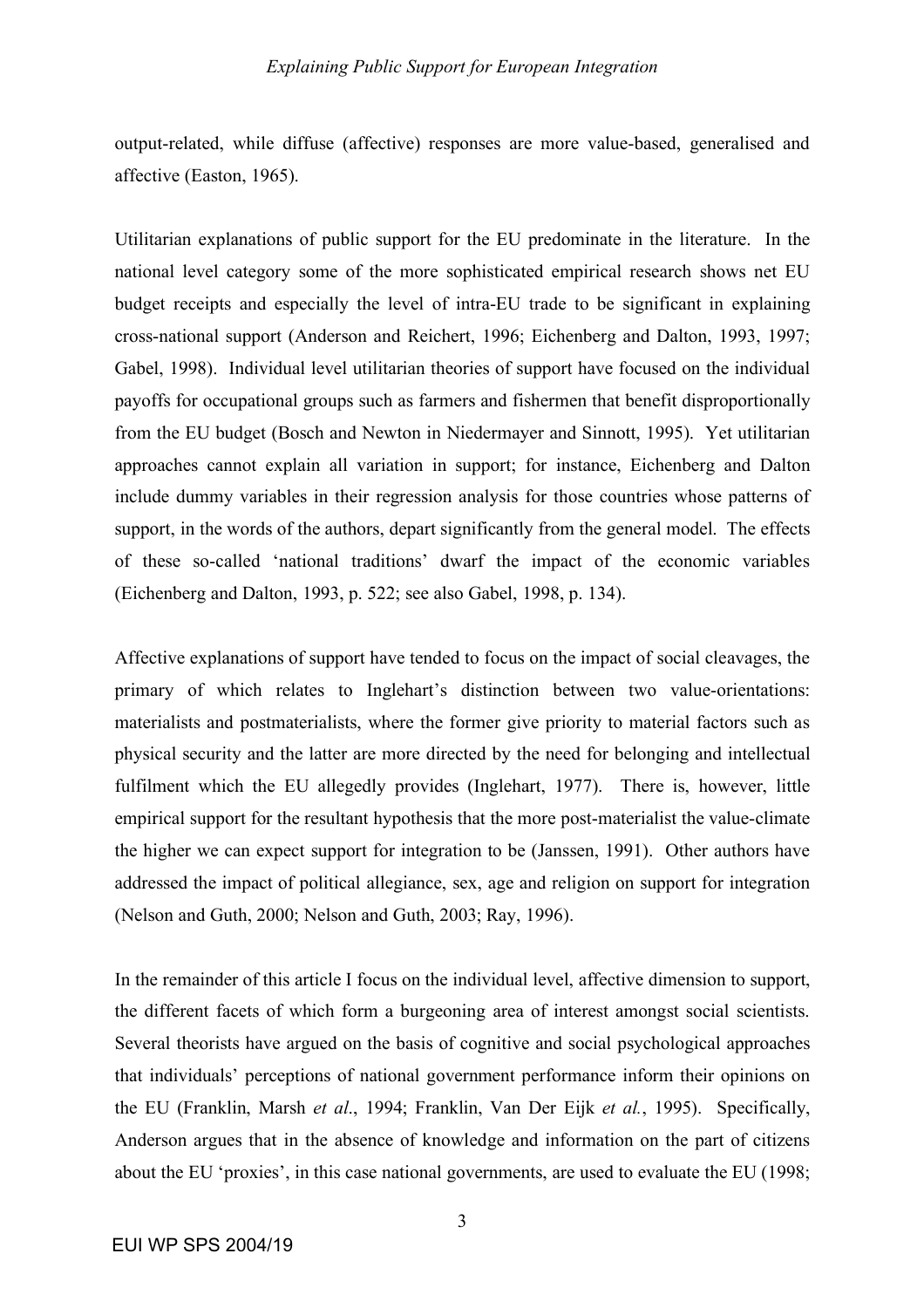#### Rory Domm

Sánchez-Cuenca, 2000; Kritzinger, 2003). Citizens who are satisfied with their national governments are more likely to support the EU. Other researchers have pursued the link between feelings of national identity and support for the EU or one its policies, typically Economic and Monetary Union (Carey, 2002; Kaltenthaler and Anderson, 2001; Müller-Peters, 1998; Christin and Trechsel, 2002). Finally, McLaren focuses on the link between hostility towards minorities and support for the EU (2002; see also Carey, 2002). I build on this research by developing a model of support for integration based on socio-psychological theories of identity that examines the role of national pride, national identity, nationalism and xenophobia in explaining attitudes towards the EU. I engage with all three of the facets of the national traditions dimension to EU support outlined above using the ISSP 1995 National Identity survey data, which contains an unprecedented number of detailed questions on the subject areas at hand. Moreover, there is very little literature that successfully links nationalism to support for integration. Müller-Peters shows that EU respondents holding nationalist attitudes are less likely to be in favour of the EURO (1998). Yet it is clear that attitudes towards the EURO are not concomitant with attitudes towards integration. So, the results are presented at the country and pooled level for all the countries included in the survey data.

## **A Socio-Psychological Model of Support for European Integration**

Social identity theory refers to a body of social psychological research into inter-group relations. The key insight provided by this theory is that the act of social categorisation by itself, seemingly a purely cognitive division of persons into groups, is often sufficient to produce discriminatory behaviour in favour of the 'in-group' over the 'out-group'. An individual applies this categorisation process in social interaction for similar purposes as in basic perceptual activity, namely as a

"system of orientation for *self-reference*, creating and defining the individual's place in society. [It is] Individuals' 'self-definition in a social context…" (Oakes, Haslam *et al.*, 1994, p. 81).

There are many different forms of in-group to which an individual might belong or identify with, including nations, religions and races. For many of these groups, individual members may never know, meet or hear of their fellow members. Nowhere is this truer than for the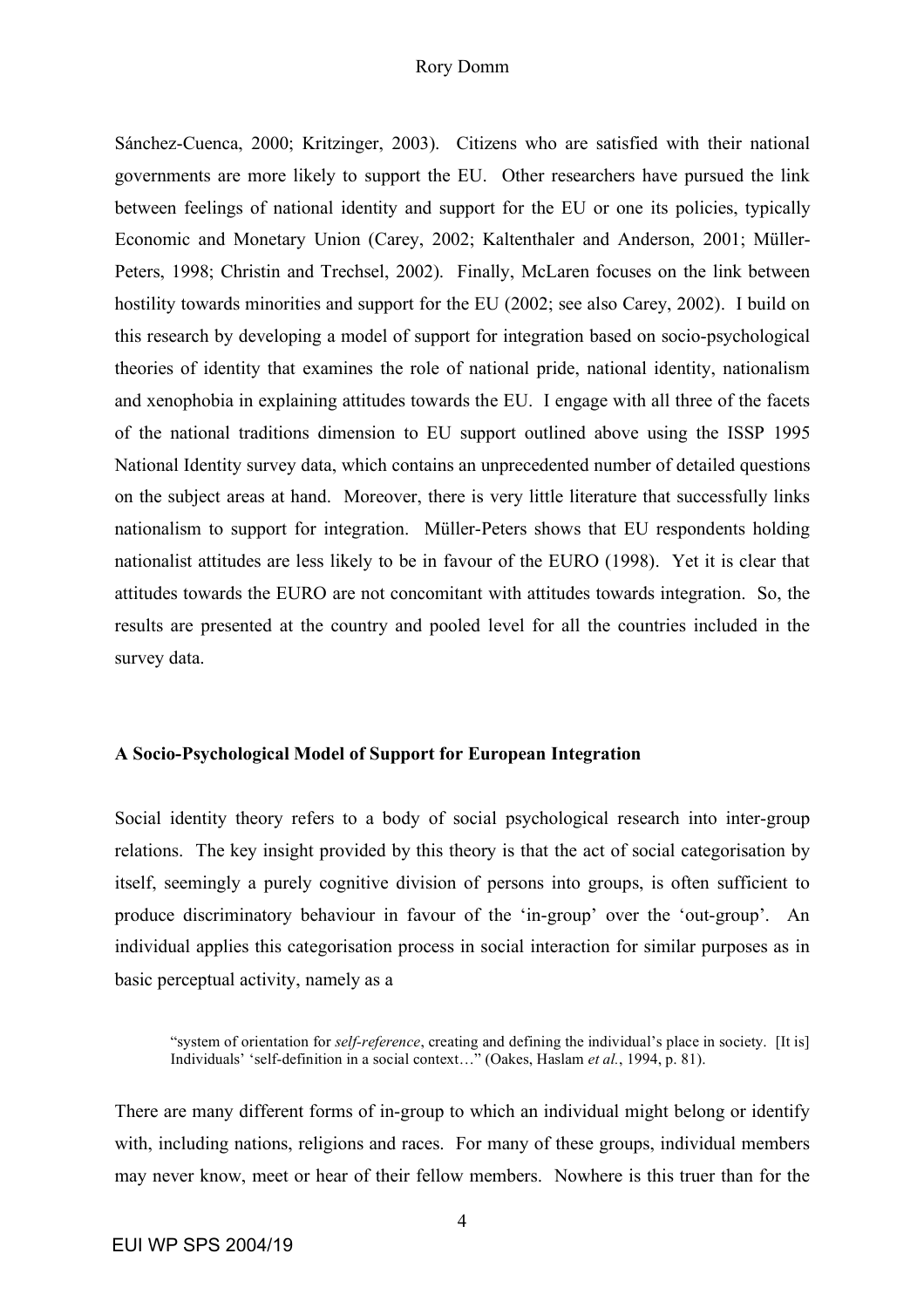nation, famously described by Anderson as an 'imagined community' (1983, p. 15). National outgroups are analogous to the concept of the 'Other' current in some continental philosophy and International Relations writings (Neumann and Welsh, 1991). Europe's Others are frequently constructed as territorially defined entities (America; Russia; Turkey; Asia), but also as the continent's own past of wars and nationalist rivalries (Risse, 1998, p. 12).

Social identity theory assumes that commonness between group members is accentuated by difference with regard to other communities. Group members establish 'positive distinctiveness' using stereotypes or a collection of attributes believed to characterise the members of a particular social group. While this concept does not necessarily imply bias we can see with regard to nationalism and xenophobia that stereotypes can also serve political and ideological functions.

Self-categorisation theory builds on social identity theory, where the principle of metacontrast is used to suggest that categorisation is a dynamic, context-dependent process, determined by comparative relations within a given context (Oakes, Haslam *et al.*, 1994, p. 95). A given set of items is more likely to be categorised as a single entity to the degree that (inter-group or in-group) differences within that set of items are less than the differences between that set and others (intra-groups or out-groups) within the comparative context. The meta-contrast principle incorporates the intuition that group identities are both multiple and relative.

From this brief overview I hypothesise that respondents with a relatively European sense of identity will be more supportive of integration than those who retain a purely national orientation, where both identities constitute types of in-group belonging. This assumes that respondents link the idea of Europe with the specifics of the European Union. Lest this appear obvious, it would certainly be revealing if a relatively European sense of identity and support were shown not to be linked. Secondly, the strength of any relationship is useful appraising different affective explanations of support.

Focusing on the interrelationship between European and national identities, rather than one or the other in isolation, captures the insight from self-categorisation theory that people hold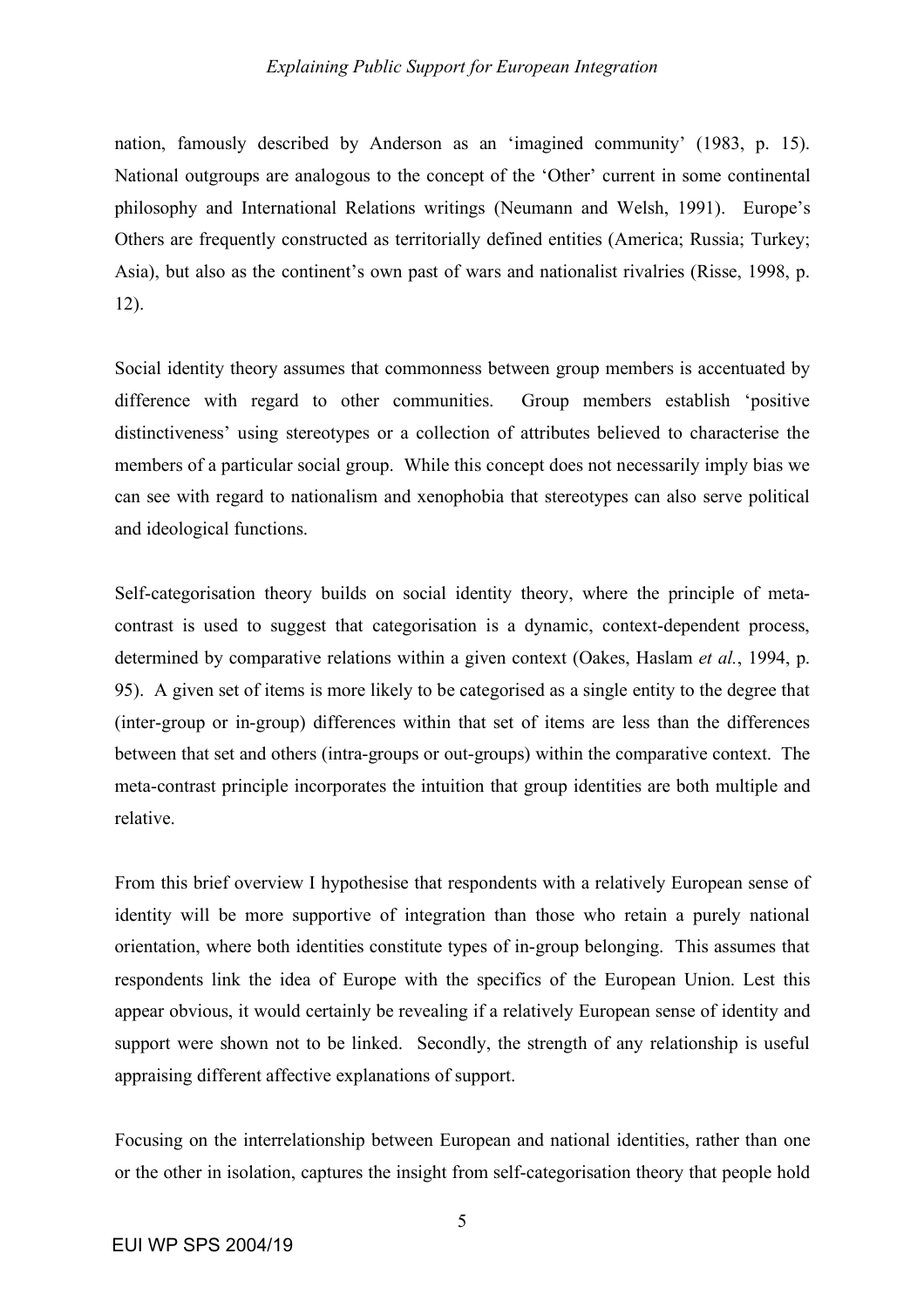multiple identities. However, national pride can be defined as an absolute measure of attachment to the nation as an in-group, so that the term is roughly synonymous with patriotism, or love of country<sup>i</sup>. On the basis that national pride is a measure of belonging, multidimensional and non-exclusive in nature I hypothesise that there is no link with support for the EU.

We can assume that nationalists, as for instance with patriots, identify strongly with the nation to which they belong. The difference is that nationalists profess a specific ideology regarding the distribution of political power. Gellner highlights that for nationalists the legitimacy of the state is provided by the cultural unit, that is, the nation. He writes

"Nationalism is a political principle which maintains that similarity of culture is the basic social bond. Whatever principles of authority may exist between people depend for their legitimacy on the fact that the members of the group concerned are of the same culture...." (1997, p. 4)

I hypothesise that, all other things being equal, higher levels of nationalist sentiment nationalists are linked with lower levels of support for the EU as the EU undermines the sovereignty of nation-states and allows other national groupings a measure of influence in domestic policy-making. Against this, some theorists have argued that the EU has strengthened the nation-state (see Milward *et al*., 1992; Moravcsik, 1994). Moreover, there is a distinction between nationalist sentiment and the state. In the ISSP data Spain and the United Kingdom are clear examples of states that contain recognised, stateless nations within their confines and I separate out the statistical results by minority nation (Catalonia, the Basque Country, Scotland and Wales). Here it may be that the EU is seen as an ally in achieving statehood for 'post-sovereignty' nationalists from certain minority nations, either because the EU functions as a prop for nation-states or for the quite opposite reason that European integration has contributed to the demise of centralised nation-states (Lynch, 1996, p. 14). Other stateless nations may be more ambivalent towards the EU, possibly the result of historic traditions emphasising pactism, accommodation and shared authority (Haesly, 2001). A third 'hard-line' option is that minority nationalism and European integration are incompatible, on the grounds that European institutions undermine state sovereignty.

Finally, racists are understood to be predisposed towards certain 'races' while at the same time consigning other such units to out-group status. I take the view that racists will be less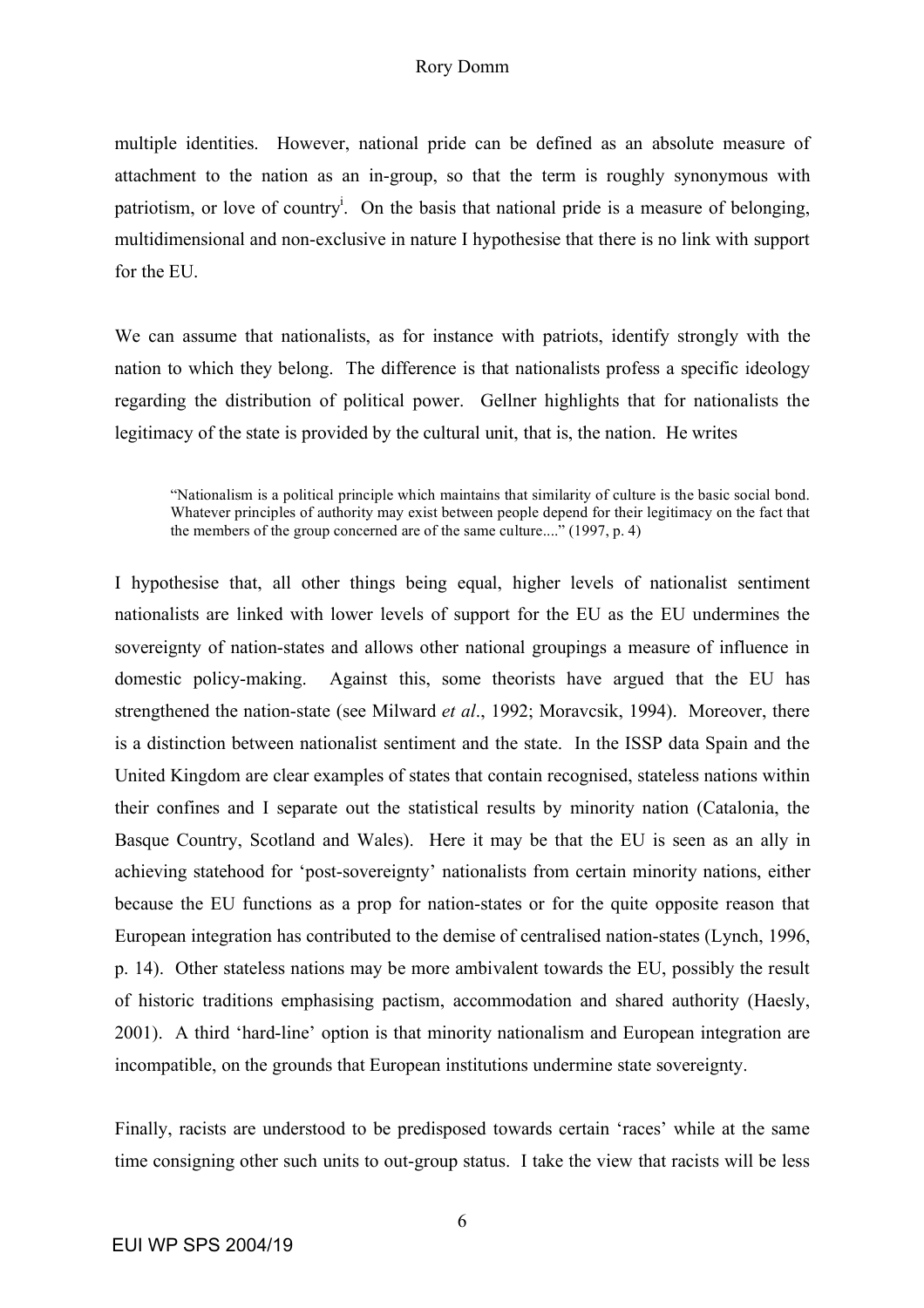likely to support the EU because of its association with influxes of members of the outgroups that they are hostile towards ('perceived threat'). Certainly the free movement of persons forms a key part of the 1985 Schengen Agreement, incorporated into the EU framework from May 1999 as a protocol to the 1997 Treaty of Amsterdam, and the 1986 Single European Act's focus on an internal market. More fundamentally, a cosmopolitan value system underpins the whole EU project: Article O of the Treaty of the European Union states that any European state may apply to become a member of the Union.

## **Operationalisation of Model Variables**

I select the ISSP 1995 National Identity survey, comprising cross-national, individual level data collected over a single time period. Relative to the Eurobarometer survey this data set is particularly successful in measuring the concepts being tested here and contains a broad, representative sample of European Union member states (Germany, the United Kingdom, Italy, Ireland, the Netherlands, Austria, Sweden and Spain). The combined data is weighted by population so as to allow EU-wide conclusions to be drawn from the eight countries in question.

Relative Identity is operationalised using a single scale constructed from two measures of closeness to one's country and Europe by subtracting responses to these two questions. Combining the two questions allows us to capture respondents' attachment to multiple territorial foci. So, this is not an absolute measure of European or national identity but a relative measure, where a respondent might hold, say, a relatively European, national or mixed European/national identity. The full question texts and coding strategies for this and other concepts are available in section A.1 of the Appendix and Table 3 in the main text.

National pride is operationalised using a series of ten questions that address a respondents' pride in different aspects of his or her country. Given the number of questions taken I employ exploratory factor analysis. The final, rotated solution is shown in table 1.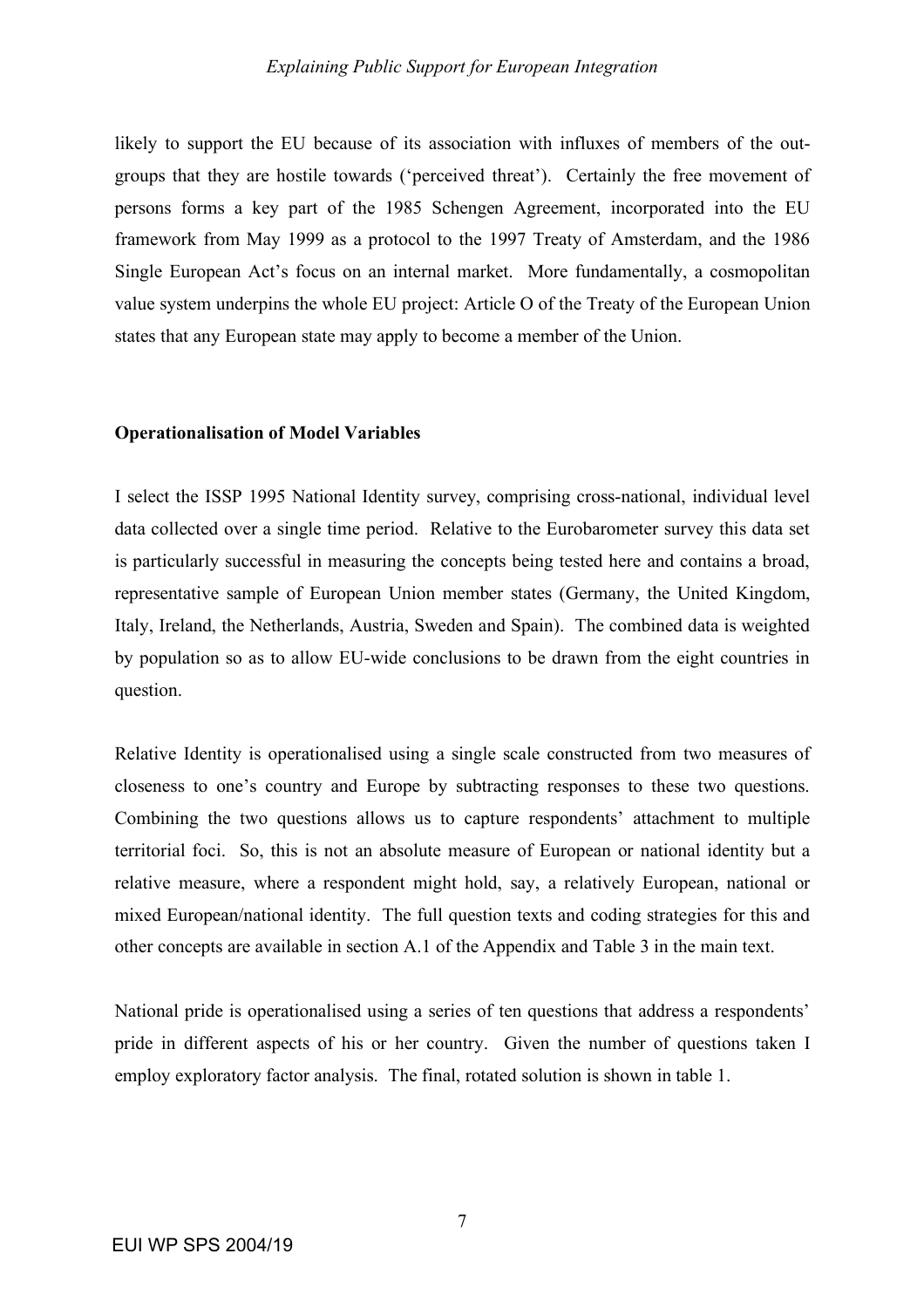| Are you proud of?                | Political Pride | Cultural Pride |
|----------------------------------|-----------------|----------------|
| Way democracy works              | .73             | .11            |
| Political influence in the world | .65             | .30            |
| Economic achievements            | .64             | .19            |
| Social security system           | .68             | .04            |
| Scientific achievements          | .36             | .42            |
| Sports achievements              | .17             | .63            |
| Arts achievements                | .08             | .62            |
| Armed forces                     | .24             | .56            |
| History                          | .09             | .62            |
| Fair treatment of groups         | .55             | .26            |
| Eigenvalue                       | 3.77            | 1.58           |
| Percentage of Explained Variance | 37.70           | 15.81          |
| Cronbach's alpha                 | 0.77            | 0.71           |
| Chi-squared Goodness of Fit (df) | 1430.11(26)     |                |

# Table 1 Factor Analysis of National Pride (1995 ISSP)

Extraction method: Maximum Likelihood; Rotation method: Varimax

Variables are constructed from the two distinct factors that emerge, with the first group of factors (questions (3)-(6)) seemingly referring to a more political dimension to national pride while the second highlighted group (questions  $(8)-(11)$ ) appear to refer to a more cultural element. Questions (7) and (12) load to a sizeable extent on both factors and so are not allocated to one or the other latent factor. These findings are confirmed by Müller-Peters who extracts two factors from a very similar battery of questions in a pan-European survey (1998, p. 709), while Almond and Verba also distinguish between political and non-political pride on very similar lines  $(1963, p. 65)$ <sup>ii</sup>.

Nationalism is operationalised by constructing a Likert scale from the three questions that appear a valid measure of the moral self-righteousness dimension of nationalist sentiment, with an emphasis on international rather than domestic sovereignty concerns.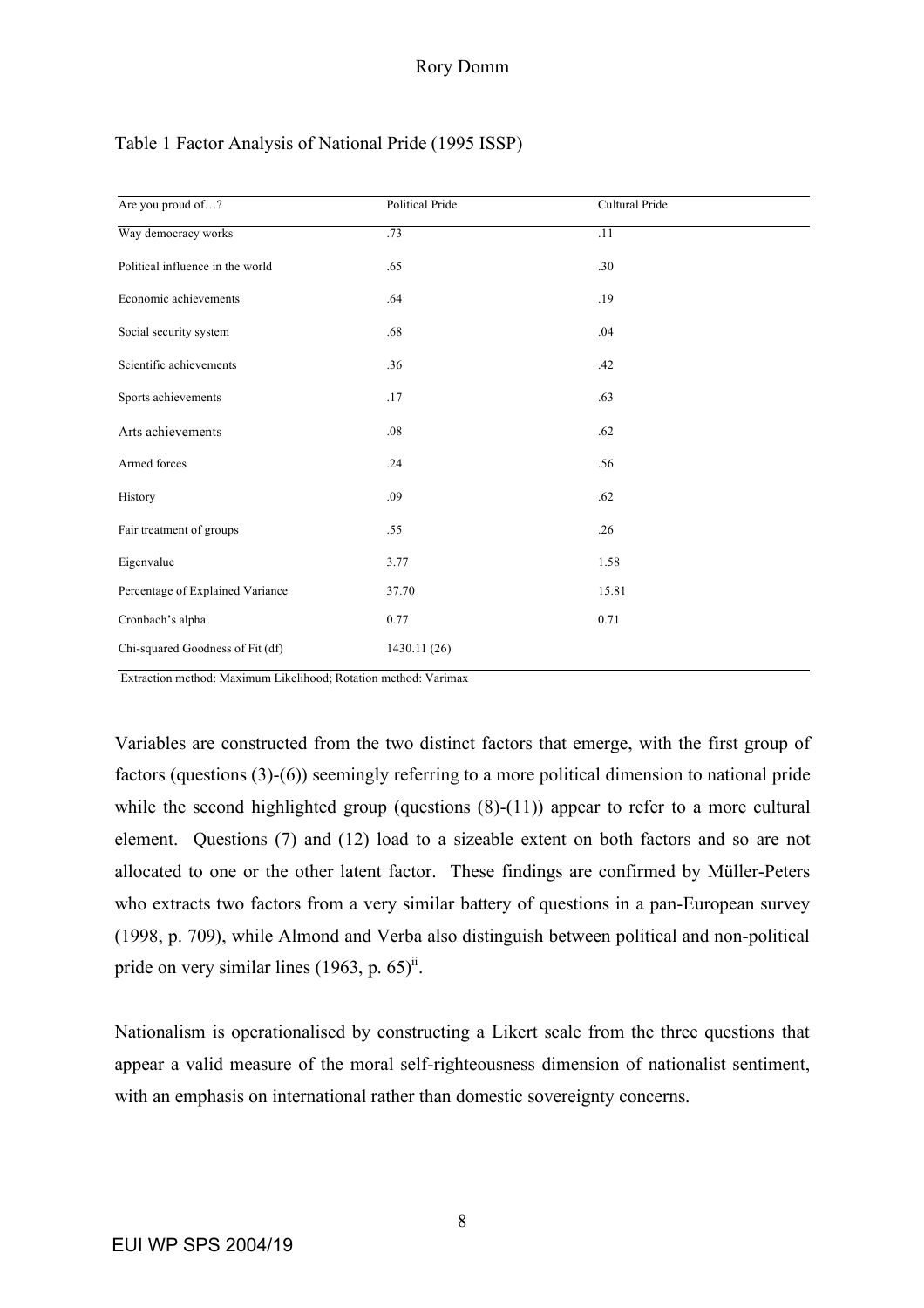The ISSP survey offers a number of questions broadly covering xenophobic and racist attitudes, without it being entirely clear which of the two concepts is being tapped, or both. For these questions the outgroups mentioned are 'immigrants', 'refugees' and simply 'groups'. I thus argue that xenophobic attitudes are most likely being tested, although it is worth noting that in every one of the EU 12 except Belgium and Luxembourg the number of non-EU foreigners as a percentage of the total population was greater than the number of EU foreigners as a percentage of the population in 1992 (Melich, 1995). I perform a factor analysis on these questions with the results presented below.

| Question                                 | Xenophobia  | Factor 2 |
|------------------------------------------|-------------|----------|
| Help minorities to preserve traditions   | .16         | .84      |
| Maintain traditions or adapt in society  | .17         | .39      |
| Immigrants increase crime                | $-.64$      | .12      |
| Immigrants good for the economy          | .56         | .21      |
| Immigrants take jobs away from people    | $-.60$      | .10      |
| Immigrants bring new ideas/culture       | .59         | .19      |
| Refugees should be allowed to stay       | .48         | .22      |
| Number of immigrants should be increased | .68         | .25      |
| Eigenvalue                               | 3.20        | 1.10     |
| Percentage of Explained Variance         | 39.94       | 13.73    |
| Cronbach's alpha                         | 0.78        | 0.52     |
| Chi-squared Goodness of Fit (df)         | 505.70 (13) |          |

Table 2 Factor Analysis of Xenophobia and Racism (1995 ISSP)

Extraction method: Maximum Likelihood; Rotation method: Varimax

The first latent variable extracted is used to construct the xenophobia variable, where all items and not just those highlighted in bold are included (mean  $= 0.00$ ; variance  $= 0.75$ ; range  $= 5.48$ ). The other extracted factor is ignored in this research because of the weak eigenvalue and poor reliability, doubtless partially due to the poor factor loading of question  $(17)^{iii}$ .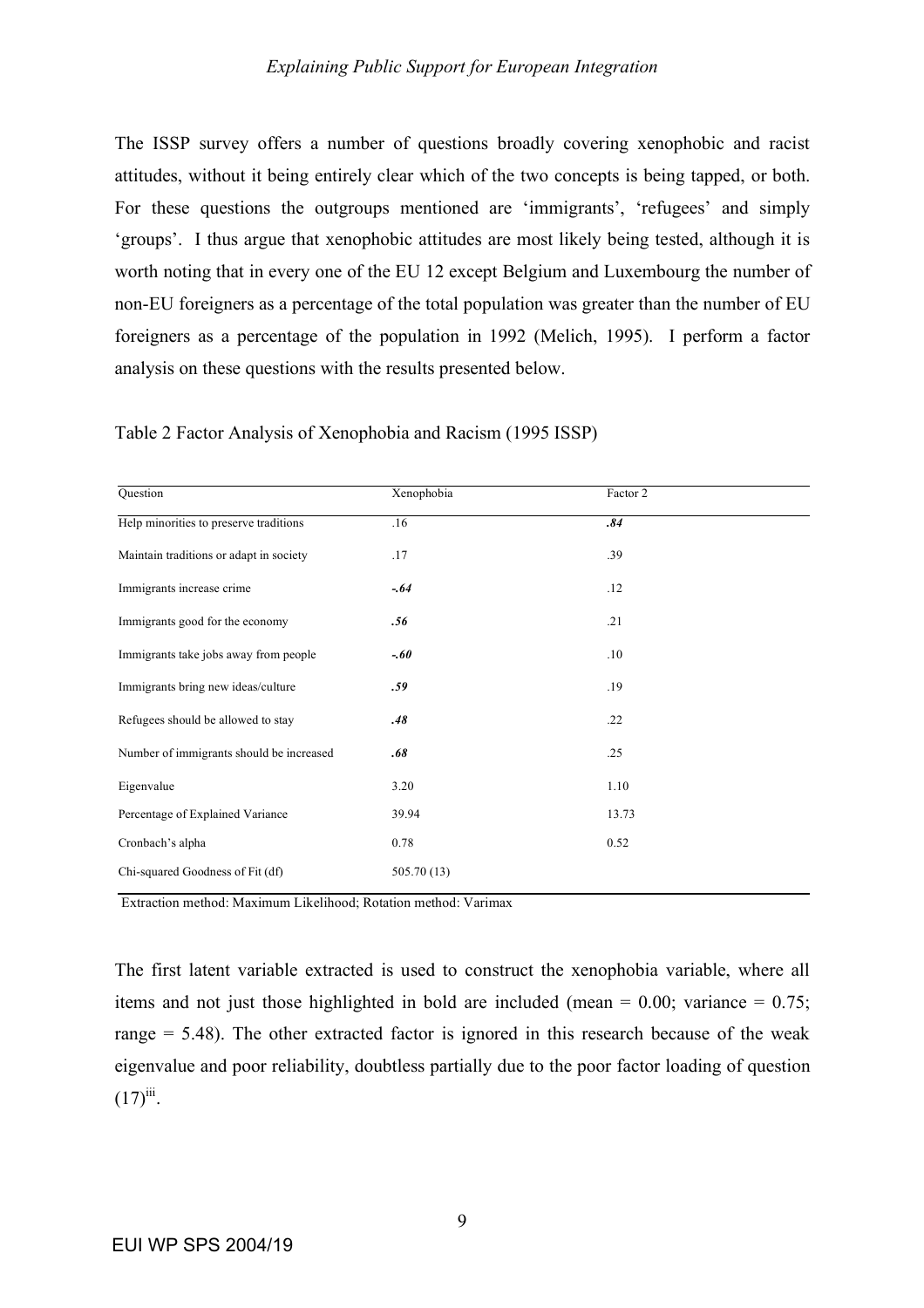# Rory Domm

A dependent variable is chosen that asks respondents whether or not they 'benefit' from the European Union, thus inviting respondents to evaluate the EU in relatively utilitarian terms. Testing for the impact of affective factors on integration using this dependent variable can only increase our confidence in the importance of any statistically significant affective results<sup>iv</sup>.

A limited number of socio-economic control variables are also added to the model as the ISSP survey allows. Because of missing data for some of the EU member states subjective social class, political affiliation and income are only included in the relevant country-level analyses. For ease of reference the coding and summary description of the variables included in the models are summarised in table 3 below.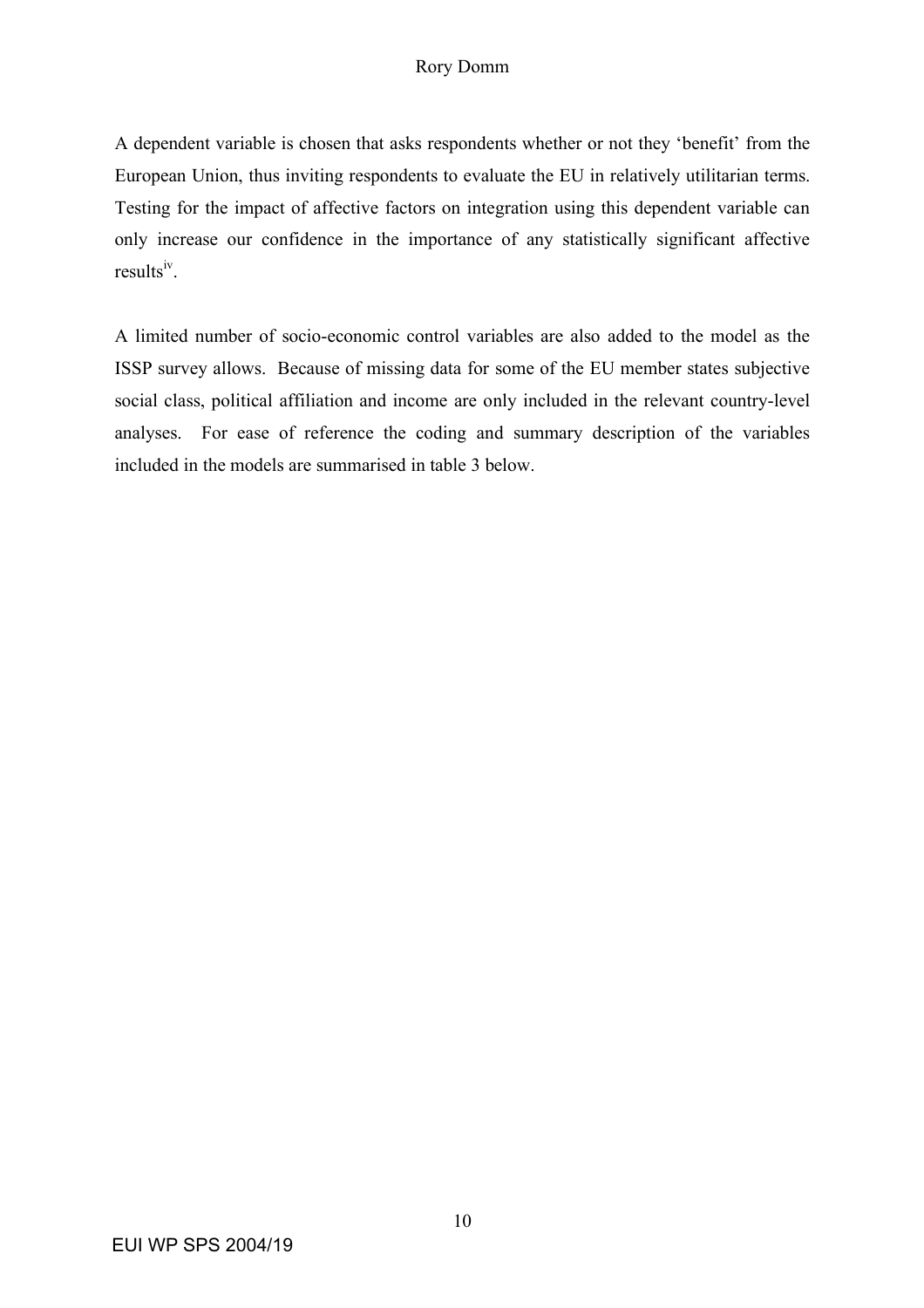# Table 3 Variable Coding (1995 ISSP)

| <b>VARIABLE</b>                  | <b>DESCRIPTION</b>                                                                                              |
|----------------------------------|-----------------------------------------------------------------------------------------------------------------|
| Dependent/Independent Variables  |                                                                                                                 |
| National Pride                   | Factor analysis scale [mean = $0.00$ ; variance = $0.78$ (political pride), 0.71 (cultural pride); range        |
|                                  | 4.77 (PP), 4.88 (CP)]. Levels of pride increase positively with variable score                                  |
| Nationalism                      | Variable split into quartiles derived from Likert scale (scored from 3-15). Levels of nationalism               |
|                                  | increase positively with variable score [mean = $2.55$ ; variance = $1.14$ ]                                    |
| Minority Nationalism             | 1=Favours unitary position 2=Holds separatist attitudes. Data on Ireland initially missing;                     |
|                                  | coded to 1.07. Interaction variables created for Scotland, Wales, Catalonia and Basque Country                  |
|                                  | by combining minority nationalism response with regional origin of respondent as appropriate                    |
| Xenophobia                       | Factor analysis scale [mean = $0.00$ ; variance = $0.75$ ]. Xenophobia increases with variable score            |
| Support for European Integration | Bivariate scoring - either pro/anti-integration or attitude/non-attitude holding. 1=Pro-European                |
|                                  | or attitude holder respectively                                                                                 |
| Control Variables                |                                                                                                                 |
| Sex                              | $1 =$ Male, $0 =$ Female                                                                                        |
| Age                              | From 14 to 96 years. Coded as cohorts $(1 - 29)$ ; $2 - 30 - 39$ ; $3 - 40 - 49$ ; $4 - 50 - 59$ ; $5 - 60 +$ ) |
| Education                        | Coded from 1-7 (1 – no education; 2 – incomplete primary; 3 – primary completed; 4 –                            |
|                                  | incomplete secondary; 5- secondary completed; 6 - incomplete university/semi-higher; 7-                         |
|                                  | university completed). Some national variations apply.                                                          |
| Country dummies                  | With Spain as the omitted country.                                                                              |
| Religion                         | Coded from 1-3 (1 - Protestant and Lutheran respondents, 2 - Roman Catholic, 3 - No religion                    |
|                                  | professed). Categorical variable, with no religion as the base category.                                        |
| Occupation                       | ISEI coding from 16 to 90. Occupational status increases with score. Data missing for GB,                       |
|                                  | Italy, Sweden and the Netherlands (coded to the mean of 43.5).                                                  |
| Occupation Dummy                 | 1=no occupation data available, 0=occupation data available                                                     |
| Farmers                          | 1=Agricultural worker; 0=non-agricultural worker                                                                |
| Income                           | Coded as quintiles (1-5). This is a measure of a respondents' relative income where higher                      |
|                                  | value equals greater wealth. Italy data missing                                                                 |
| Political Affiliation            | Coded from 1-6 (1 – Far left; 2 – Left, centre left; 3 - Right, conservative; 4 – Far right; 5 –                |
|                                  | Other, Don't Know; 6 - Centre, liberal). 'N/A' and 'answer-refused' coded system-missing.                       |
|                                  | Categorical variable, Left being the omitted category. No data for Italy.                                       |
| Subjective Social Class          | Coded from 1-7 (1 – LC; 2 – WC; 3 - LMC; 4 - Don't know; 5 – UMC; 6 – UC; 7 - MC).                              |
|                                  | Categorical variable. Middle class is the base category. No data for GB or the Netherlands.                     |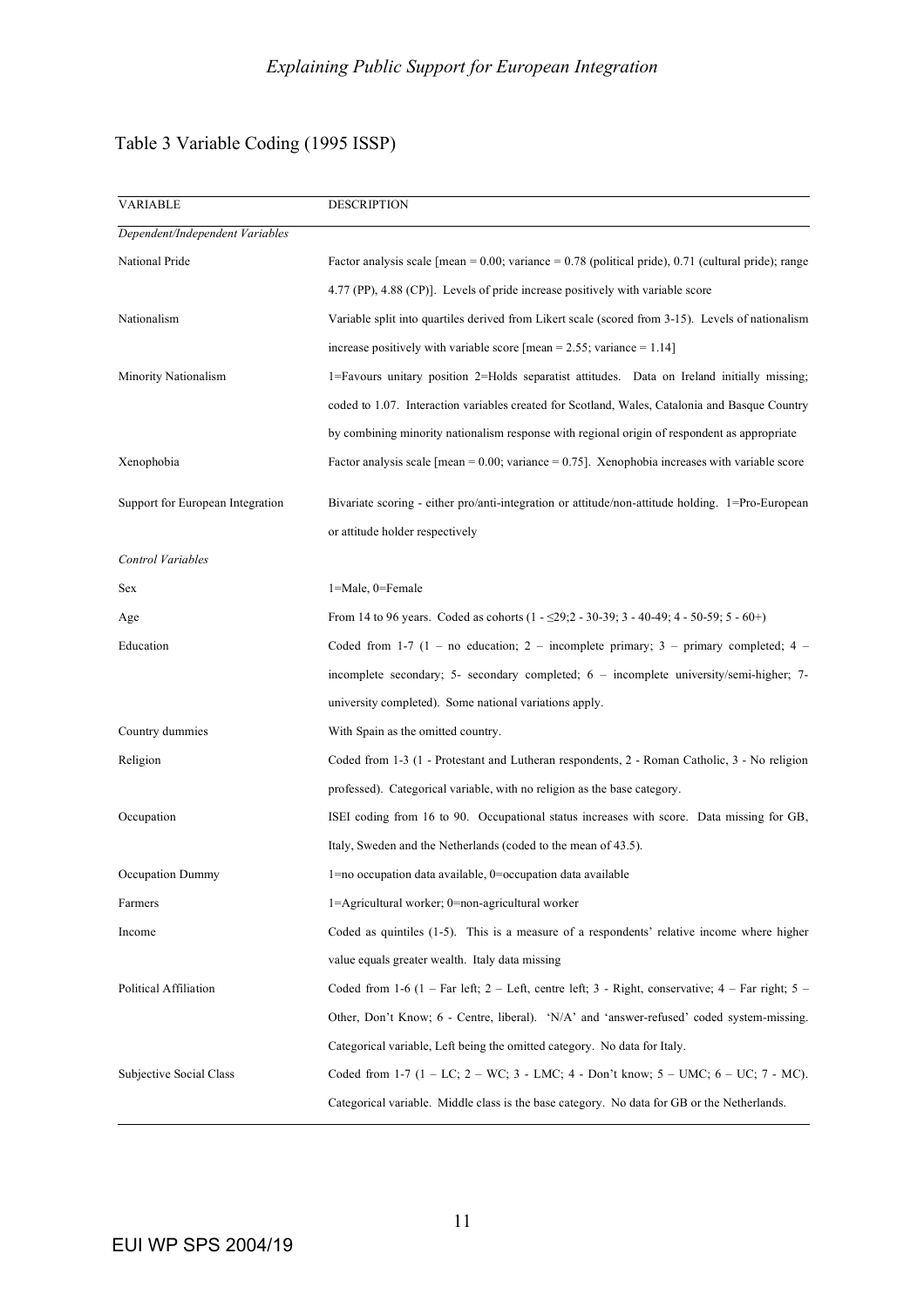# **Methodology and Pooled Results**

I test the model outlined above using pooled ISSP 1995 National Identity data weighted by population. The bivariate response category of the dependent variable favours the use of logit regression techniques. I present the abridged results of the logit models in table 4 below. The full regression model is presented in table A.2 in the Appendix.

Table 4 1995 ISSP Impact on Support of the Independent Variables (abridged)

|                        |                  | b        |                          |       | Odds ratio |
|------------------------|------------------|----------|--------------------------|-------|------------|
| <b>Political Pride</b> |                  | 0.49     |                          | **    | 1.64       |
|                        | $\overline{(\ }$ | 0.05     | $\mathcal{E}$            |       |            |
| Cultural Pride         |                  | 0.21     |                          | $***$ | 1.24       |
|                        | $\overline{(\ }$ | 0.05     | $\mathcal{E}$            |       |            |
| Identity               |                  | 0.46     |                          | **    | 1.58       |
|                        | $\overline{(\ }$ | 0.04     | $\mathcal{E}$            |       |            |
| Nationalist Attitudes  |                  | $-0.12$  |                          | **    | 0.89       |
|                        | $\overline{(\ }$ | 0.04     | $\mathcal{E}$            |       |            |
| Minority Nationalism   |                  | $-0.40$  |                          | **    | 0.67       |
|                        | $\overline{(}$   | $0.10\,$ | $\mathcal{E}$            |       |            |
| <b>Basque Country</b>  |                  | $-0.50$  |                          | *     | 0.61       |
|                        | $\overline{(\ }$ | 0.21     | $\overline{\phantom{a}}$ |       |            |
| Catalonia              |                  | 0.48     |                          | **    | 1.61       |
|                        | $\overline{(\ }$ | 0.14     | $\mathcal{E}$            |       |            |
| Scotland               |                  | 0.46     |                          |       | 1.59       |
|                        | $\overline{(\ }$ | $0.26\,$ | $\mathcal{E}$            |       |            |
| Wales                  |                  | 0.29     |                          |       | 1.34       |
|                        | $\overline{(\ }$ | $0.26\,$ | $\mathcal{E}$            |       |            |
| Racist Attitudes       |                  | $-0.64$  |                          | **    | 0.53       |
|                        | $\overline{(\ }$ | $0.05\,$ | $\mathcal{E}$            |       |            |
| Constant               |                  | $-7.53$  |                          | **    | $0.00\,$   |
|                        | $\overline{(}$   | 1.03     | $\mathcal{E}$            |       |            |
| Number of Cases        |                  | 4990     |                          |       |            |
| Pseudo R^2             |                  | 0.21     |                          |       |            |
| LR Chi^2 (d.f.)        |                  | 1235.65  |                          | (25)  |            |
|                        |                  |          |                          |       |            |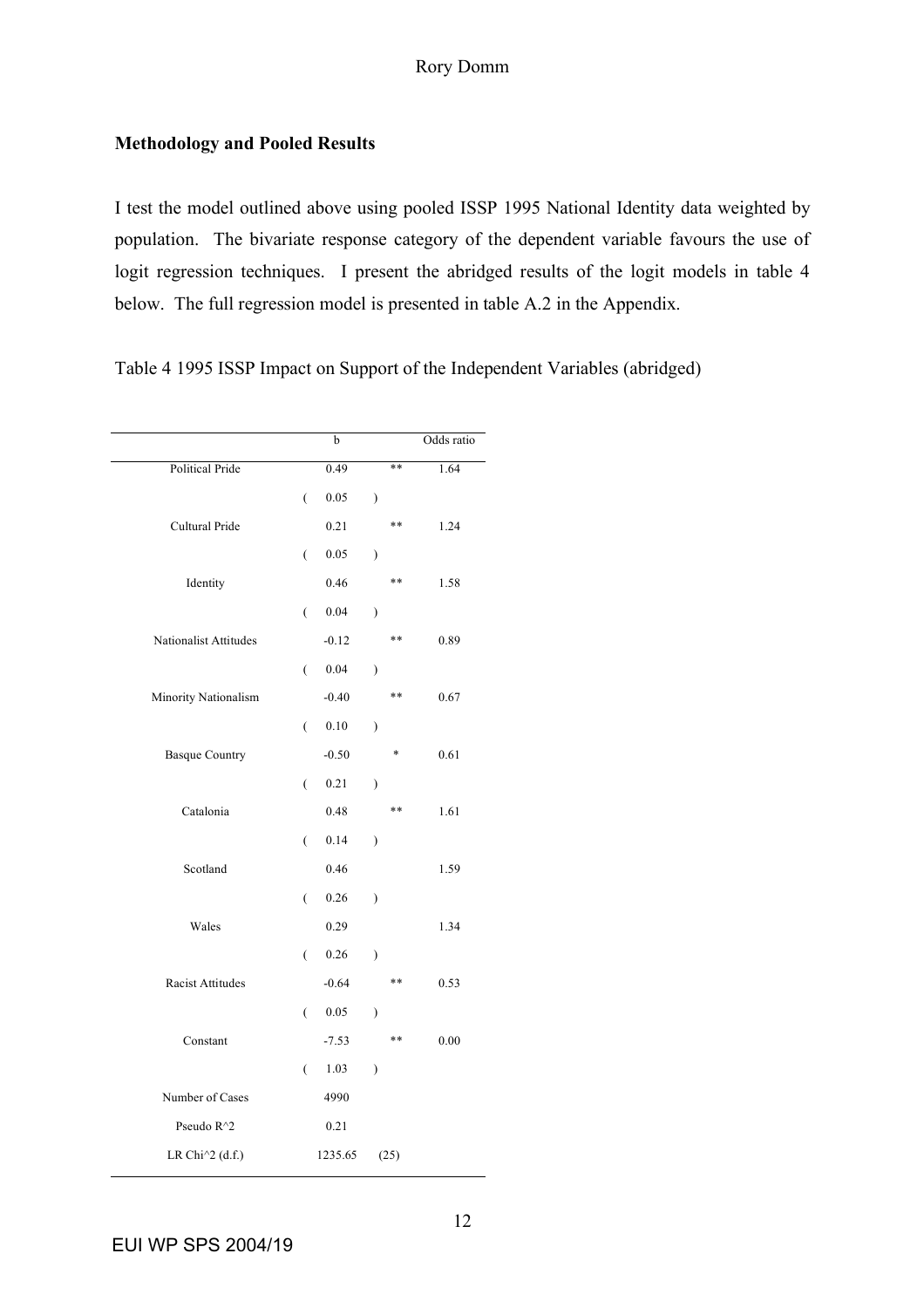Note: Entries are b coefficients with their associated standard errors below.

Calculations correct to 2 decimal places

\*\* indicates an estimate significant at the 0.01 level (2-tailed test)

\* indicates an estimate significant at the 0.05 level (2-tailed test)

Xenophobia, nationalism and European identity act as predicted while the national pride hypothesis can be rejected. Minority nationalists also seem less likely to support European integration; the Basques in particular display strong nationalist sentiments while the more receptive feelings of many Catalans might be interpreted as a 'post-sovereign' approach to nationality. The model fits the data reasonably well, correctly predicting at least 75% of cases in the samples, while the  $\chi^2$  statistic is strongly significant.

One can gauge the explanatory power of the key independent variables by noting the effect of their inclusion on the logit model. In table 5 I present three logit models, the first with only the country dummies included, the second model with the main independent variables added, the third model being the standard logit results presented above. To allow one to compare the log likelihood results between models, I keep the number of cases constant between models by excluding those cases not included in the standard logit model.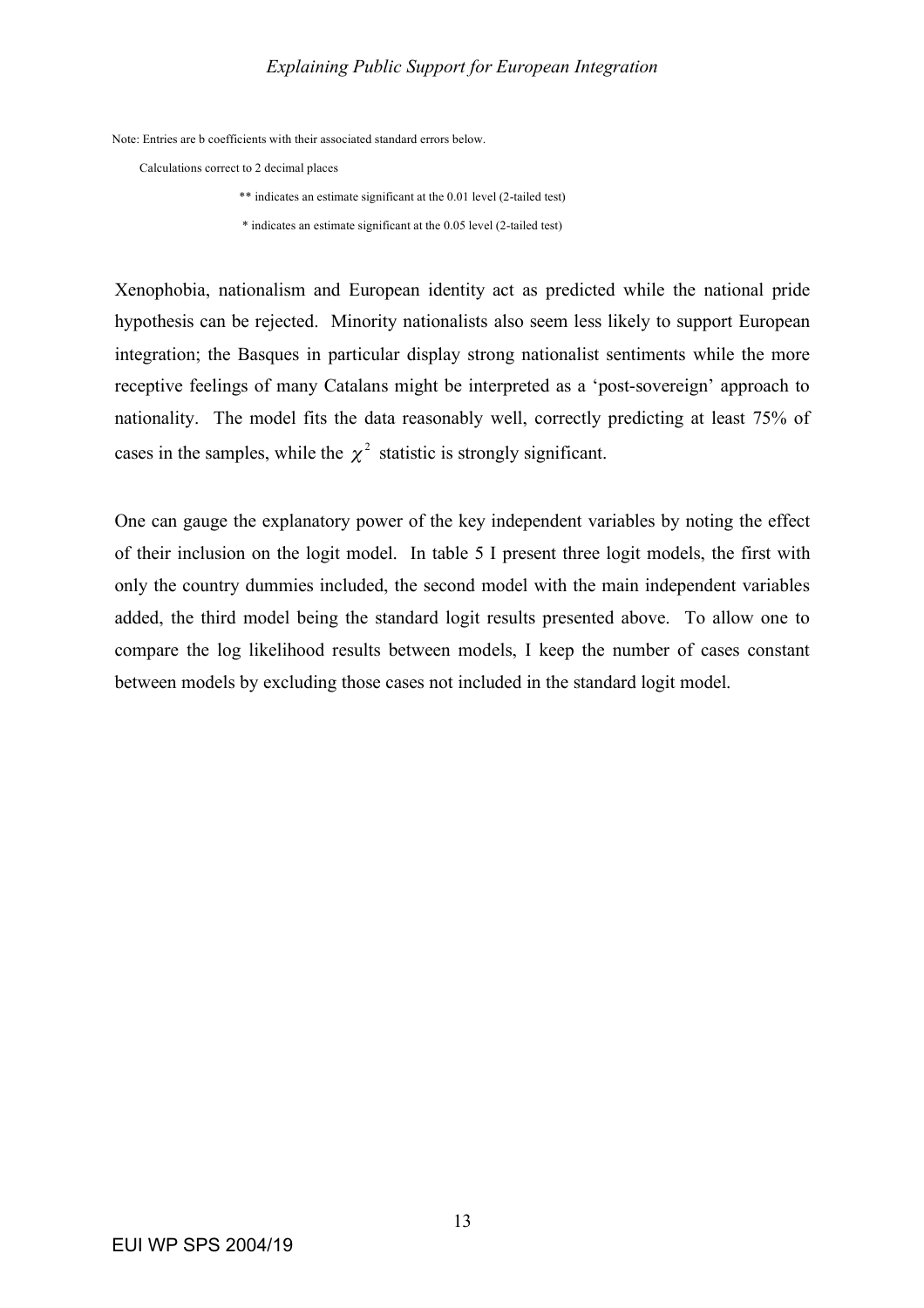|                 |                      | Country dummies only |               |            |                  |              | Country dummies + |            |                  | Standard Model |               |            |
|-----------------|----------------------|----------------------|---------------|------------|------------------|--------------|-------------------|------------|------------------|----------------|---------------|------------|
|                 |                      |                      |               |            |                  |              | main variables    |            |                  |                |               |            |
|                 |                      | $\mathbf b$          |               | Odds ratio |                  | $\bf b$      |                   | Odds ratio |                  | $\rm b$        |               | Odds ratio |
|                 |                      |                      | $\ast$        |            |                  |              | $\ast$            |            |                  |                |               |            |
| Germany         |                      | 0.90                 | $\ast$        | 2.46       |                  | 1.02         | *                 | 2.78       |                  | 1.05           | $\ast\ast$    | 2.85       |
|                 | $\overline{(\ }$     | $0.09\,$             | $\mathcal{E}$ |            | $\big($          | 0.12         | $\lambda$         |            | $\overline{(\ }$ | 0.15           | $\big)$       |            |
|                 |                      |                      |               |            |                  |              | $\ast$            |            |                  |                |               |            |
| Great Britain   |                      | 0.14                 |               | 1.15       |                  | 0.42         | *                 | 1.52       |                  | 0.33           | $\ast$        | 1.39       |
|                 | $\overline{(\cdot)}$ | $0.10\,$             | $\mathcal{E}$ |            | $\big($          | $0.12\,$     | $\mathcal{L}$     |            | $\left($         | $0.16\,$       | $\big)$       |            |
| Austria         |                      | $-0.18$              |               | 0.84       |                  | $-0.32$      |                   | 0.73       |                  | $-0.29$        |               | 0.75       |
|                 | $\overline{(}$       | $0.18\,$             | $\mathcal{E}$ |            | $\big($          | $0.20\,$     | $\mathcal{L}$     |            | $\overline{(\ }$ | 0.21           | $\big)$       |            |
|                 |                      |                      | $\ast$        |            |                  |              | $\ast$            |            |                  |                |               |            |
| Italy           |                      | 2.15                 | $\ast$        | 8.61       |                  | 3.12         | *                 | 22.69      |                  | 2.99           | $***$         | 19.82      |
|                 | $\overline{(\ }$     | 0.11                 | $\mathcal{E}$ |            | $\big($          | 0.14         | $\lambda$         |            | $\overline{(\ }$ | 0.15           | $\big)$       |            |
|                 |                      |                      | $\ast$        |            |                  |              | *                 |            |                  |                |               |            |
| Ireland         |                      | 2.28                 | $\ast$        | 9.77       |                  | 2.09         | *                 | 8.09       |                  | 2.30           | $***$         | 10.00      |
|                 | $\overline{(\cdot)}$ | $0.40\,$             | $\mathcal{E}$ |            | $\overline{(}$   | 0.41         | $\lambda$         |            | $\overline{(}$   | 0.42           | $\big)$       |            |
|                 |                      |                      | $\ast$        |            |                  |              | $\ast$            |            |                  |                |               |            |
| Netherlands     |                      | 1.36                 | $\ast$        | 3.91       |                  | 1.24         | $\ast$            | 3.47       |                  | 1.20           | $\ast\ast$    | 3.30       |
|                 | $\overline{(\ }$     | $0.18\,$             | $\big)$       |            | $\big($          | $0.20\,$     | $\big)$           |            | $\overline{(\ }$ | 0.22           | $\big)$       |            |
| Sweden          |                      | $-0.09$              |               | 0.91       |                  | 0.12         |                   | 1.13       |                  | 0.02           |               | 1.02       |
|                 | $\overline{(\ }$     | $0.20\,$             | $\mathcal{E}$ |            | $\overline{(\ }$ | 0.22         | $\mathcal{L}$     |            | $\left($         | 0.25           | $\mathcal{E}$ |            |
| Number of Cases |                      | 4990                 |               |            |                  | 4990         |                   |            |                  | 4990           |               |            |
| Log Likelihood  |                      | $-2593.22$           |               |            |                  | $-2297.10$   |                   |            |                  | $-2284.57$     |               |            |
| LR Chi^2 (d.f.) |                      | 618.34(7)            |               |            |                  | 1210.58 (17) |                   |            |                  | 1236.65 (25)   |               |            |
| Pseudo R^2      |                      | $0.11\,$             |               |            |                  | 0.21         |                   |            |                  | 0.21           |               |            |
|                 |                      |                      |               |            |                  |              |                   |            |                  |                |               |            |

# Table 5 1995 ISSP Independent variable impact on country dummies

Note: Entries are b coefficients with their associated standard errors below.

Calculations correct to 2 decimal places

\*\* indicates an estimate significant at the 0.01 level (2-tailed test)

\* indicates an estimate significant at the 0.05 level (2-tailed test)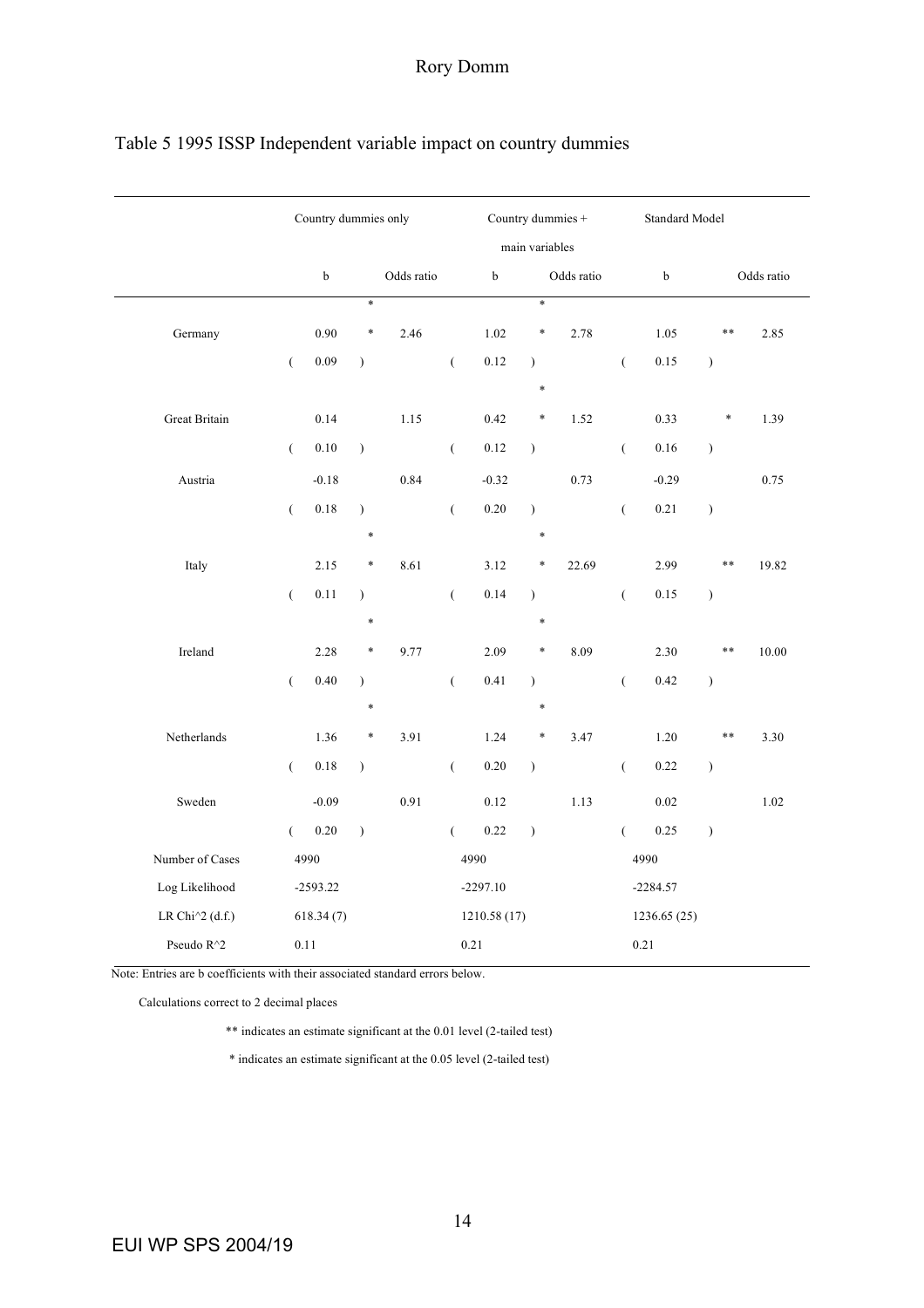From the increases in log likelihood between models it appears that the key independent variables are good predictors of support compared to the other variables included. The control variables do not add much value to the model, and only occupation and the occupation dummy are statistically significant (see table A.2 in the appendix). We can thus reject Inglehart's hypotheses that that younger generations will be more pro-European both because of the link between affluence and education, which leads to higher levels of political skills, and because of post-war socialisation against nationalism. Similarly, the impact of farmers on integration appears muted.

Observing the inter-country differences in support, one of the original spurs for investigating affective approaches to integration, we see that the inclusion of the explanatory variables in the second model seem if anything to have increased the coefficients for the four statistically significant country dummies in the first model. However, given that the inclusion of the key independent variables improves the overall model, I suggest that this can be explained by the more or less equal effect of nationalism *et al.* on each country, so that the relative differences in support still remain. In the case of Great Britain, controlling for the key independent variables reveals a significant country dummy coefficient that was not apparent before<sup>v</sup>.

To provide a more intuitive measure of independent variable impact one can translate logit regression coefficients into expected or predicted values of the dependent variable, with the additional benefit of a measure of uncertainty around this mean result, using the simulation methodology of King, Tomz and Wittenberg (1998). On this approach one approximates the mean of the dependent variable through drawing simulations of the parameters of the model estimated from their asymptotic sampling distribution. In CLARIFY, the Stata add-in which allows one to apply simulation techniques to data, I apply the default number of draws (1000). I then set the characteristics of an average respondent from the standard logit model: age, sex, education, religion and the ISEI occupation variables are set to their modal values (giving a 40-49 year old female, Roman Catholic respondent, with an incomplete secondary school education). I remove the country dummies and assume that the farmer and ISEI dummies are set to 0, with the occupation variable set to the mean. As more or less continuous variables, political and cultural pride, European identity, nationalism, minority nationalism and xenophobia are set to their means, while it is assumed that the average respondent is neither Basque, Catalan, Scottish nor Welsh. The variables are then varied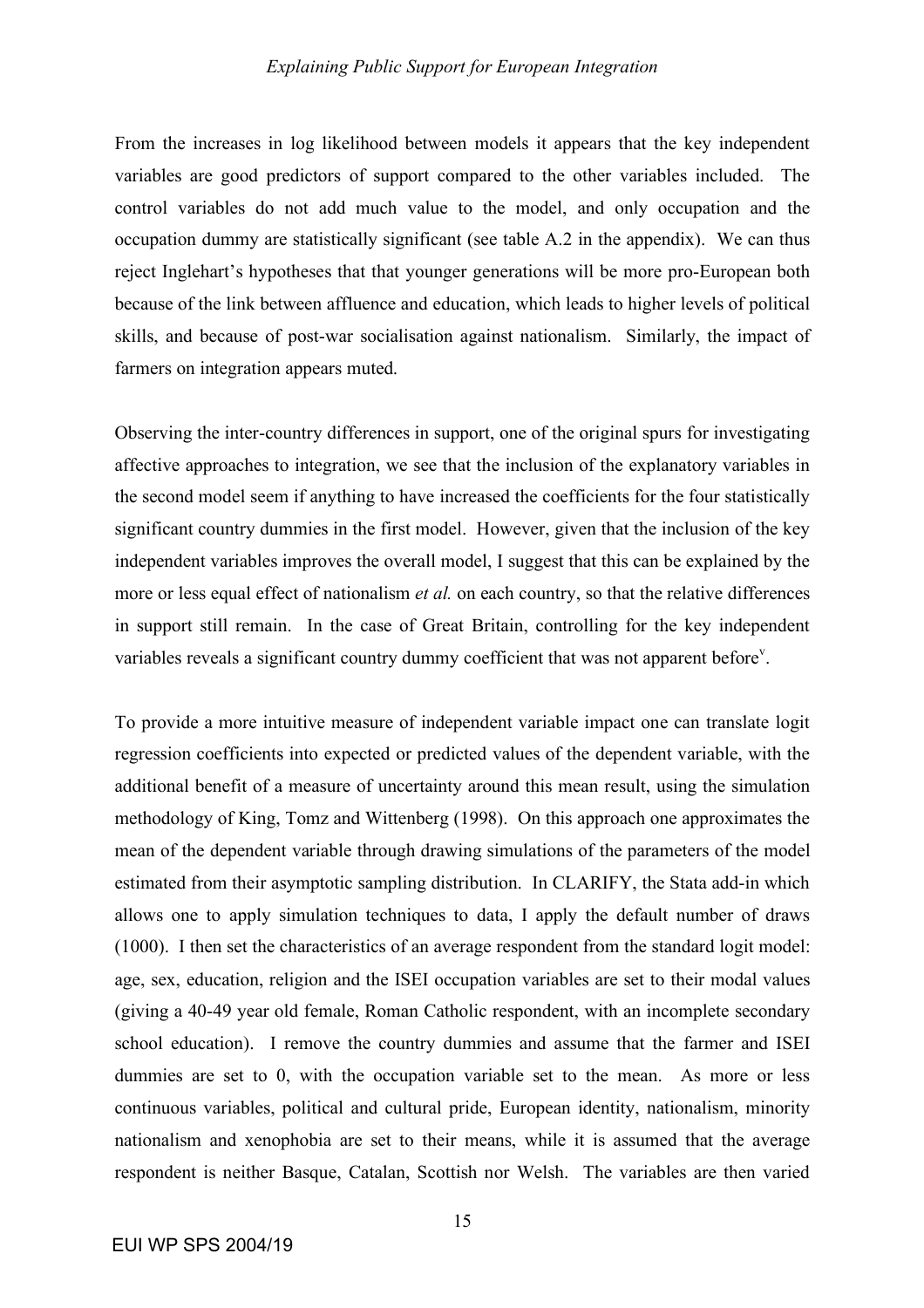individually by small increments, and probability and 95% confidence intervals plotted against the variable score. Data points that represent a one standard deviation shift either side of the mean independent variable score are marked with a circle. Where the mean is not more or less 0 (-0.65 for figure 3 and 2.55 for figure 4), this data point is marked on the xaxis. We can see the results in figures 1 to 5 below. All the data points are statistically significant, and make use of aggregate weighted data.



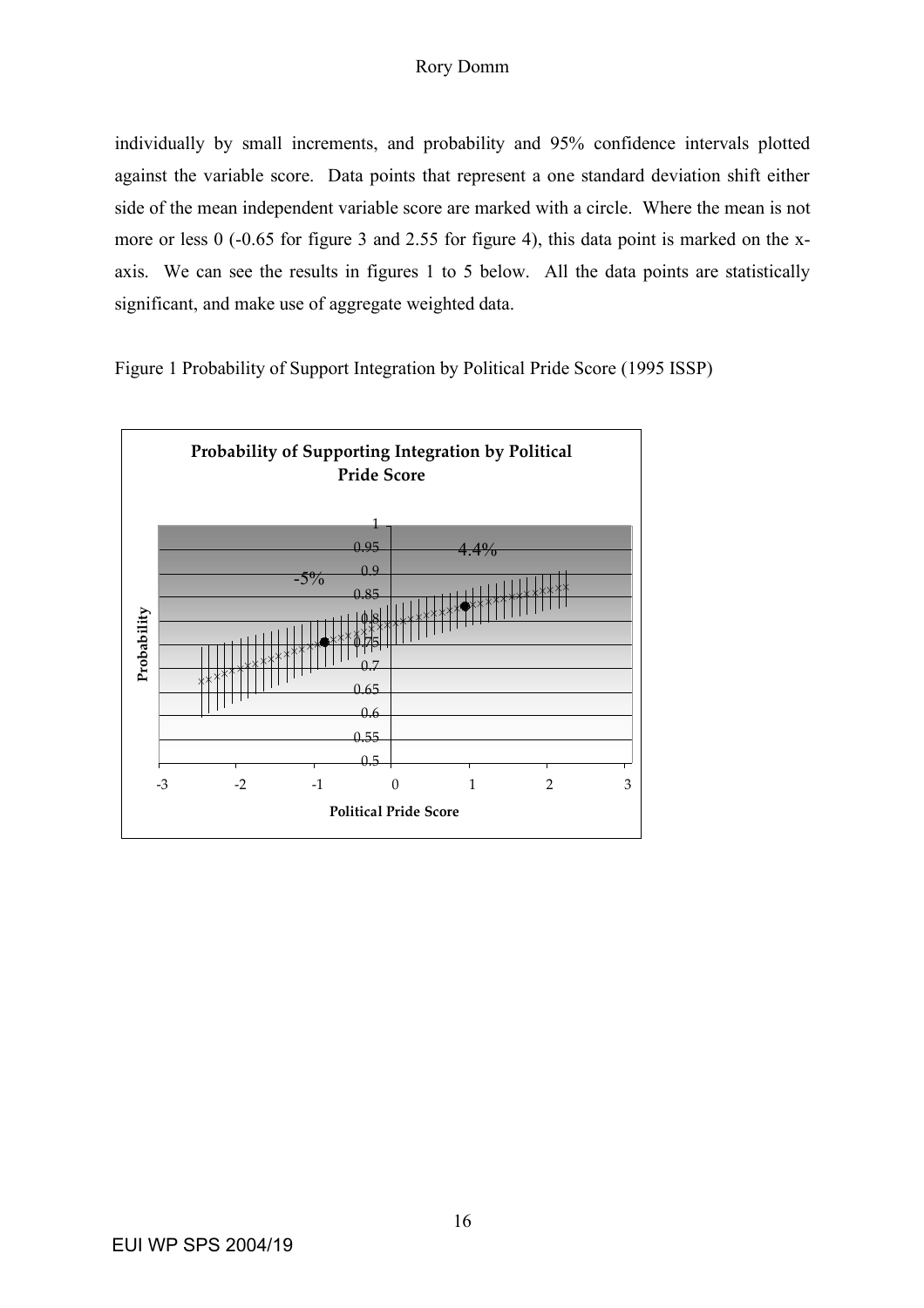



Figure 3 Probability of Supporting Integration by European Identity Score (1995 ISSP)

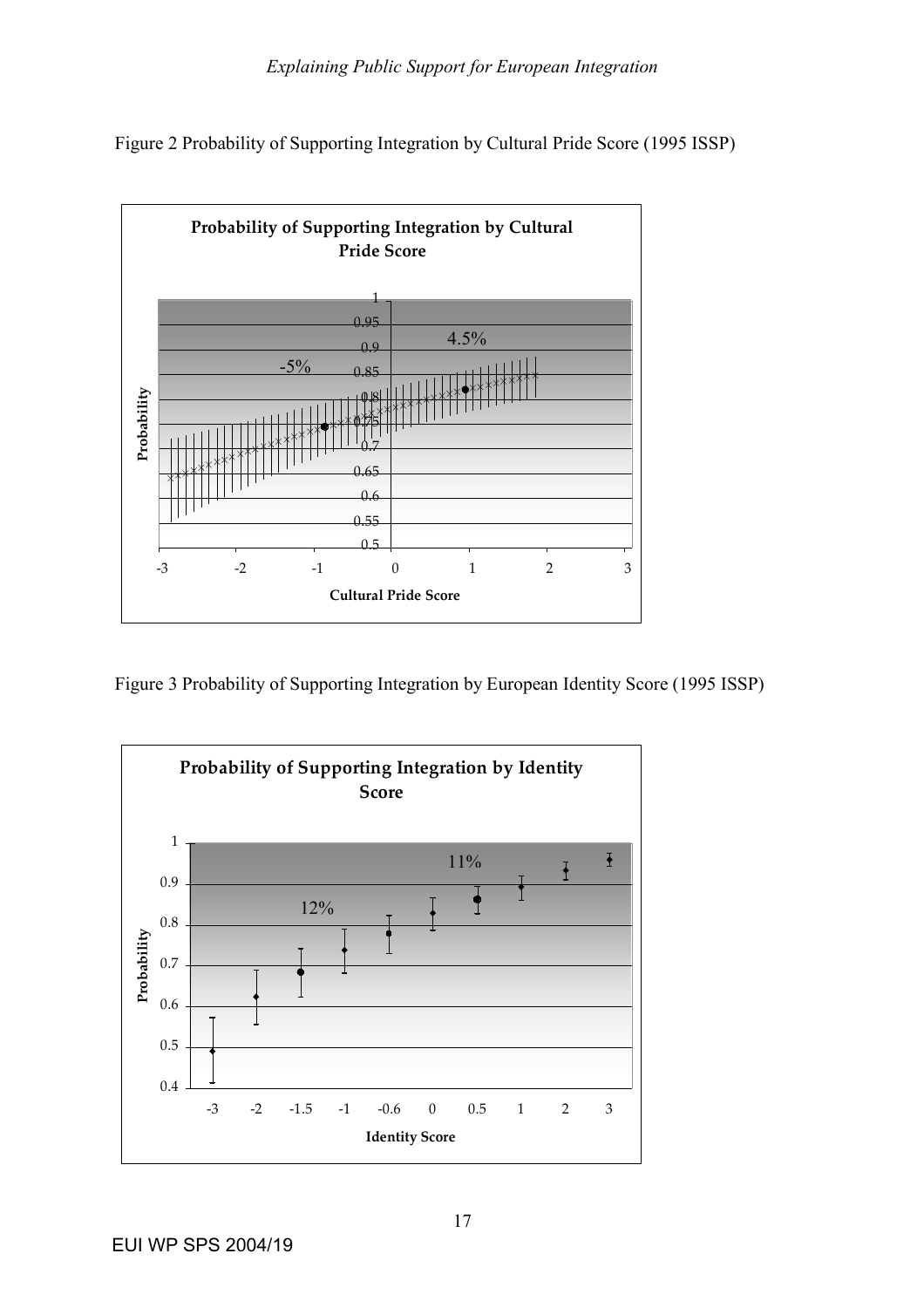Figure 4 Probability of Supporting Integration by Nationalism Score (1995 ISSP)



Figure 5 Probability of Supporting Integration by Xenophobia Score (1995 ISSP)

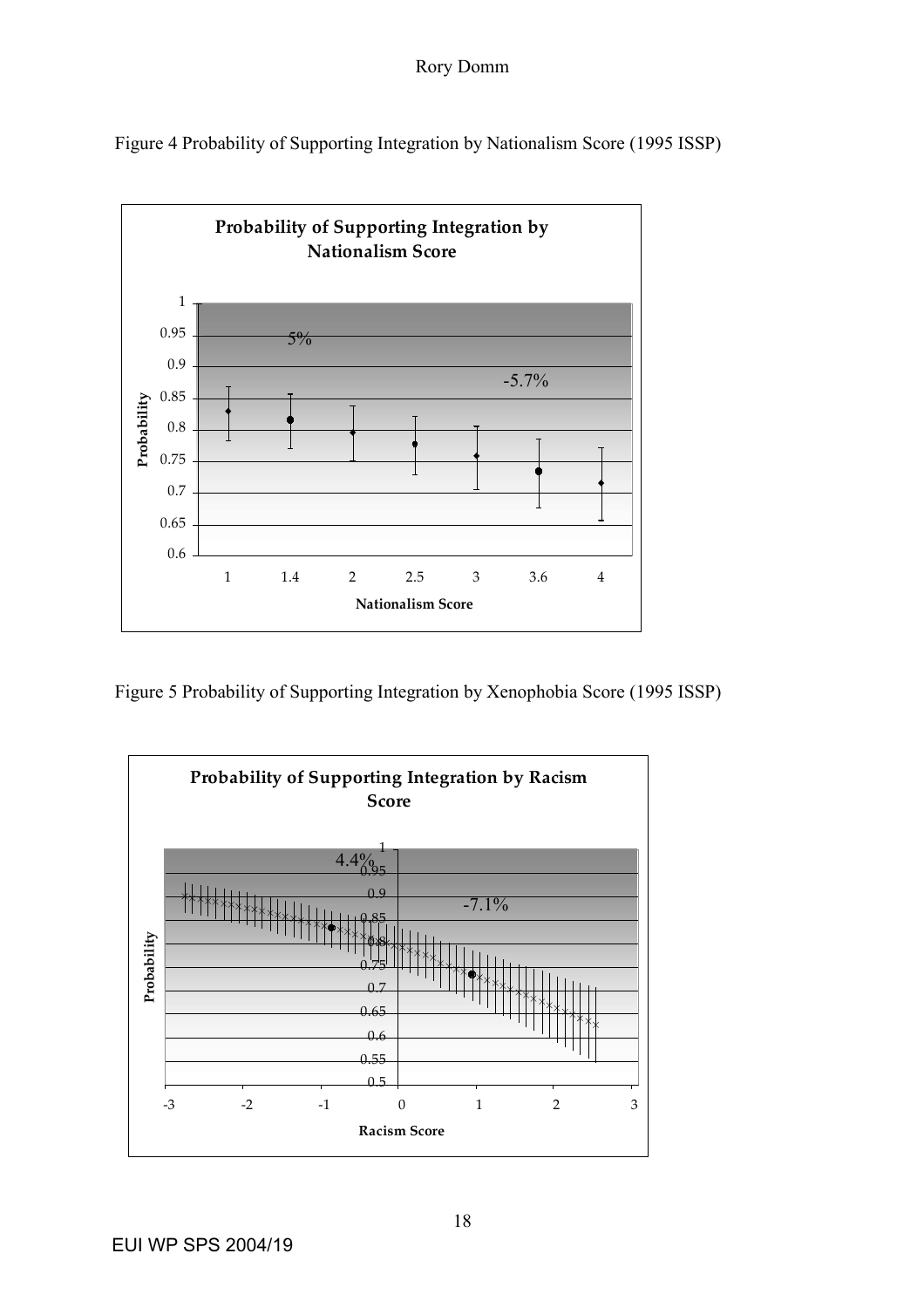The charts show the positive effect of political and cultural pride on support to be rather similar, while relative Europeanness has the strongest effect on support of all the variables. For nationalism and xenophobia, the percentage negative change in support from a standard deviation change in the independent variable is similar in each case, as well as being roughly the same as the equivalent figures for political and cultural pride.

Another interpretation of the figures above concerns the variation in responses for a one standard deviation change in support either side of the mean. That is, in figure 4 a one standard deviation shift in nationalism covers almost the entire response spectrum, so that there is far less consensus amongst respondents than, say, concerning xenophobia. So, it appears that there is considerable variation in nationalist attitudes relative to the other concepts. Certainly, this fits with the notion that nationalism is a quite contested concept; by contrast, even if there are a small number of extreme racists in many societies, most people do not share their views.

Turning to reflect further on the rejection on the hypothesis that pride in one's country and support for integration are positively linked, it may be that pride is really tapping into system legitimacy, so that the results here add to the debate concerning satisfaction with democracy and support for integration (Anderson, 1998; Sánchez-Cuenca, 2000; Kritzinger, 2003). However, while one might understand pride in the 'way democracy works' in a country (question (3)) as a measure of system legitimacy it is unclear why this is the case for pride in, say, a country's 'achievements in the arts and literature' (question (9)). I instead propose that the relationship reflects the degree to which national identity now incorporates a European component. This chimes with the work of Risse *et al*., who argue that pro-European changes in citizens' identities often find their outlet in a realignment of attitudes towards national or regional symbols and institutions (1999). That is, one does not expect to find the emergence of a common European identity overcoming national identities, but rather the evolution of collective European identities in addition to and strongly related with nation-state and regional identities. This approach nevertheless implies a more longstanding and dynamic causality than I am able to model here so that this appears a useful area for further research.

19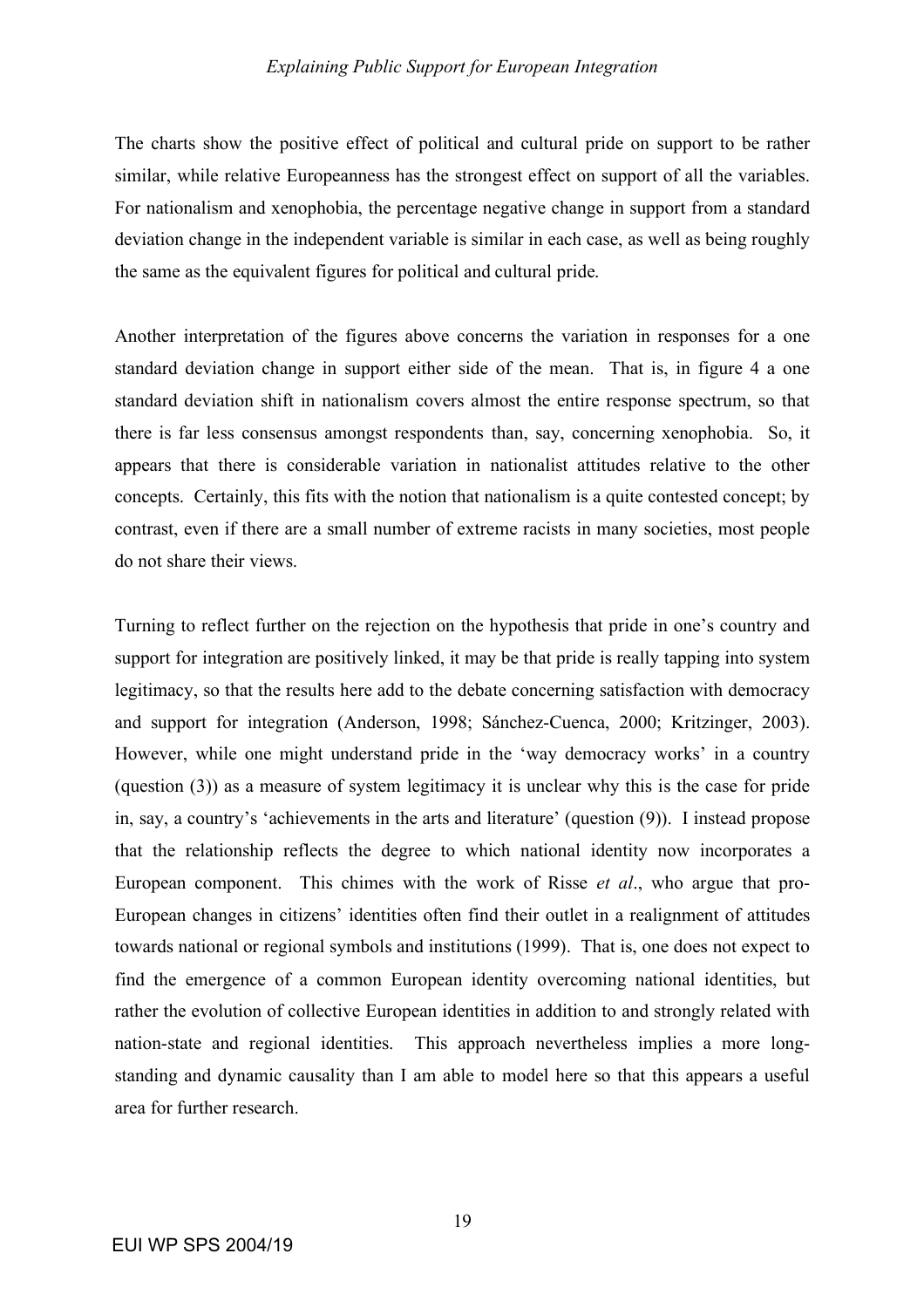### **Country Level Results**

The country-level permutations from the pooled data are presented in table A.3 in the Appendix, where the models include subjective social class, income and political affiliation where data permits (see table 3 for more details).

We can see that the pooled findings are broadly confirmed, with political pride, European identity and xenophobia significant for most of the eight countries. Italy is the only country in which neither political nor cultural pride is significant. However, nationalism is only significant in Great Britain, and cultural pride is only significant in the Netherlands and Austria. On reflection, the negative, insignificant cultural pride coefficient for Great Britain is not anomalous if one considers that Britain is the only country in which nationalist attitudes are significant. Could it be that pride in sport, history, the armed forces and so forth may have acquired nationalist connotations in Britain, just as has pride in one's currency (Routh and Burgoyne, 1998)? Moreover, the finding that nationalism is only significant in Great Britain shows that, for Austria and Sweden, both relatively new entrants to the European Union in 1995 and with extremely low levels of support for membership, nationalism would not seem like the decisive factor in explaining support. At least for Sweden, a more decisive factor is surely the debate over welfare state reform (Goldmann and Gilland, 2001). This is evidenced by the strong impact of far left respondents (categorised in the survey as Green Party supporters) and especially Conservatives on support (see table A.2).

Sweden and Italy are the only countries in the survey where minority nationalism is significant. The coefficient is strongly negative in both cases: for Italy the anti-integration minority nationalists in question might be Lega Nord or perhaps the rather less numerous real national minorities in Italy, in Trentino-Alto Adige, Val d'Aosta and Fruili-Venezia-Giulia. For Sweden, the only minority nationalist voter block would seem to be the Scanians. Although, it might seem surprising that minority nationalism is not significant in Great Britain or Spain, the dummy variables for Catalonia and the Basque country do achieve significance in the pooled model, suggesting that while the difference in support derived from residing in either of these regions is not significant within Spain, where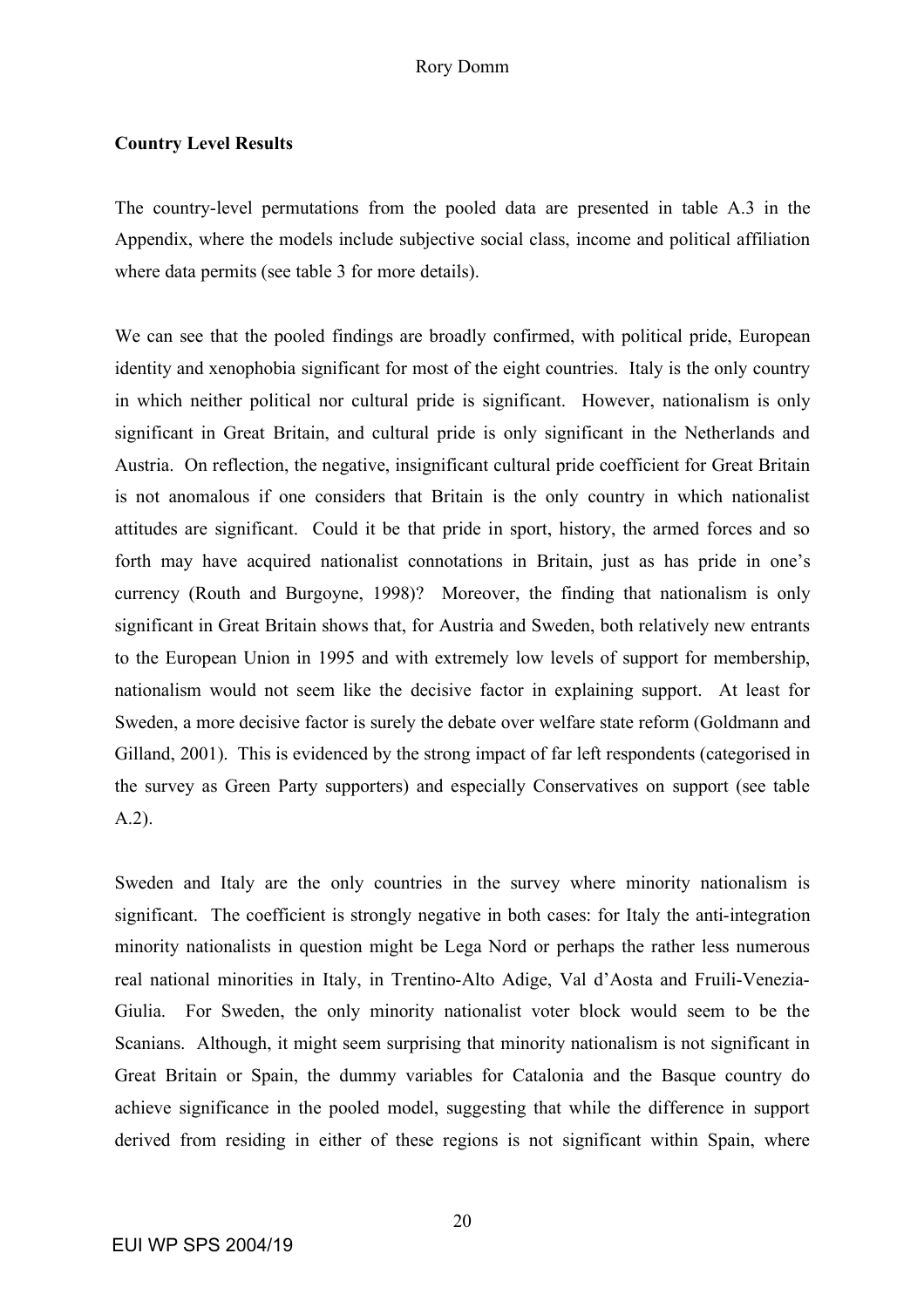Question 25 reveals that support for the EU is fairly lukewarm (55%), at the EU level this difference does become significant (mean - 71%).

The control variables displayed in table A.3 of the Appendix are not of core theoretical interest and indeed goodness-of-fit tests suggest that the controls themselves do not add much to our understanding of support. Nonetheless, we can see that in Italy females are more likely to be pro-European than males, while the lower one's education, the more likely one is to support integration. For Germany older males tend to be more likely to support integration. It is not possible to discern from a single-period dataset whether this is a life cycle or cohort effect. Spain is the only country in which farmers have a significant impact on support for integration. Counter-intuitively, farmers are far less likely to support integration than non-farmers. One possible explanation is the bias of the Common Agricultural Policy (CAP) towards northern European foodstuffs. Recent expenditure by the EAGGF on olive oil constitutes only 6.6% of total spending (Spain is the world's largest producer of olive oil) while 43% is spent on arable crop support (Official Journal of the European Communities C 349, 1999, p. xii).

## **Conclusion**

In this article I demonstrate that existing explanations of support for European integration can be usefully complemented by the affective variables political and cultural pride, nationalism and above all European identity and xenophobia. In some instances these findings confirm the existing literature in the field: McLaren (2002) and Carey (2002) point to the importance of perceived threats to identity from other cultures while Trechsel (2002) and Carey (2002) highlight national identity as an explanatory factor. The results, however, breaks new ground in identifying the importance of political and cultural pride and as distinct from the 'proxy' approaches of Anderson (1998) *et al.*, the role of nationalism and the relative explanatory power of all these affective variables through their consideration in one model. Additionally, the ISSP National Identity dataset acts as a useful check on the validity of findings which up until the present have typically relied on the Eurobarometer survey series.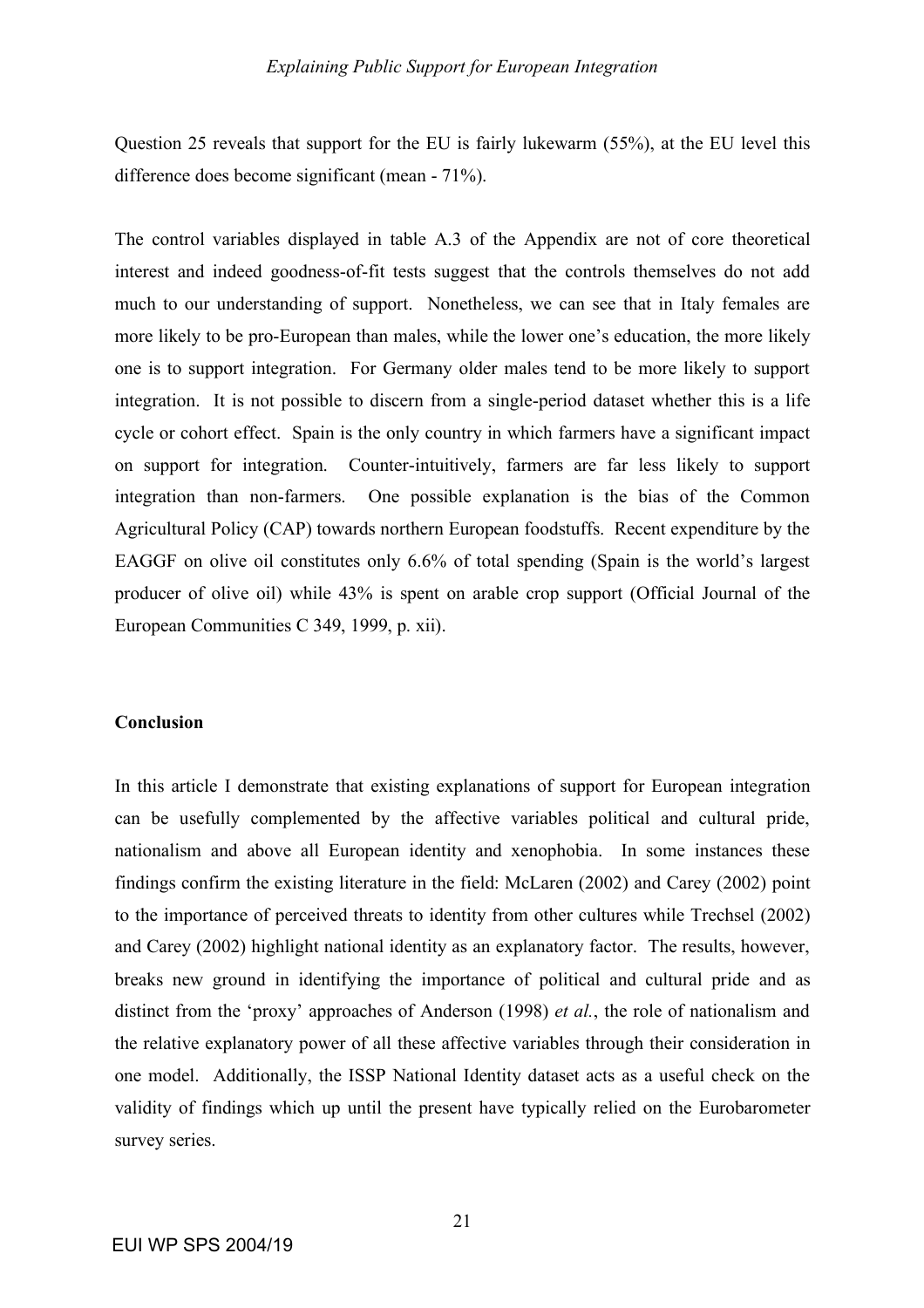#### Rory Domm

Caveats to these results include the lack of (especially economic) control variables, and to this we can add the lack of comparison over different time periods that is a particular strength of the Eurobarometer surveys. One might also add the opinions may well have changed since 1995, the date of the execution of the survey. It is to be regretted that the ISSP survey does not include other European countries renowned to be jealous of sharing their sovereignty with Europe such as Denmark, or even such countries that have not joined the Union as yet where concerns over sovereignty might readily be seen as a reason why.

One of the implications of the results presented herein is that given the high percentage of Europeans who openly declare themselves to be racist and the strength of the xenophobia coefficient in the standard model such attitudes are a clear obstacle towards increased support for the  $EU^{vi}$ . This is a tonic to the oft-heard argument that the best way to increase support for European integration is to further a European identity. Moreover, while relative European identity does have a powerful effect on public support such Europeans are few in number<sup>vii</sup>, while the findings concerning national pride suggest that 'Europeanisation' proceeds through the alteration of national identities rather than the superimposition of a European identity. Nevertheless, while the positive relationship between political and cultural pride and support for European integration could be a manifestation of Risse *et al.*'s expectation that national identities adapt themselves in the face of changing perceptions of Europe, confirmation of this must await further research. Finally, the body of evidence concerning the impact of affective factors (and public opinion more generally) would suggest that theorists of regional integration start to integrate these findings into their work.

 $\overline{a}$ 

This article was written while I was a researcher and Research Fellow at the European University Institute, Florence, Italy. I would like to thank Richard Breen for his patient assistance and advice. The dataset used in this article is available on request from the author in SPSS 11.5 or Stata 8.0 format.

<sup>&</sup>lt;sup>i</sup> Many scholars miss this understanding of national pride as conceptually distinct from other affective variables. Carey includes a Eurobarometer question on national pride in a measure of national identity (2002, p. 394). Charillon and Ivaldi (1996) and Dogan (1994) use national pride questions in the Eurobarometer and World Values Survey data as indicators of nationalism.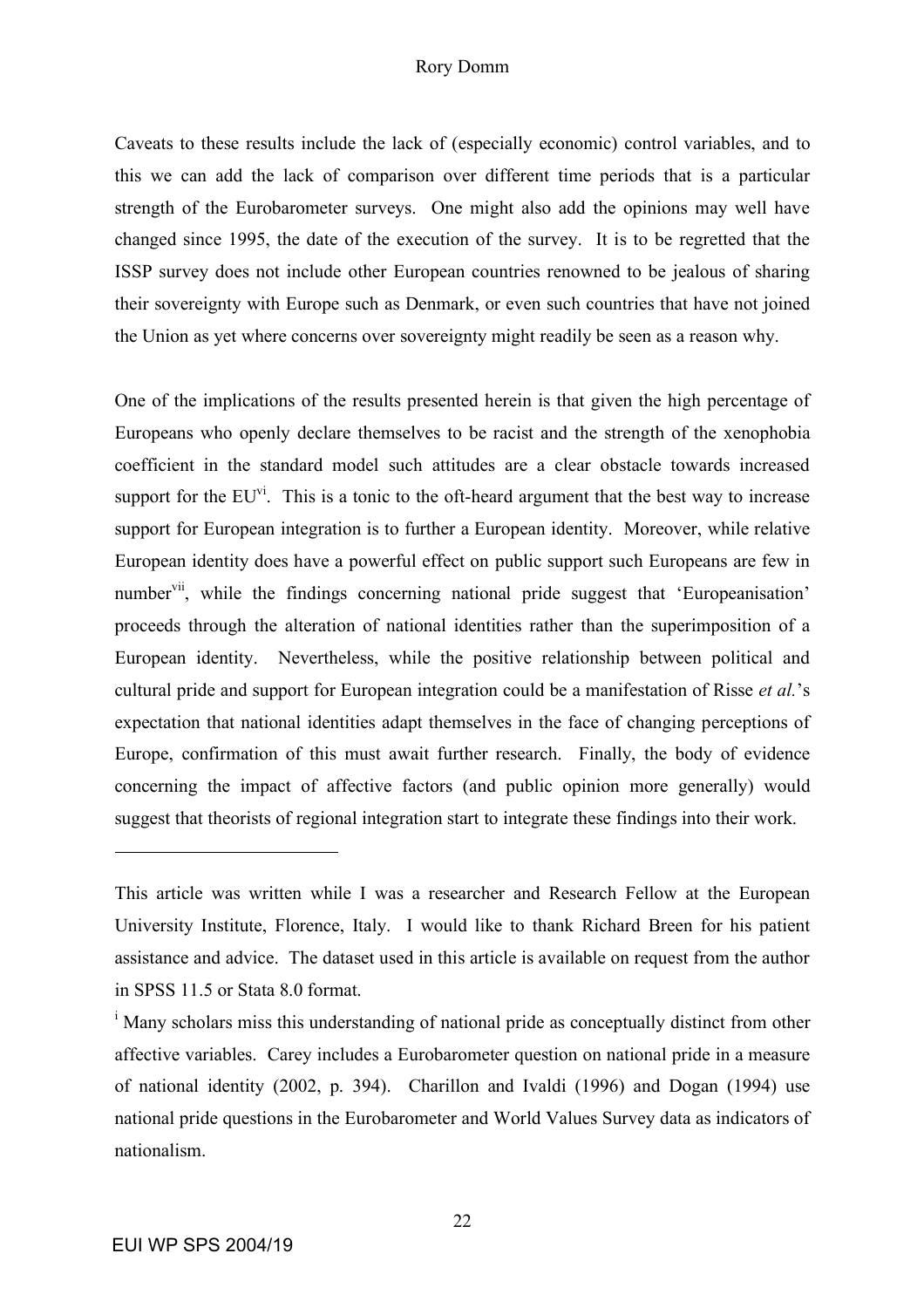$\mathbf{\dot{a}}$ . A possible criticism is that this measure attracts selective responses, or respondents who are in themselves only interested in science, sport and so on. I argue that national identity necessarily takes as its content individual dimensions of national pride, so that there is a national identity or pride component to discrete activities, institutions, symbols and traditions. Nevertheless, one can test for this possibility by performing a logit regression using the variables from the final model on two dummy variables created from political pride (question (3)) and cultural pride (questions (8)) where 'don't know' and 'can't choose' responses are coded one, and all other responses are coded zero. For reasons of brevity the results are not displayed, although in both cases women are significantly more likely not to hold an attitude. One should remember, however, that response rates are high overall; the lowest figure for the pride questions is 89 per cent. There 'selective' responses might instead be explained by response trends amongst non-attitude holders and I do not take this matter further here.

<sup>iii</sup> Because of the similarity between the four independent variables it is helpful to know the correlations amongst these various measures: Political (PP), Cultural Pride (CP) (0.13\*\*); PP, National Identity (NI) (-0.06\*\*); PP, Nationalism (Nat) (0.22\*\*); PP, Xenophobia (R)(- 0.18\*\*); CP, NI (-0.17\*\*); CP, Nat (0.35\*\*); CP, R (0.12\*\*); NI-Nat (-0.17\*\*); NI-R (- 0.09\*\*); N-R (0.28\*\*). Factor analysis of the questions used for the independent variables reveal four underlying factors that appear to correspond with political and cultural pride, identity and nationalism.

 $\mu$ <sup>iv</sup> As a simple check on the validity of the dependent variable the aggregate level analysis is repeated using as dependent variable a question measuring respondents' desires to either unite fully or preserve one's country's independence from the EU. The results are similar. Nevertheless, I choose not take this question as the principal dependent variable as it fails to differentiate the sentiments of respondents who are anti-EU from those who are broadly pro-EU but are not in favour of the closer form of union implied in the question. Data is also missing for Germany and Sweden.

 $\gamma$  The dummy variable coefficients are calculated with reference to the omitted variable, in this case Spain. Altering the omitted country variable does not substantially change the findings.

vi According to the European Commission report 'Racism and Xenophobia in Europe' the cumulative percentage of those declaring themselves to be 'quite' or 'very' racist is 33 per

1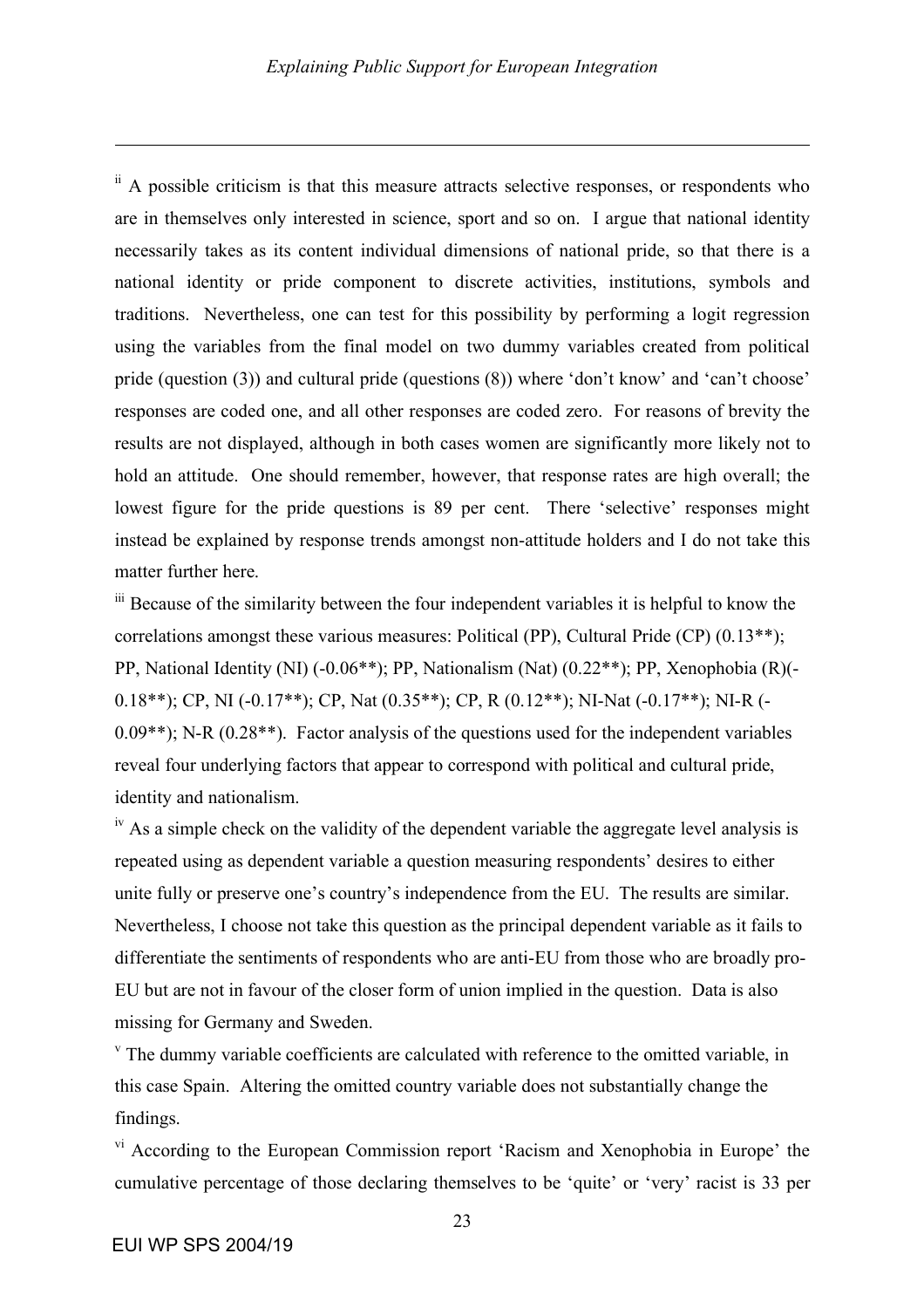cent for the European Union as a whole (Brika, Lemaine, Jackson, 1997). For the ISSP data the results are no less startling. 41.7 cent of all respondents 'agreed' or 'agreed strongly' with the statement that immigrants take jobs away from people, while only 6 per cent of all respondents believed that immigrant numbers should be increased either 'a little' or 'a lot'. For both these two questions, the mean response was statistically significant at the 0.001 level (two-tailed test).

<sup>vii</sup> Only 429 of 9802 cases are coded as relatively pro-European (scoring between 1-3 on the -3 to 3 question scale).

1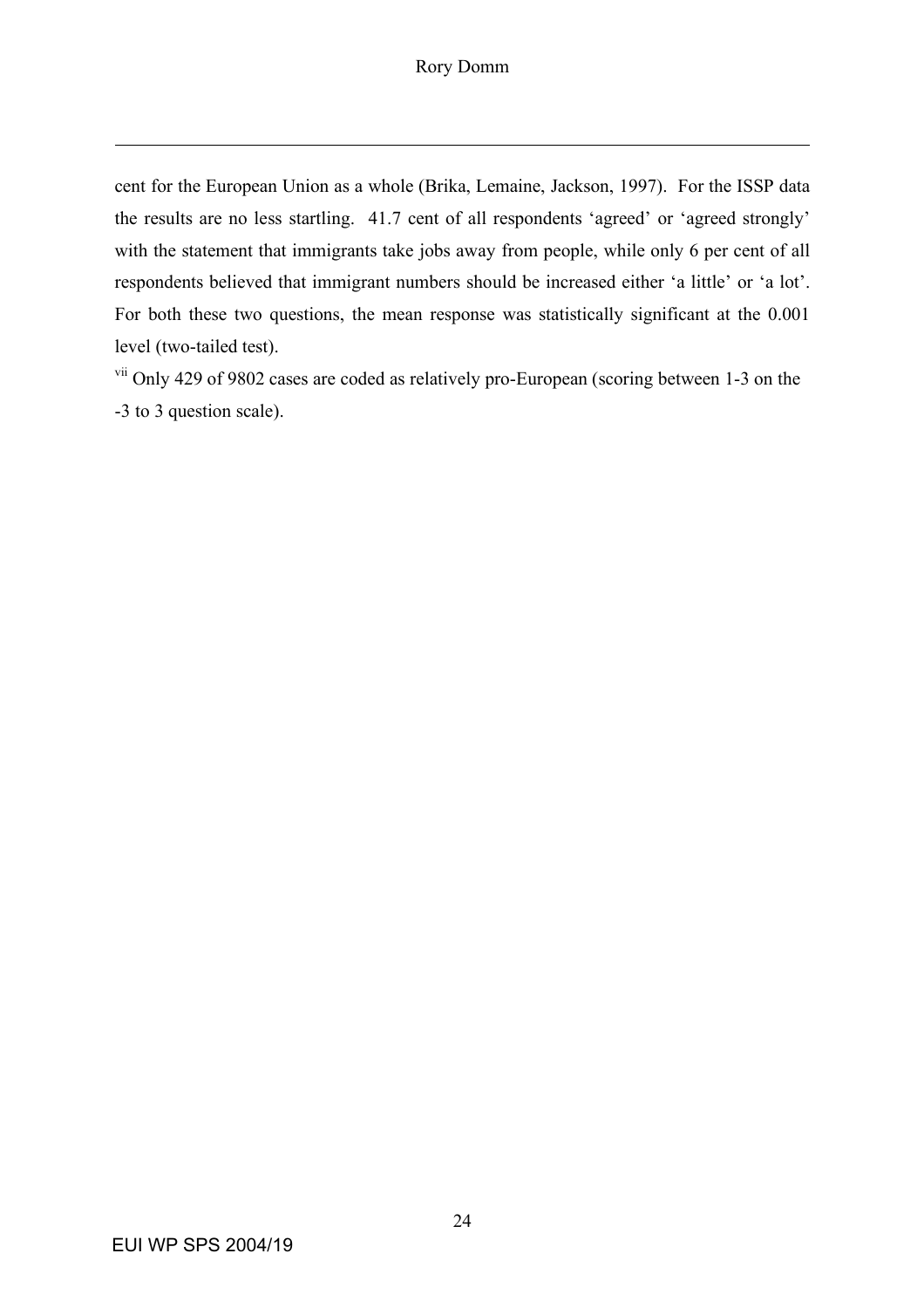## **Appendix**

#### **A.1 Operationalisation of Model Variables**

#### *Relative identity*

"How close do you feel to…? (Very close, close, not very close, not close at all, can't choose/don't know)"

- (1) Your country
- (2) Europe

A single scale constructed from two measures of closeness to one's country and Europe by subtracting responses to these two questions. To do this the 'can't choose/don't know' category is coded as missing, and the remaining responses to question (1) coded from 1 to 4, where 4 refers to 'very close' feelings towards one's country. Question (2) is coded from  $-1$  to  $-4$ , where  $-4$  refers to 'very close' feelings towards Europe. In this way, a single scale is constructed from 3 to  $-3$ , where  $-3$ captures greater attachment to the nation than Europe, and 0 implies equal attachment to Europe and the nation.

## *National Pride*

"How proud are you of (R's country) in each of the following?" (Very proud, somewhat proud, not very proud, not proud at all, can't choose/don't know)

- (3) the way democracy works.
- (4) its political influence in the world.
- (5) its economic achievements.
- (6) its social security system.
- (7) its scientific and technological achievements.
- (8) its achievements in sports.
- (9) its achievements in the arts and literature.
- (10) its armed forces.
- (11) its history.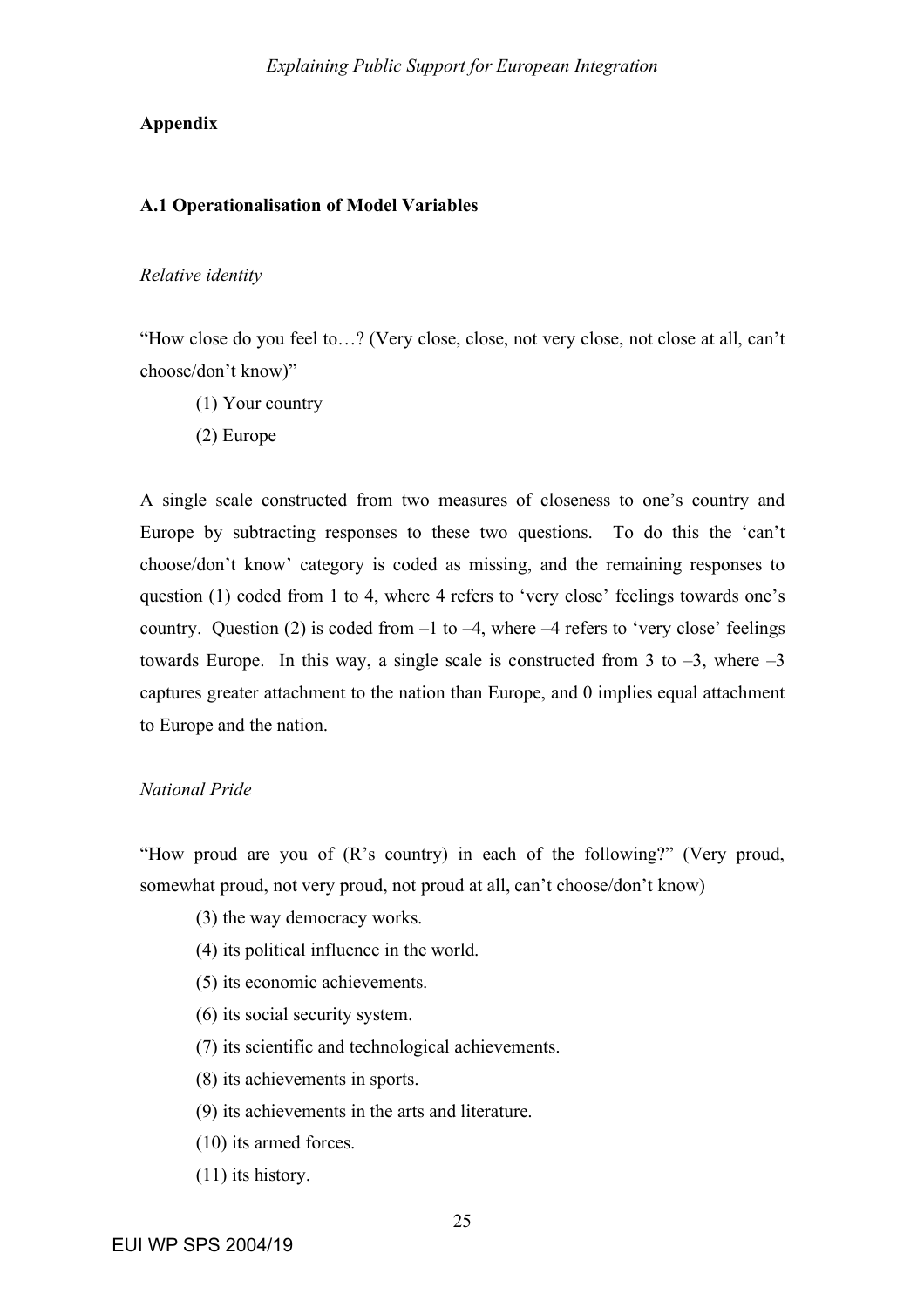(12) its fair and equal treatment of all groups in society .

The responses to the three questions are coded from one through four, where four signifies the most proud response ('agree strongly') and the 'can't choose/don't know' responses are dropped.

## *Nationalism*

"How much do you agree or disagree with the following statements? (Agree strongly, agree, neither agree nor disagree, disagree, disagree strongly)"

- (13) "The world would be a better place if people from other countries were more like the people in (R's country)."
- (14) "Generally, (R's country) is a better country than most other countries."
- (15) "People should support their country even if the country is in the wrong."

A Likert scale running from three to fifteen is constructed from the questions, higher scores indicating higher levels of nationalist sentiment (mean  $= 2.55$ ; variance  $=$ 1.14). This is then transformed into more easily-interpretable quartiles. The internal reliability of the three questions is a reasonable 0.68 (Cronbach's Alpha). To account for minority nationalist attitudes I take include following measure, as well as interaction variables for respondents that choose response (2) to this variable and reside in Wales, Scotland, Catalonia or the Basque country respectively:

(16) "Which of the two statements comes closer to your own view?

It is essential that (R's country) remains one (nation/state/country). Parts of (R's country) should be allowed to become fully separate if they choose to."

As this question is not asked in Ireland I replace Irish missing cases with the average score (1.07 or a little over 6 per cent of respondents) of the two other countries in the ISSP survey, Austria and the Netherlands, with no separatist movements to speak of.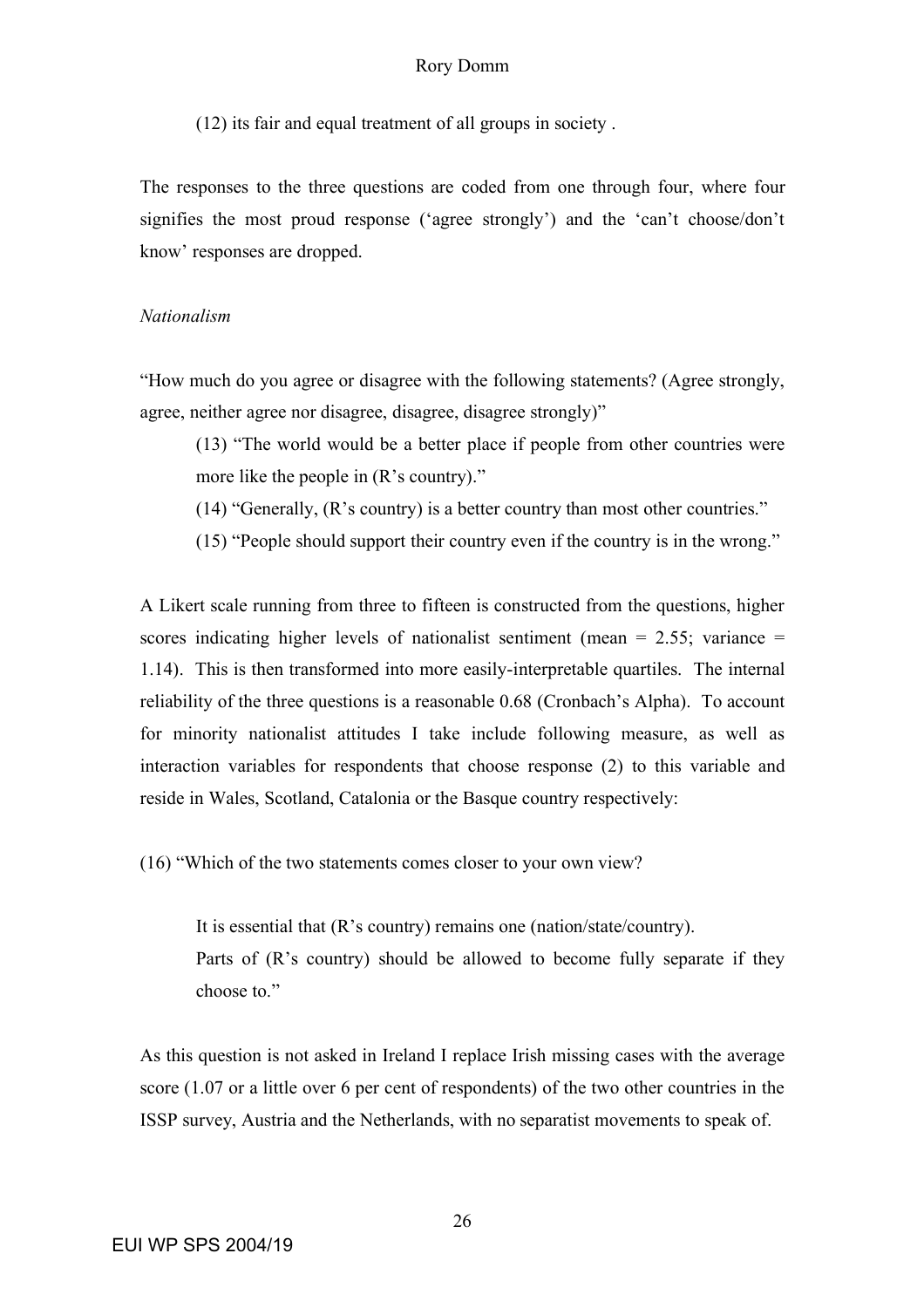*Xenophobia*

(17) "Some people say that it is better for a country if different racial and ethnic groups maintain their distinct customs and traditions. Others say that it is better if these groups adapt and blend into larger society. Which of these views comes closer to your own?

It is better for society if groups maintain their distinct customs and traditions. It is better if groups adapt and blend into the larger society."

"How much do you agree or disagree with the following statements?" (Agree strongly, agree, neither agree nor disagree, disagree, disagree strongly)

(18) "Ethnic minorities should be given government assistance to preserve their customs and traditions."

(19) "Immigrants increase crime rates."

(20) "Immigrants are generally good for (R's country's) economy?"

(21) "Immigrants take jobs away from people who were born in (R's country)."

(22) "Immigrants make (R's country) more open to new ideas and cultures."

(23) "Refugees who have suffered political repression in their own country should be allowed to stay in  $(R's country)$ ?"

(24) "Do you think the number of immigrants to (R's country) nowadays should be...?" (Increased a lot, increased a little, remain the same as it is, reduced a little, reduced a lot).

### *Dependent Variable*

(25) "Generally speaking, would you say that (R's country) benefits or does not benefit from being a member of the European Union?" (Benefits, Does not benefit, Have never heard of the EU, Don't Know/Can't choose)

I recode the dependent variable so that only positive and negative responses remain, where the 'Don't Know' or 'Have never heard of' survey responses might represent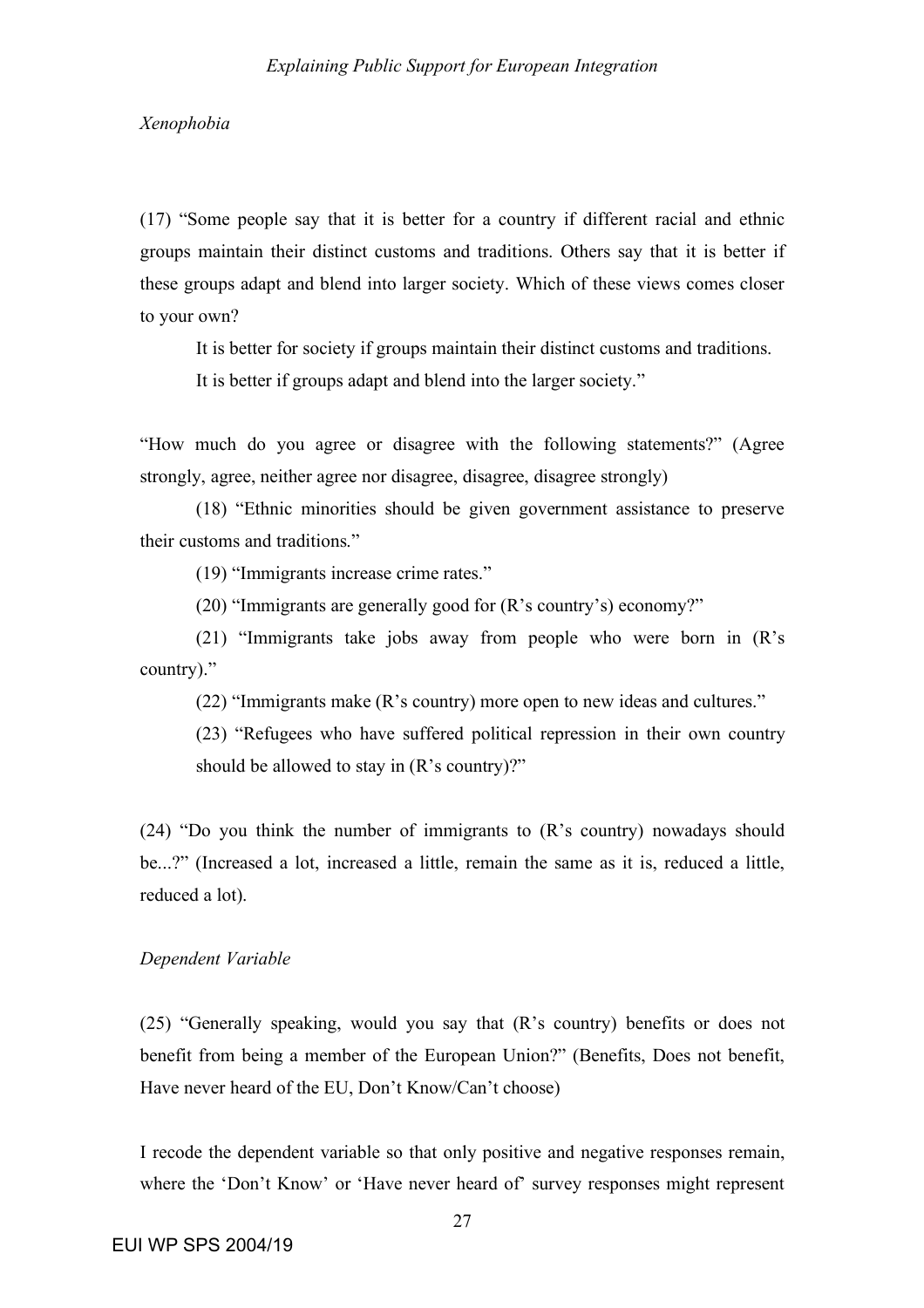either non-attitudinal responses or balanced, middle-way responses from those who have carefully weighed up both sides of the integration argument and cannot come down on either side. I note that the dependent variable so constructed varies for all cases with support being markedly higher in some countries than others, from 91 per cent support for integration in Italy to 47 per cent support in Austria.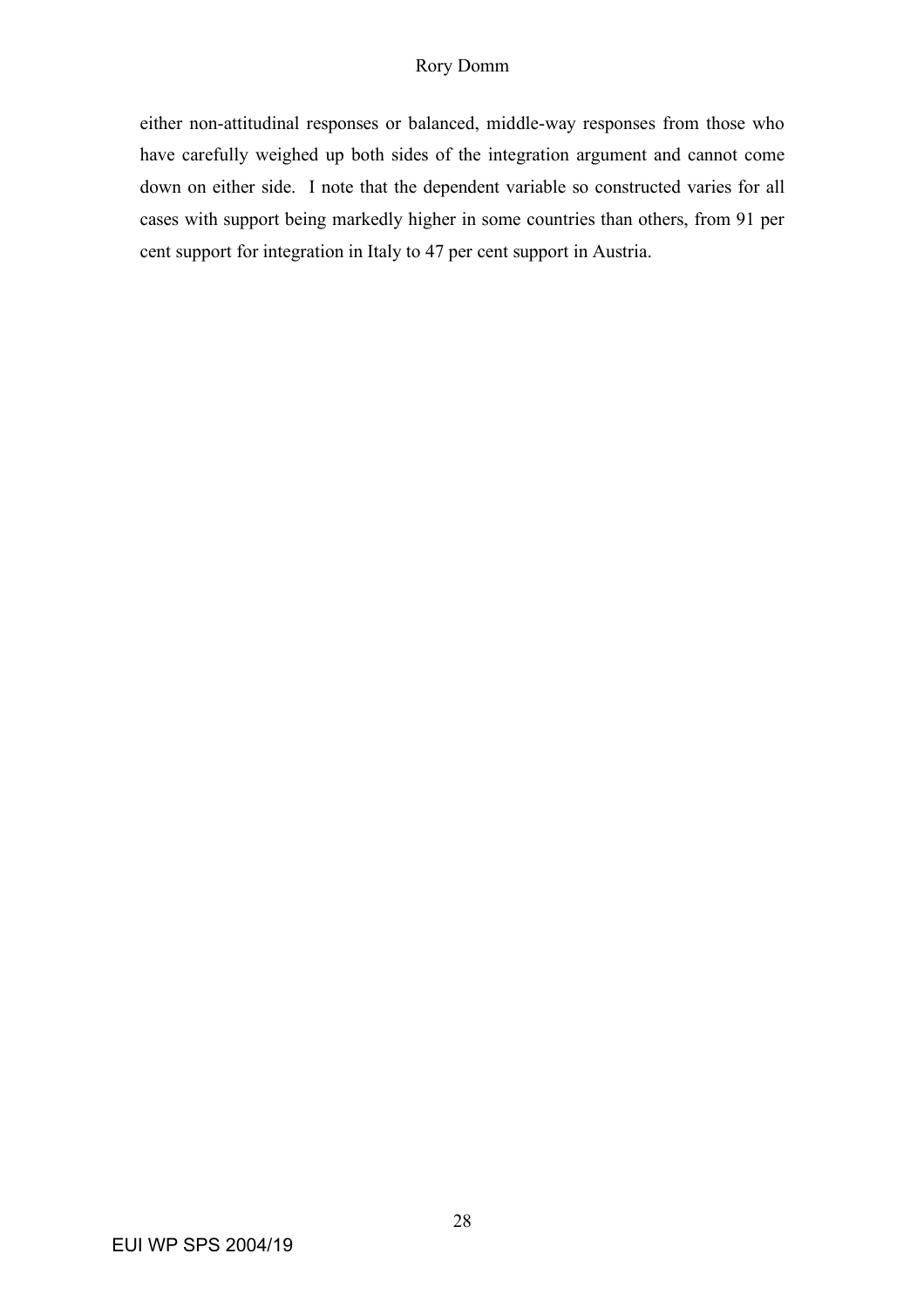# **Table A.2 1995 ISSP Impact on Support of the Independent Variables (Pooled Data)**

|                       |                  | $\boldsymbol{b}$ |               | Odds ratio |
|-----------------------|------------------|------------------|---------------|------------|
| Political Pride       |                  | 0.49             | $**$          | 1.64       |
|                       | $\big($          | 0.05             | $\mathcal{E}$ |            |
| Cultural Pride        |                  | 0.21             | $***$         | 1.24       |
|                       | $\overline{(\ }$ | 0.05             | $\mathcal{E}$ |            |
| Identity              |                  | 0.46             | $\ast\ast$    | 1.58       |
|                       | $\big($          | $0.04\,$         | $\big)$       |            |
| Nationalist Attitudes |                  | $-0.12$          | $***$         | 0.89       |
|                       | $\overline{(}$   | $0.04\,$         | $\mathcal{E}$ |            |
| Minority Nationalism  |                  | $-0.40$          | $***$         | $0.67\,$   |
|                       | $\overline{(}$   | $0.10\,$         | $\big)$       |            |
| <b>Basque Country</b> |                  | $-0.50$          | $\ast$        | 0.61       |
|                       | $\big($          | $0.21\,$         | $\mathcal{E}$ |            |
| Catalonia             |                  | 0.48             | $***$         | $1.61\,$   |
|                       | $\big($          | 0.14             | $\big)$       |            |
| Scotland              |                  | 0.46             |               | 1.59       |
|                       | $\big($          | 0.26             | $\mathcal{E}$ |            |
| Wales                 |                  | 0.29             |               | 1.34       |
|                       | $\big($          | $0.26\,$         | $\mathcal{E}$ |            |
| Racist Attitudes      |                  | $-0.64$          | $***$         | 0.53       |
|                       | $\big($          | $0.05\,$         | $\mathcal{E}$ |            |
| Germany               |                  | 1.05             | $\ast\ast$    | 2.85       |
|                       | $\overline{(}$   | $0.15\,$         | $\big)$       |            |
| Great Britain         |                  | 0.33             | $\ast$        | 1.39       |
|                       | $\big($          | $0.16\,$         | $\big)$       |            |
| Austria               |                  | $-0.29$          |               | $0.75\,$   |
|                       | €                | $0.21\,$         | $\big)$       |            |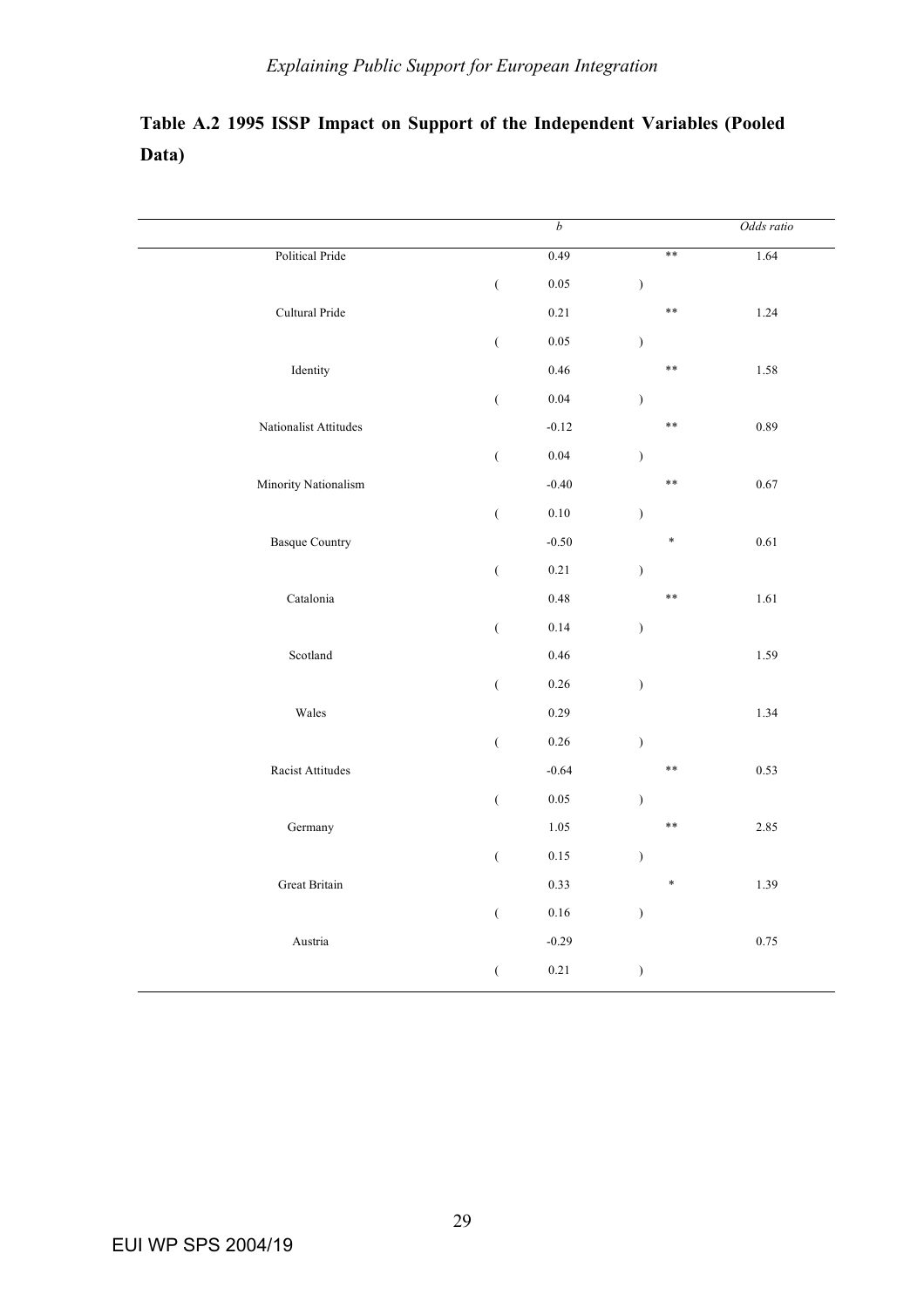# Rory Domm

|                            |                                                         | b        |               | Odds ratio |
|----------------------------|---------------------------------------------------------|----------|---------------|------------|
| Italy                      |                                                         | 2.99     | $**$          | 19.82      |
|                            | $\big($                                                 | $0.15\,$ | $\mathcal{E}$ |            |
| Ireland                    |                                                         | 2.30     | $\ast\ast$    | $10.00\,$  |
|                            | $\overline{(\ }$                                        | $0.42\,$ | $\mathcal{E}$ |            |
| Netherlands                |                                                         | $1.20\,$ | $\ast\ast$    | $3.30\,$   |
|                            | $\big($                                                 | $0.22\,$ | $\mathcal{E}$ |            |
| Sweden                     |                                                         | $0.02\,$ |               | $1.02\,$   |
|                            | $\big($                                                 | 0.25     | $\mathcal{E}$ |            |
| Age                        |                                                         | $0.03\,$ |               | $1.03\,$   |
|                            | $\big($                                                 | $0.03\,$ | )             |            |
| ${\rm Sex}$                |                                                         | $0.08\,$ |               | $1.08\,$   |
|                            | $\overline{(\ }$                                        | $0.08\,$ | $\mathcal{E}$ |            |
| $\operatorname{Education}$ |                                                         | $0.02\,$ |               | $1.02\,$   |
|                            | $\big($                                                 | $0.03\,$ | $\mathcal{E}$ |            |
| Religion (Protestant)      |                                                         | $0.12\,$ |               | $1.13\,$   |
|                            | $\big($                                                 | $0.11\,$ | $\mathcal{E}$ |            |
| Religion (Catholic)        |                                                         | $0.13\,$ |               | $1.14\,$   |
|                            | $\big($                                                 | $0.12\,$ | $\mathcal{E}$ |            |
| ISEI score                 |                                                         | $0.02\,$ | $\ast\ast$    | $1.02\,$   |
|                            | $\big($                                                 | $0.00\,$ | $\mathcal{E}$ |            |
| ISEI dummy                 |                                                         | $0.22\,$ | *             | $1.25\,$   |
|                            | $\big($                                                 | $0.11\,$ | $\mathcal{E}$ |            |
| Farmers                    |                                                         | $-0.32$  |               | 0.73       |
|                            | $\left(\begin{array}{c} 0 \\ 0 \\ 0 \end{array}\right)$ | 0.29     | $\lambda$     |            |
| Constant                   |                                                         | $-7.53$  | $\ast\ast$    | $0.00\,$   |
|                            | $\big($                                                 | $1.03\,$ | $\mathcal{E}$ |            |
| Number of Cases            |                                                         | 4990     |               |            |
| Pseudo $\rm R^{\wedge}2$   |                                                         | $0.21\,$ |               |            |
| LR Chi^2 (d.f.)            |                                                         | 1235.65  | (25)          |            |
|                            |                                                         |          |               |            |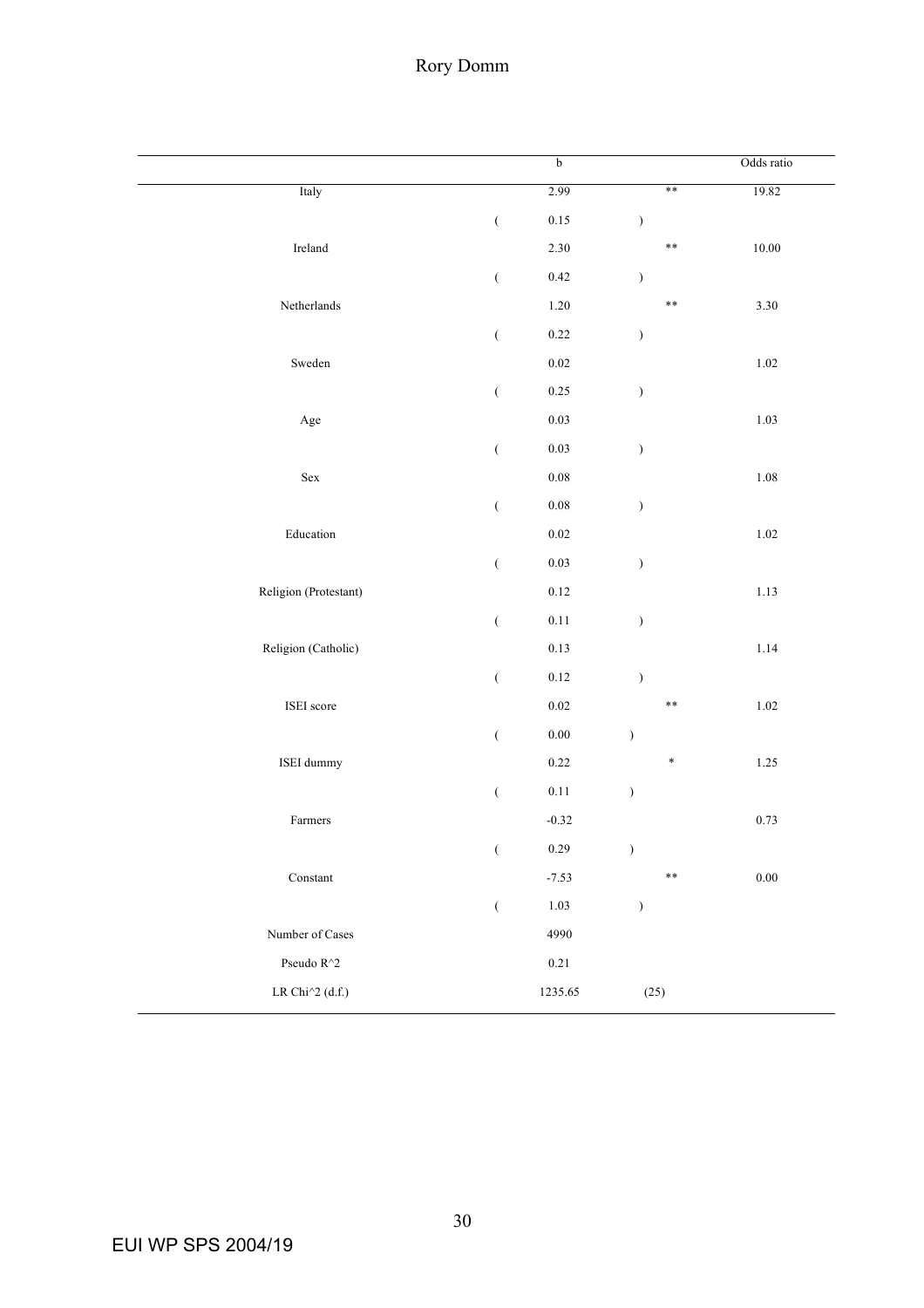|                       | Germany              |                  |               |            | GB     |                  |               |            | Austria  |                  |               |            |
|-----------------------|----------------------|------------------|---------------|------------|--------|------------------|---------------|------------|----------|------------------|---------------|------------|
|                       |                      | $\boldsymbol{b}$ |               | Odds ratio |        | $\boldsymbol{b}$ |               | Odds ratio |          | $\boldsymbol{b}$ |               | Odds ratio |
| Political Pride       |                      | 0.43             | $**$          | 1.54       |        | 0.89             | $**$          | 2.43       |          | 1.06             | $***$         | 2.89       |
|                       | $\overline{(\cdot)}$ | 0.16             | $\lambda$     |            | (0.29) |                  | $\rightarrow$ |            |          | (0.26)           | $\lambda$     |            |
| Cultural Pride        |                      | 0.20             |               | 1.23       |        | $-0.37$          |               | 0.69       |          | 0.56             | $\ast$        | 1.75       |
|                       | $\left($             | 0.14             | $\lambda$     |            | (0.28) |                  | $\rightarrow$ |            |          | (0.25)           | $\rightarrow$ |            |
| Identity              |                      | 0.40             | $***$         | 1.49       |        | 0.60             | $***$         | 1.82       |          | 0.67             | $***$         | 1.96       |
|                       | $\overline{(\ }$     | 0.13             | $\lambda$     |            | (0.21) |                  | $\rightarrow$ |            |          | (0.20)           |               |            |
| Nationalist Attitudes |                      | 0.02             |               | 1.03       |        | $-0.52$          | *             | 0.59       |          | $-0.03$          |               | 0.97       |
|                       | $\overline{(}$       | 0.12             | $\lambda$     |            | (0.23) |                  |               |            |          | (0.20)           |               |            |
| Minority Nationalism  |                      | $-0.53$          |               | 0.59       |        | $-0.19$          |               | 0.83       |          | 0.58             |               | 1.78       |
|                       | €                    | $0.31\,$         | $\lambda$     |            | (0.42) |                  |               |            |          | (0.59)           |               |            |
| Scotland              |                      | $\blacksquare$   |               |            |        | 0.11             |               | 1.12       |          |                  |               |            |
|                       |                      |                  |               |            | (0.59) |                  |               |            |          |                  |               |            |
| Wales                 |                      |                  |               |            |        | 0.12             |               | 1.13       |          |                  |               |            |
|                       |                      |                  |               |            | (0.52) |                  | $\rightarrow$ |            |          |                  |               |            |
| Racist Attitudes      |                      | $-0.87$          | **            | 0.42       |        | $-0.98$          | **            | 0.37       |          | $-0.71$          | **            | 0.49       |
|                       | $\left($             | $0.15\,$         | $\mathcal{L}$ |            | (0.25) |                  |               |            |          | (0.20)           | $\rightarrow$ |            |
| Age                   |                      | 0.20             | $\ast$        | 1.22       |        | $-0.01$          |               | 0.99       |          | 0.08             |               | 1.08       |
|                       | $\overline{(\cdot)}$ | 0.09             | $\mathcal{L}$ |            | (0.18) |                  | $\big)$       |            |          | (0.15)           |               |            |
| Sex                   |                      | 0.55             | $\ast$        | 1.74       |        | 0.69             |               | 1.99       |          | $-0.03$          |               | 0.97       |
|                       | €                    | 0.24             | $\lambda$     |            | (0.43) |                  | $\rightarrow$ |            |          | (0.36)           |               |            |
| Education             |                      | 0.03             |               | 1.03       |        | 0.24             |               | 1.27       |          | 0.42             |               | 1.52       |
|                       | (                    | 0.10             | $\lambda$     |            | (0.17) |                  | $\rightarrow$ |            |          | (0.24)           | $\rightarrow$ |            |
| Religion (Protestant) |                      | $-0.03$          |               | 0.97       |        | 0.94             | ł             | 2.57       |          | 0.79             |               | $2.20\,$   |
|                       | $\left($             | $0.27\,$         | $\lambda$     |            | (0.45) |                  |               |            |          | (0.98)           |               |            |
| Religion (Catholic)   |                      | $-0.14$          |               | 0.87       |        | $1.00\,$         |               | 2.72       |          | $0.05\,$         |               | 1.05       |
|                       | $\left($             | $0.30\,$         | $\mathcal{L}$ |            | (0.61) |                  |               |            |          | (0.45)           |               |            |
| ISEI score            |                      | $0.02\,$         | $\ast$        | 1.02       |        |                  |               |            |          | $-0.01$          |               | 0.99       |
|                       | $\overline{(\cdot)}$ | $0.01\,$         | $\lambda$     |            |        |                  |               |            | $\left($ | $0.02$ )         |               |            |
| ISEI dummy            |                      | $-0.23$          |               | 0.79       |        |                  |               |            |          | 0.46             |               | 1.59       |
|                       | $\left($             | 0.25             | $\mathcal{E}$ |            |        |                  |               |            | €        | 0.44)            |               |            |
| Farmers               |                      | $0.01\,$         |               | 1.01       |        |                  |               |            |          | $-0.36$          |               | $0.70\,$   |
|                       | $\left($             | $0.60\,$         | $\lambda$     |            |        |                  |               |            |          | (0.73)           |               |            |
| Income                |                      | $-0.14$          |               | 0.87       |        | $-0.23$          |               | 0.79       |          | 0.40             | $\ast$        | 1.49       |
|                       | (                    | $0.09\,$         | $\mathcal{L}$ |            | (0.16) |                  |               |            |          | (0.17)           |               |            |

#### Table A.3 1995 ISSP Impact on Support of the Independent Variables (Country-level Data)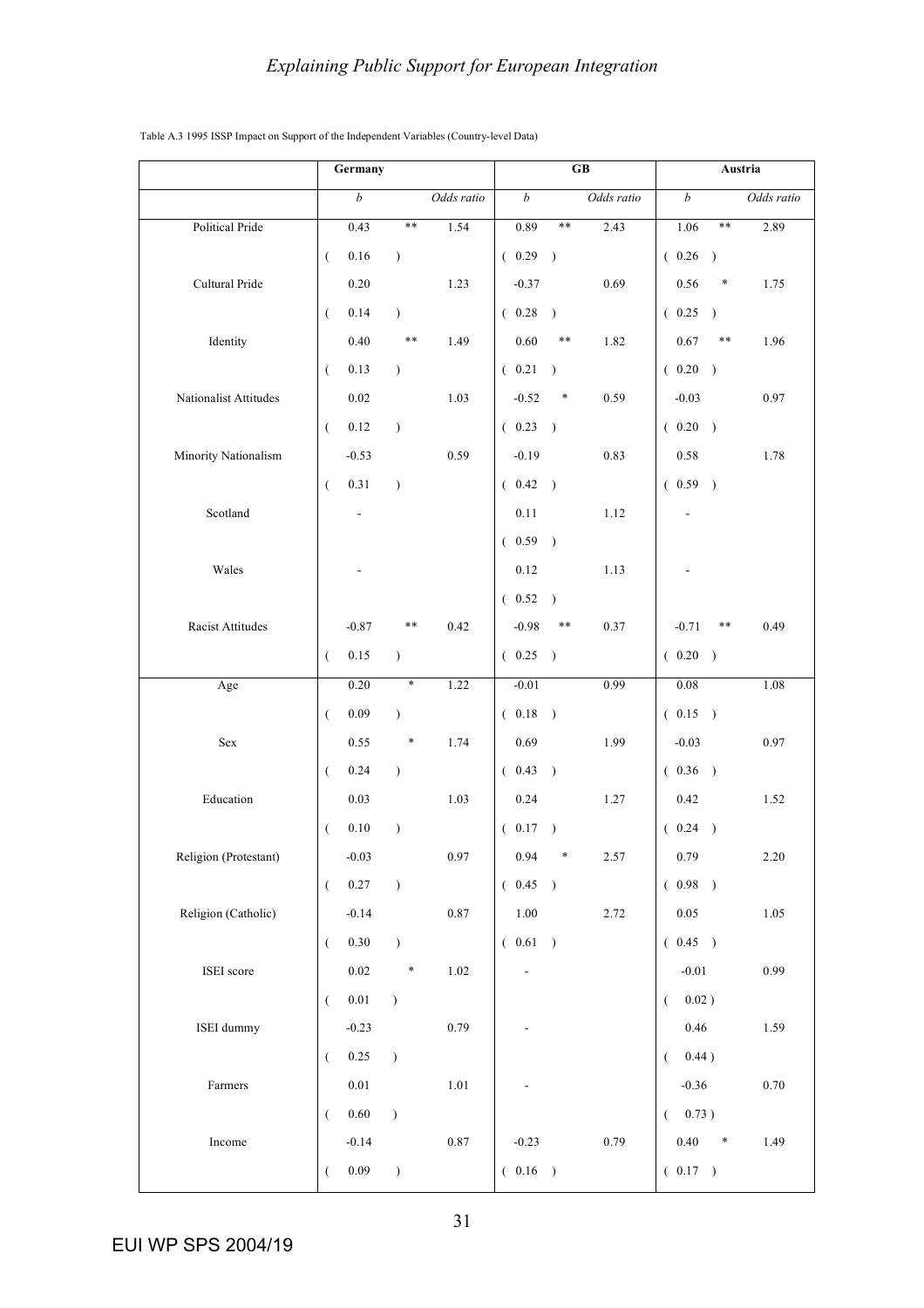|                                   | Germany<br>${\bf G}{\bf B}$                                          | Austria                    |
|-----------------------------------|----------------------------------------------------------------------|----------------------------|
| Political Affiliation (Far Left)  | 0.27<br>1.31<br>$\frac{1}{2}$                                        |                            |
|                                   | 0.56<br>$\overline{(\cdot)}$<br>$\mathcal{E}$                        |                            |
|                                   |                                                                      |                            |
| Political Affiliation (Centre)    | 0.74<br>2.09<br>$-0.07$<br>0.93                                      | $-1.04$<br>0.35            |
|                                   | $\overline{(\ }$<br>0.42<br>(0.54)<br>$\mathcal{E}$<br>$\rightarrow$ | (0.82)                     |
| Political Affiliation (Right)     | 0.91<br>$\ast$<br>2.48<br>$-0.38$<br>0.69                            | $-0.96$<br>$0.38\,$        |
|                                   | $\overline{(}$<br>0.43<br>(0.54)<br>$\mathcal{E}$                    | (0.84)                     |
|                                   |                                                                      |                            |
| Political Affiliation (Far Right) | $-0.29$<br>0.75                                                      |                            |
|                                   | $\overline{(}$<br>0.71<br>$\mathcal{E}$                              |                            |
| Political Affiliation (Other)     | 0.53<br>$-0.40$<br>0.67<br>1.70                                      |                            |
|                                   | $0.90\,$<br>$\overline{(\ }$<br>$\mathcal{E}$<br>(0.75)              |                            |
| Sub. Class (Lower)                | $-0.27$<br>0.76                                                      | $-0.30$<br>0.74            |
|                                   | 0.58<br>$\overline{(\cdot)}$<br>$\mathcal{E}$                        | (0.91)                     |
| Sub. Class (Working)              |                                                                      |                            |
|                                   |                                                                      |                            |
|                                   |                                                                      |                            |
| Sub. Class (Lower Middle)         | $-0.06$<br>0.94                                                      | $-0.71$<br>0.49            |
|                                   | $\overline{(}$<br>0.26<br>$\lambda$                                  | (0.47)                     |
| Sub. Class (Don't Know)           |                                                                      |                            |
|                                   |                                                                      |                            |
|                                   |                                                                      |                            |
| Sub. Class (Upper Middle)         | 0.56<br>$-0.57$                                                      | $-0.12$<br>0.89            |
|                                   | 0.32<br>$\overline{(\ }$<br>$\mathcal{E}$                            | 0.49<br>$\rightarrow$<br>€ |
| Sub. Class (Upper)                | $-0.64$<br>0.53                                                      |                            |
|                                   | 0.92<br>$\overline{\mathcal{L}}$<br>$\left( \right)$                 |                            |
| Constant                          | 0.99<br>$-0.01$<br>1.85<br>6.33                                      | $-2.22$<br>$0.11\,$        |
|                                   | 0.89<br>1.48<br>$\mathcal{E}$<br>$\rightarrow$<br>€<br>(             | (1.72)                     |
| Number of Cases                   | 637<br>225                                                           | 258                        |
| Pseudo $\rm R^{\wedge}2$          | $0.16\,$<br>0.29                                                     | 0.27                       |
| LR Chi $^{\wedge}2$ (d.f.)        | 87.49 (17)<br>114.62 (24)                                            | 94.29 (20)                 |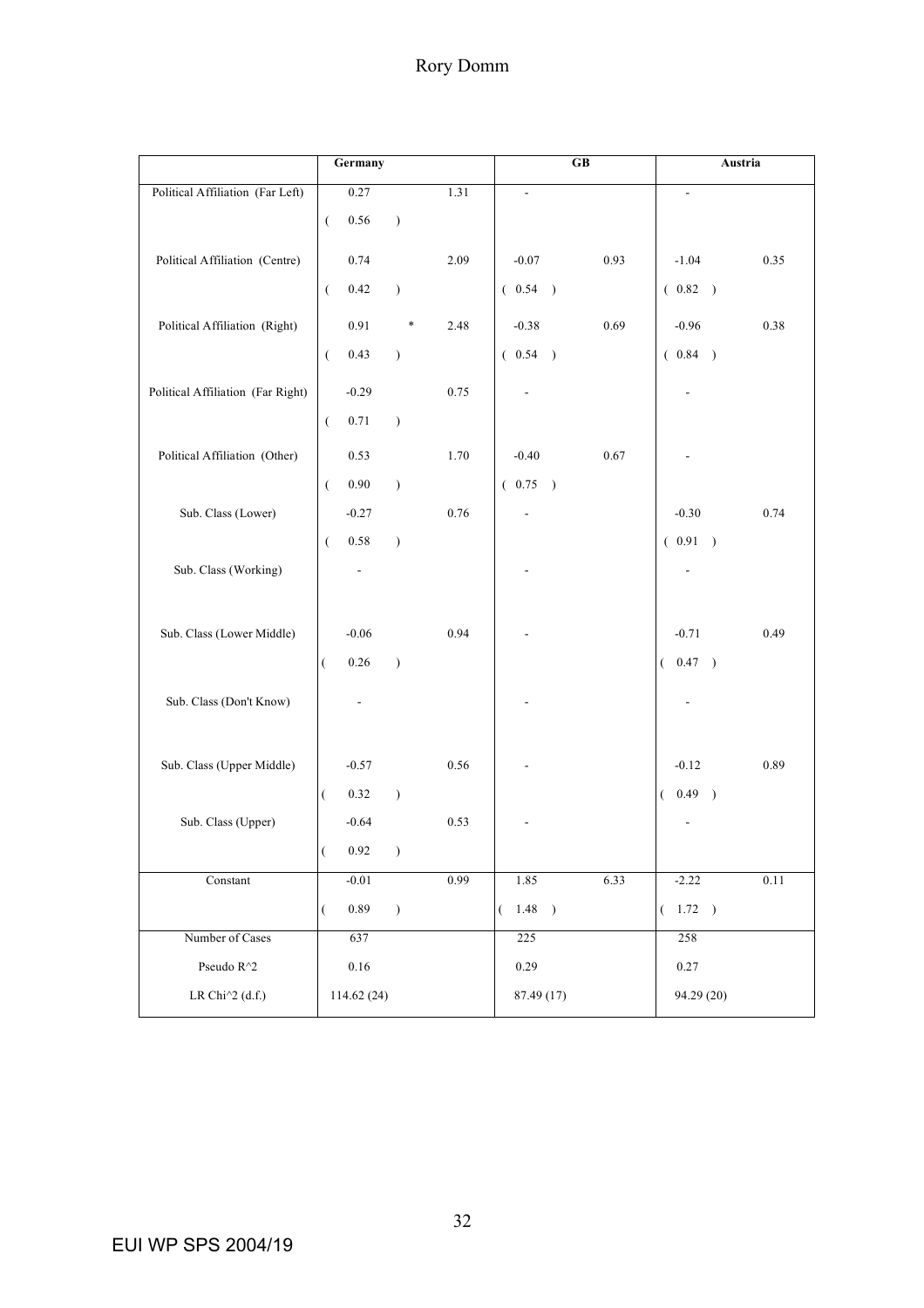|                       | Italy                   |            |                  | <b>Ireland</b> | <b>Netherlands</b> |                  |               |            |
|-----------------------|-------------------------|------------|------------------|----------------|--------------------|------------------|---------------|------------|
|                       | $\boldsymbol{b}$        | Odds ratio | b                |                | Odds ratio         | $\boldsymbol{b}$ |               | Odds ratio |
| Political Pride       | $-0.01$                 | 0.99       | 0.88             | $**$           | 2.42               | 0.50             | $**$          | 1.64       |
|                       | (0.17)                  |            | (0.26)           | $\lambda$      |                    | (0.18)           | $\rightarrow$ |            |
| Cultural Pride        | 0.21                    | 1.24       | 0.49             |                | 1.63               | 0.37             | $\ast$        | 1.45       |
|                       | (0.22)                  |            | (0.27)           | $\lambda$      |                    | (0.15)           | $\rightarrow$ |            |
| Identity              | 0.19                    | 1.21       | $-0.28$          |                | 0.76               | 0.64             | $***$         | 1.90       |
|                       | (0.15)                  |            | (0.20)           | $\rightarrow$  |                    | (0.14)           |               |            |
| Nationalist Attitudes | $-0.05$                 | 0.95       | $-0.36$          |                | 0.70               | $0.02\,$         |               | 1.02       |
|                       | (0.14)                  |            | (0.21)           | $\rightarrow$  |                    | (0.11)           | $\rightarrow$ |            |
| Minority Nationalism  | $-0.91$<br>**           | 0.40       |                  |                |                    | $-0.41$          |               | 0.66       |
|                       | (0.31)                  |            |                  |                |                    | (0.39)           |               |            |
| Racist Attitudes      | $-0.69$<br>**           | 0.50       | $-1.42$          | **             | 0.24               | $-0.26$          |               | 0.77       |
|                       | (0.18)                  |            | (0.25)           | $\lambda$      |                    | (0.15)           |               |            |
| Age                   | $-0.13$                 | 0.87       | $-0.13$          |                | 0.87               | $0.00\,$         |               | 1.00       |
|                       | (0.10)                  |            | (0.15)           | $\lambda$      |                    | (0.08)           | $\rightarrow$ |            |
| Sex                   | $-0.75$<br>*            | 0.47       | $0.01\,$         |                | 1.01               | $-0.39$          |               | 0.68       |
|                       | (0.30)                  |            | 0.41<br>$\left($ | $\lambda$      |                    | (0.22)           | $\rightarrow$ |            |
| Education             | $-0.29$<br>**           | 0.75       | 0.03             |                | 1.03               | 0.18             | *             | 1.20       |
|                       | (0.11)                  |            | (0.17)           | $\lambda$      |                    | (0.08)           | $\big)$       |            |
| Religion (Protestant) | $\overline{a}$          |            | $-7.04$          |                | 0.00               | $-0.16$          |               | 0.85       |
|                       |                         |            | (24.12)          |                |                    | (0.31)           | $\rightarrow$ |            |
| Religion (Catholic)   | 0.57                    | 1.77       | $-6.85$          |                | 0.00               | $-0.54$          |               | 0.58       |
|                       | (0.69)<br>$\rightarrow$ |            | (24.09)          | $\lambda$      |                    | (0.28)           | $\rightarrow$ |            |
| ISEI score            |                         |            | 0.02             |                | 1.02               |                  |               |            |
|                       |                         |            | $(-0.02)$        |                |                    |                  |               |            |
| ISEI dummy            |                         |            | $-0.24$          |                | 0.79               |                  |               |            |
|                       |                         |            | (0.56)           |                |                    |                  |               |            |
| Farmers               |                         |            | 0.29             |                | 1.33               |                  |               |            |
|                       |                         |            | (0.76)           |                |                    |                  |               |            |
| Income                |                         |            | $0.11\,$         |                | $1.11\,$           | $0.18\,$         | *             | 1.20       |
|                       |                         |            | (0.16)           |                |                    | (0.08)           | $\rightarrow$ |            |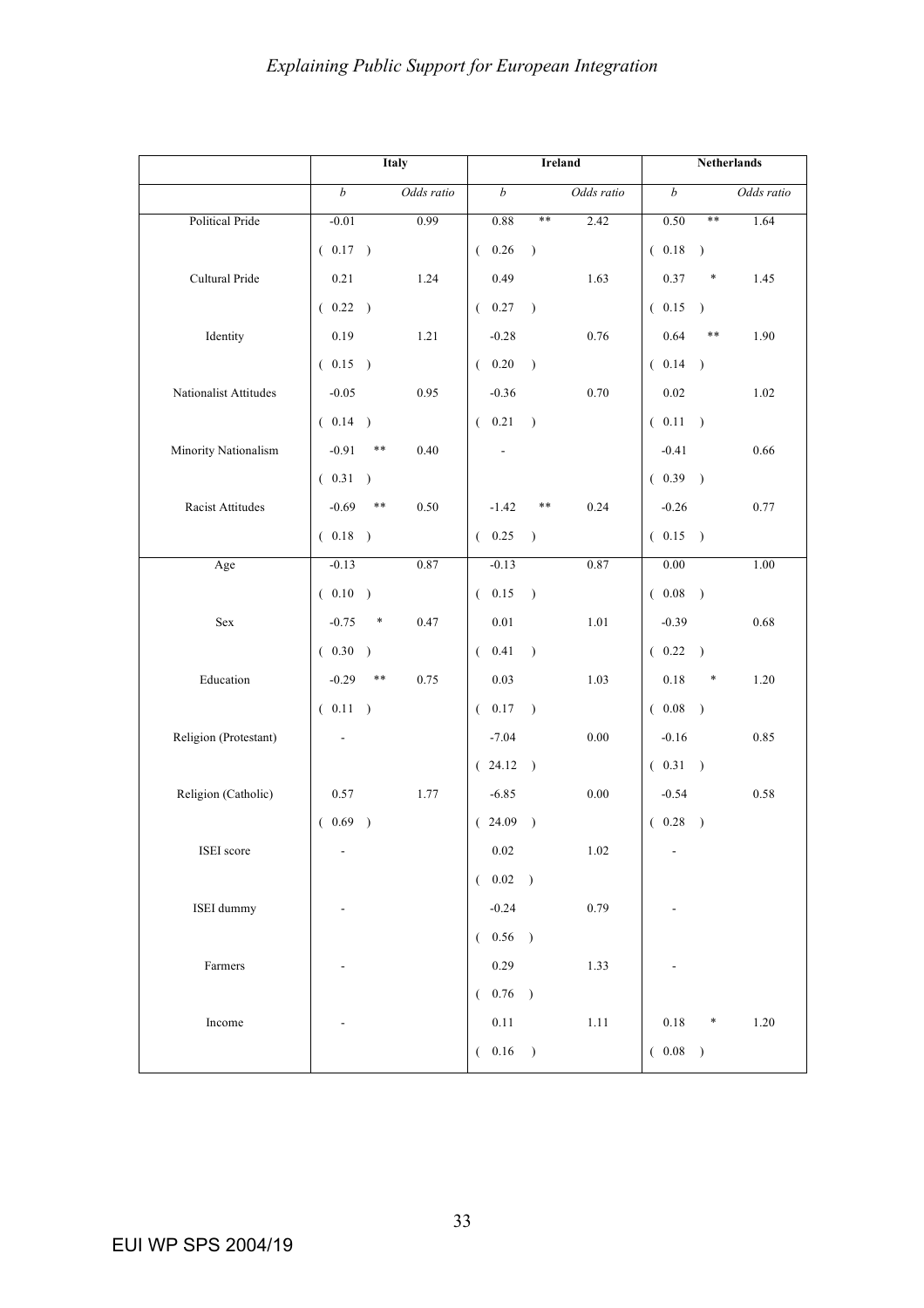|                                   | Italy                   | Ireland                                       | Netherlands             |
|-----------------------------------|-------------------------|-----------------------------------------------|-------------------------|
| Political Affiliation (Far Left)  | ÷,                      | $\overline{\phantom{a}}$                      | $-0.99$<br>*<br>0.37    |
|                                   |                         |                                               | (0.42)                  |
|                                   |                         |                                               |                         |
| Political Affiliation (Centre)    |                         | $-0.34$<br>0.71                               | $-0.04$<br>0.96         |
|                                   |                         | (0.91)<br>$\rightarrow$                       | (0.33)<br>$\rightarrow$ |
| Political Affiliation (Right)     |                         | 6.55                                          | $0.28\,$<br>1.33        |
|                                   |                         | (39.72)                                       | (0.34)                  |
|                                   |                         |                                               |                         |
| Political Affiliation (Far Right) |                         |                                               | $-0.18$<br>0.83         |
|                                   |                         |                                               | (0.64)                  |
| Political Affiliation (Other)     |                         | $-0.15$<br>0.86                               | 0.62<br>$-0.48$         |
|                                   |                         | (0.37)<br>$\rightarrow$                       | (0.29)                  |
| Sub. Class (Lower)                |                         | 2.07<br>0.73                                  |                         |
|                                   |                         | (1.26)<br>$\rightarrow$                       |                         |
| Sub. Class (Working)              |                         | 1.21<br>0.19                                  |                         |
|                                   |                         | 0.45<br>$\overline{(\cdot)}$<br>$\rightarrow$ |                         |
|                                   |                         |                                               |                         |
| Sub. Class (Lower Middle)         | 0.48                    | $-0.92$<br>0.40                               |                         |
|                                   | 0.56                    | 0.47<br>$\rightarrow$<br>$\left($             |                         |
| Sub. Class (Don't Know)           |                         | $-0.02$<br>0.98                               |                         |
|                                   |                         | 1.13<br>$\overline{(\ }$<br>$\rightarrow$     |                         |
|                                   |                         |                                               |                         |
| Sub. Class (Upper Middle)         | 0.42                    | 0.60<br>$-0.52$                               |                         |
|                                   | 0.42                    | 0.86<br>$\left($<br>$\rightarrow$             |                         |
| Sub. Class (Upper)                | 1.41                    | 5.85                                          |                         |
|                                   | $1.10\,$                | 44.93                                         |                         |
| $\mbox{Constant}$                 | 5.46<br>$***$<br>235.52 | 8.63<br>5600.47                               | 1.45<br>4.25            |
|                                   | $(-1.15)$               | $24.12$ )<br>€                                | (0.78)<br>$\big)$       |
| Number of Cases                   | 731                     | 584                                           | 592                     |
| Pseudo $\rm R^{\wedge}2$          | $0.11\,$                | 0.22                                          | 0.12                    |
| LR Chi $^{\wedge}2$ (d.f.)        | 46.75(13)               | 74.01 (21)                                    | 75.40 (23)              |
|                                   |                         |                                               |                         |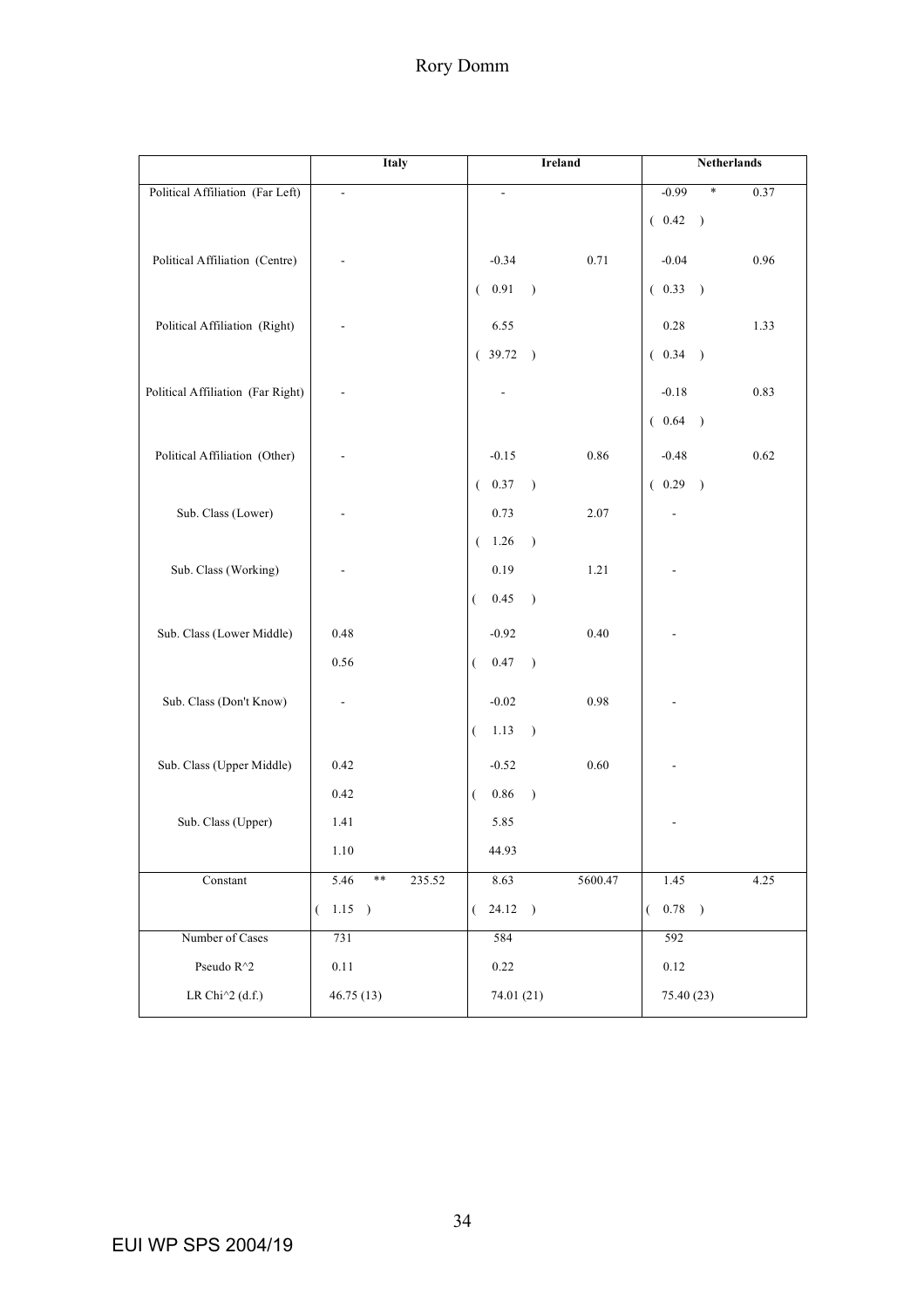|                       |                              | Spain         |            |                  |               | Sweden     |
|-----------------------|------------------------------|---------------|------------|------------------|---------------|------------|
|                       | $\boldsymbol{b}$             |               | Odds ratio | $\boldsymbol{b}$ |               | Odds ratio |
| Political Pride       | 1.14                         | **            | 3.12       | 0.48             | $***$         | 1.62       |
|                       | 0.20<br>$\left($             | $\mathcal{E}$ |            | 0.18<br>$\left($ | $\mathcal{E}$ |            |
| Cultural Pride        | 0.29                         |               | 1.34       | 0.27             |               | 1.31       |
|                       | $0.20\,$<br>€.               | $\mathcal{E}$ |            | 0.18<br>€        | $\mathcal{E}$ |            |
| Identity              | 0.42                         | **            | 1.52       | 0.83             | **            | 2.30       |
|                       | 0.14<br>€                    | $\mathcal{E}$ |            | 0.15<br>$\left($ | $\mathcal{E}$ |            |
| Nationalist Attitudes | $-0.12$                      |               | 0.89       | $-0.21$          |               | 0.81       |
|                       | 0.13<br>€                    | $\mathcal{E}$ |            | 0.14<br>←        | $\lambda$     |            |
| Minority Nationalism  | $-0.26$                      |               | 0.77       | $-1.24$          | **            | 0.29       |
|                       | 0.44<br>€                    | $\mathcal{E}$ |            | 0.45<br>€        | $\mathcal{E}$ |            |
| <b>Basque Country</b> | $-0.57$                      |               | 0.56       |                  |               |            |
|                       | 0.44<br>€                    | $\mathcal{E}$ |            |                  |               |            |
| Catalonia             | 0.41                         |               | 1.51       |                  |               |            |
|                       | 0.28<br>€.                   | $\mathcal{E}$ |            |                  |               |            |
| Racist Attitudes      | $-0.35$                      |               | 0.71       | $-0.25$          |               | 0.78       |
|                       | 0.20<br>€                    | $\mathcal{E}$ |            | $0.15\,$<br>€    | $\mathcal{E}$ |            |
| Age                   | $-0.02$                      |               | 0.98       | 0.06             |               | 1.07       |
|                       | $0.10\,$<br>€.               | $\mathcal{E}$ |            | 0.09<br>$\left($ | $\mathcal{E}$ |            |
| Sex                   | 0.28                         |               | 1.33       | 0.31             |               | 1.36       |
|                       | $0.26\,$<br>€.               | $\mathcal{E}$ |            | 0.26<br>$\left($ | $\mathcal{E}$ |            |
| Education             | $-0.08$                      |               | 0.93       | 0.04             |               | 1.04       |
|                       | 0.10<br>€                    | $\mathcal{E}$ |            | 0.11<br>€        | $\mathcal{E}$ |            |
| Religion (Protestant) | 5.89                         |               |            | 0.32             |               | 1.38       |
|                       | 22.25                        |               |            | 0.29<br>€        | $\lambda$     |            |
| Religion (Catholic)   | $0.07\,$                     |               | 1.07       | $-0.49$          |               | 0.61       |
|                       | $0.45\,$<br>€                | $\mathcal{E}$ |            | 1.47<br>€        | $\mathcal{E}$ |            |
| ISEI score            | 0.03                         | *             | 1.03       |                  |               |            |
|                       | $0.01\,$<br>€                | $\mathcal{E}$ |            |                  |               |            |
| ISEI dummy            | $0.11\,$                     |               | 1.12       |                  |               |            |
|                       | $0.32\,$<br>$\overline{(\ }$ | $\mathcal{E}$ |            |                  |               |            |
| Farmers               | $-2.50$                      | *             | $0.08\,$   |                  |               |            |
|                       | 1.21<br>€                    | $\lambda$     |            |                  |               |            |
| Income                | 0.19                         |               | $1.21\,$   | $0.06\,$         |               | $1.06\,$   |
|                       | $0.12\,$<br>€                | $\mathcal{E}$ |            | 0.09<br>€        | $\mathcal{L}$ |            |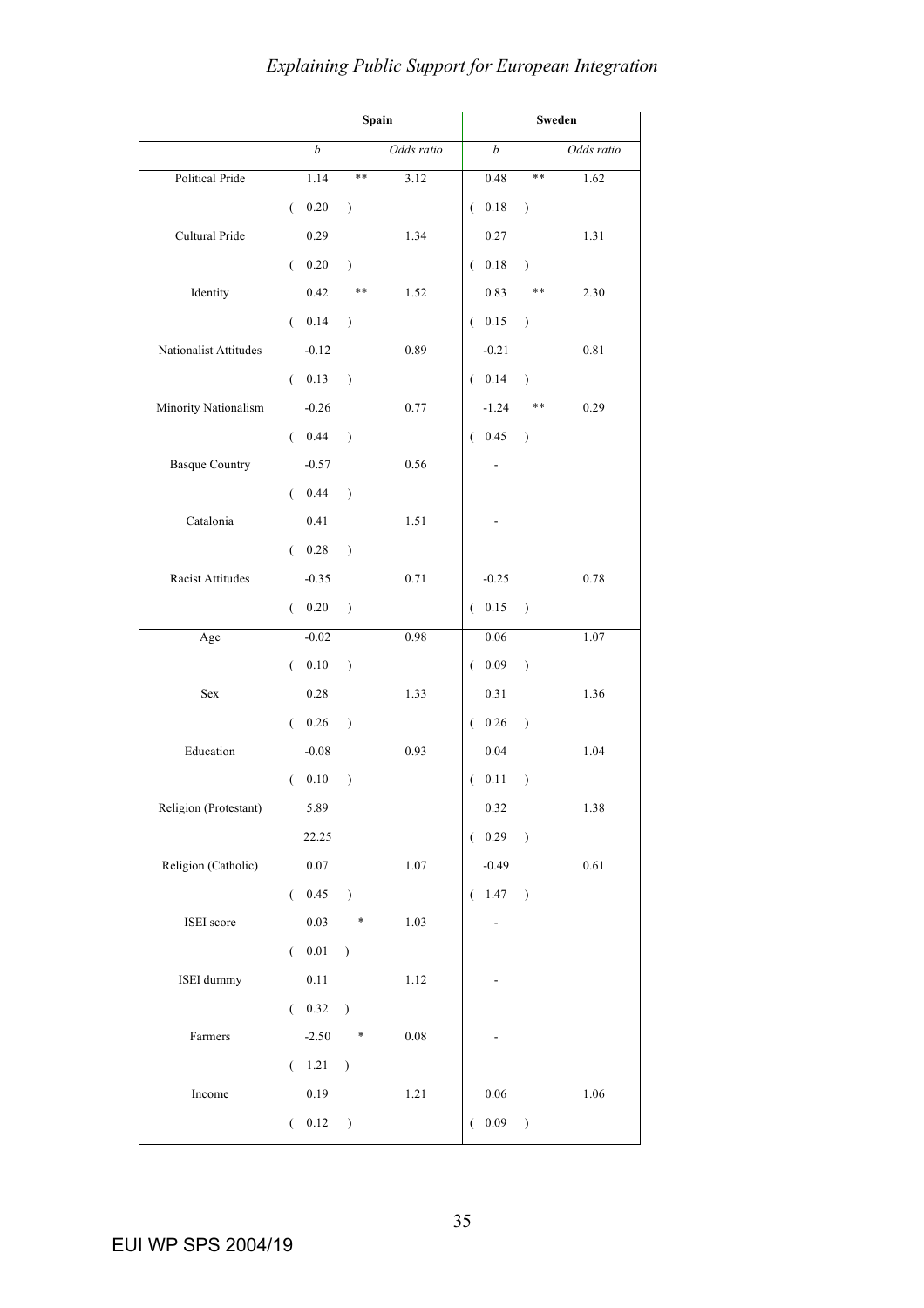|                                   |                      | Spain            |               |          | Sweden           |              |               |        |      |
|-----------------------------------|----------------------|------------------|---------------|----------|------------------|--------------|---------------|--------|------|
| Political Affiliation (Far Left)  |                      | 4.18             |               | 65.60    |                  | $-1.60$      |               | $\ast$ | 0.20 |
|                                   | $\overline{(\ }$     | 14.96            | $\mathcal{E}$ |          | ←                | 0.74         | $\mathcal{E}$ |        |      |
| Political Affiliation (Centre)    |                      | 5.10             |               | 163.92   |                  | 0.53         |               |        | 1.70 |
|                                   | $\overline{(\ }$     | 14.96            | $\lambda$     |          | €                | 0.39         | $\lambda$     |        |      |
| Political Affiliation (Right)     |                      | 5.22             |               | 185.00   |                  | 1.40         |               | **     | 4.07 |
|                                   | $\overline{(\ }$     | 14.96            | $\mathcal{E}$ |          | €                | 0.43         | $\lambda$     |        |      |
| Political Affiliation (Far Right) |                      |                  |               |          |                  |              |               |        |      |
| Political Affiliation (Other)     |                      | 4.41             |               | 82.64    |                  | 0.29         |               |        | 1.34 |
|                                   | $\overline{(\cdot)}$ | 14.96            | $\mathcal{E}$ |          | €.               | 0.42         | $\lambda$     |        |      |
| Sub. Class (Lower)                |                      | 0.77             |               | 2.15     |                  | 0.50         |               |        | 1.65 |
|                                   | $\overline{(\ }$     | 0.66             | $\mathcal{E}$ |          | $\left($         | 0.89         | $\lambda$     |        |      |
| Sub. Class (Working)              |                      | $-0.24$          |               | 0.79     |                  | $-0.68$      |               | *      | 0.51 |
|                                   | $\overline{(\ }$     | 0.33             | $\mathcal{E}$ |          | €                | 0.31         | $\lambda$     |        |      |
| Sub. Class (Lower Middle)         |                      | 0.35             |               | 1.42     |                  |              |               |        |      |
|                                   | $\overline{(}$       | 0.41             | $\mathcal{E}$ |          |                  |              |               |        |      |
| Sub. Class (Don't Know)           |                      |                  |               |          |                  | $-1.38$      |               | *      | 0.25 |
|                                   |                      |                  |               |          | $\overline{(\ }$ | 0.67         | $\mathcal{E}$ |        |      |
| Sub. Class (Upper Middle)         |                      | $-0.40$          |               | 0.67     |                  | 0.91         |               | $\ast$ | 2.48 |
|                                   | $\overline{(\ }$     | 0.65             | $\mathcal{E}$ |          | €                | 0.41         | $\lambda$     |        |      |
| Sub. Class (Upper)                |                      | 5.63             |               |          |                  | $-0.67$      |               |        | 0.51 |
|                                   |                      | 14.98            |               |          |                  | 0.95         | $\mathcal{E}$ |        |      |
| Constant                          | $\overline{(\ }$     | $-5.53$<br>15.00 | $\mathcal{E}$ | $0.00\,$ | €                | 1.44<br>1.00 | $\lambda$     |        | 4.21 |
| Number of Cases                   |                      | 397              |               |          |                  | 426          |               |        |      |
| Pseudo $\rm R^{\wedge}2$          |                      |                  |               |          |                  |              |               |        |      |
|                                   |                      | 0.27             |               |          |                  | 0.25         |               |        |      |
| LR Chi $^{\wedge}2$ (d.f.)        |                      | 125.95(26)       |               |          |                  | 149.85 (21)  |               |        |      |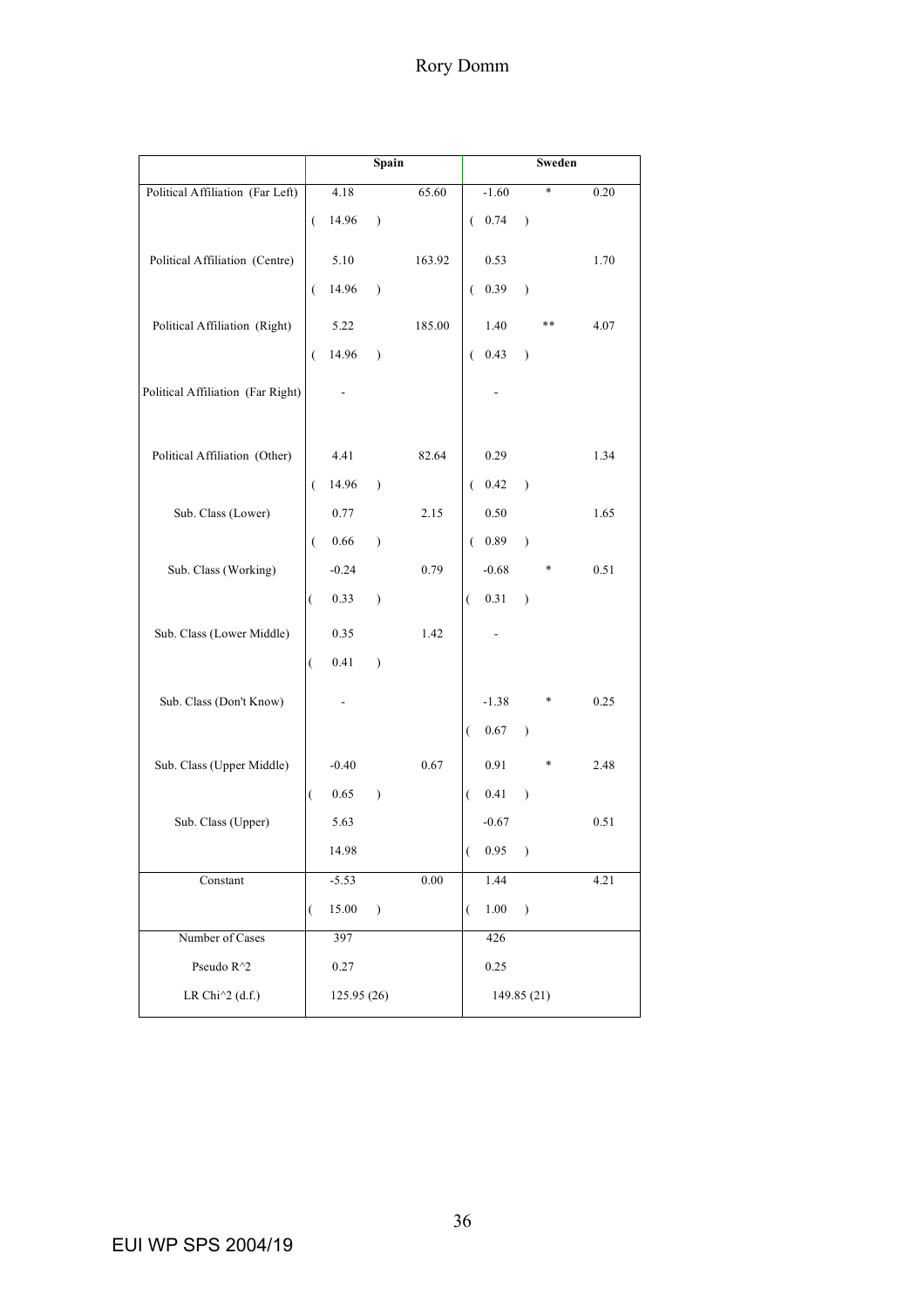## References

Almond, Gabriel and Sidney Verba (1963) *The civic culture political attitudes and democracy in five nations.* Princeton, N.J: Princeton University Press.

Anderson, Benedict R. (1983) *Imagined communities: reflections on the origin and spread of nationalism.* London: Verso.

Anderson, Christopher (1998) 'When in doubt, use proxies,' *Comparative Political Studies* 31 (5): 569-601.

Anderson, Christopher and Reichert Shawn (1996) 'Economic Benefits and Support for Membership in the EU: A Cross-National Analysis', *Journal of Public Policy* 15 (3): 231-49.

Brika, Ben, Lemaine, Gerard and James Jackson (1997) 'Racism and Xenophobia in Europe (based on Eurobarometer 47.1 data)', Paper presented at closing conference of the European Year against Racism, 18<sup>th</sup> December 1997, Luxembourg.

Bosch, Agusti and Kenneth Newton (1995) 'Economic Calculus or Familiarity Breeds Content?', in Oskar Niedermayer and Richard Sinnott (eds) *Public opinion and internationalized governance*, pp. 73-103. Oxford, New York: Oxford University Press.

Carey, Sean (2002) 'Undivided Loyalties. Is National Identity an Obstacle to European Integration?,' *European Union Politics* 3 (4): 387-413.

Charillon, Francoise and Gerard Ivaldi (1996) 'Les opinions publiques allemande, britannique et française face à l'Union Européenne,' *La Lettre de la Maison Francaise* 4: 52-76.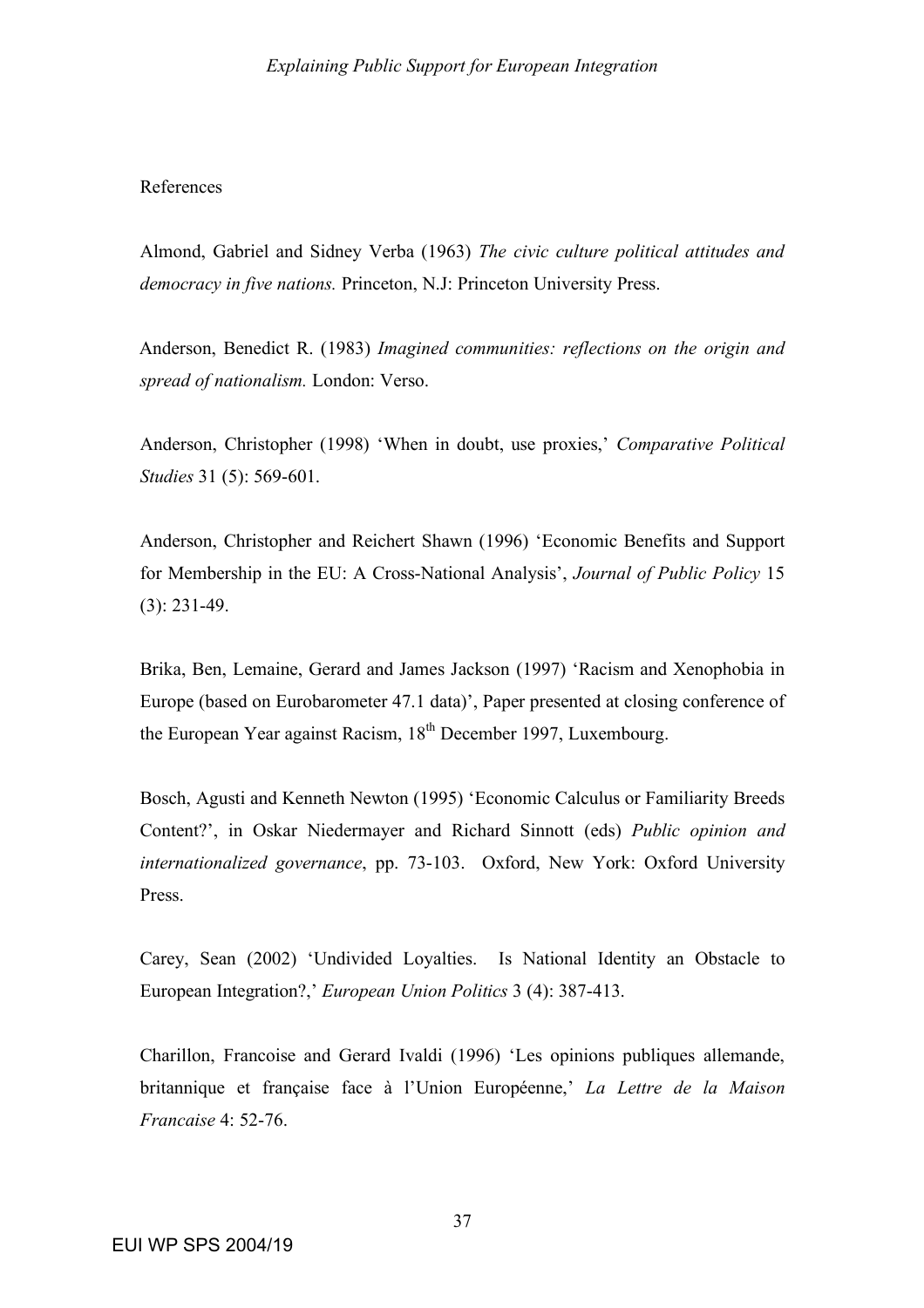### Rory Domm

Christin, Thomas and Alexander Trechsel 'Joining the EU? Explaining Public Opinion in Switzerland,' *European Union Politics* 3 (4): 415-43.

Dogan, Mattei (1994) 'The Decline of Nationalisms within Western Europe,' *Comparative Politics* 27 (3): 281-305.

Easton, David (1965) *A systems analysis of political life.* New York: Wiley.

Eichenberg, Richard and Russell Dalton (1993) 'Europeans and the European Community: the dynamics of public support for European integration,' *International Organization* 47 (4): 507-34.

Eichenberg, Richard and Russell Dalton (1997) 'Convergence and Divergence in Citizen Support for European Integration, 1973-1996,' Paper prepared for delivery to the Annual Meeting of the American Political Science Association, 28-31<sup>st</sup> August 1997, Washington, DC.

Franklin, Mark, Marsh, Michael and Lauren McLaren (1994) 'Uncorking the bottle: Popular Opposition to European Unification in the Wake of Maastricht,' *Journal of Common Market Studies* 32 (4): 455-72.

Franklin, Mark, Van Der Eijk, Cees and Michael Marsh (1995) 'Referendum Outcomes and Trust in Government: Public Support for Europe in the Wake of Maastricht', *West European Politics* 18 (3): 101-7.

Gabel, Matt (1998) *Interests and integration: market liberalization, public opinion, and European Union.* Ann Arbor: University of Michigan Press.

Ganzeboom, Harry, Treiman, Donald and Paul De Graaf (1992) 'A Standard International Socio-Economic Index of Occupational Status,' *Social Science Research* 21 (1): 1-57.

Gellner, Ernst (1997) *Nationalism.* London: Weidenfeld & Nicolson.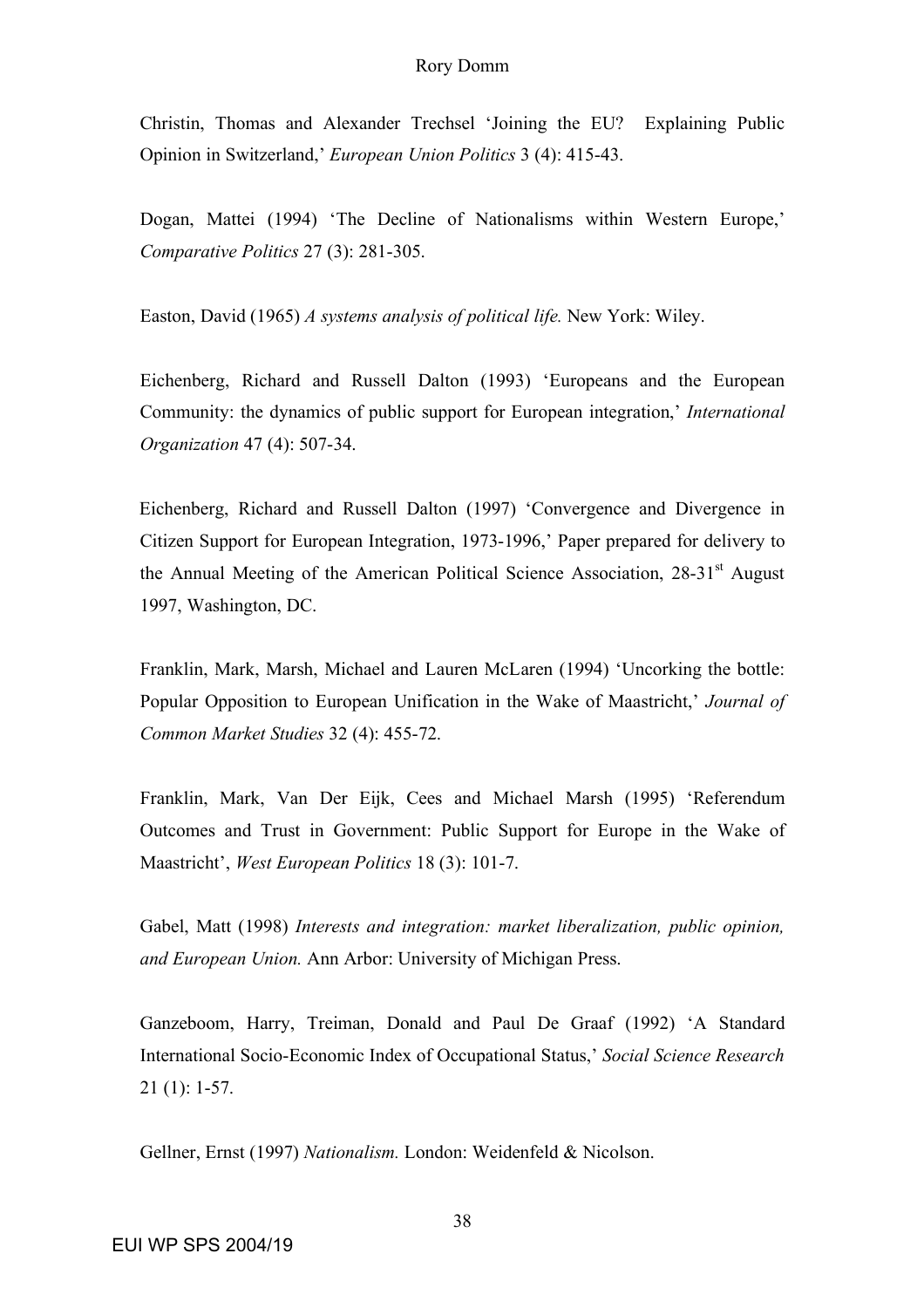Goldmann, Kjell and Karin Gilland (2001) 'Nationality versus Europeanisation: the national view of the nation in four EU countries', *Stockholm University, Department of Political Science.*

Haas, Ernst (1975) *The obsolescence of regional integration theory.* Berkeley: Institute of International Studies, University of California.

Heasly, Richard (2001) 'Euroskeptics, Europhiles and Instrumental Europeans: European Attachment in Scotland and Wales,' *European Union Politics* 2 (1): 81-102.

Hewstone, Miles (1986) *Understanding attitudes to the European community: a social-psychological study in four member states.* Cambridge: Cambridge University Press.

Inglehart, Ronald (1977) *The silent revolution changing values and political styles among Western publics.* Princeton, N.J: Princeton University Press.

International Social Science Program. (1998) *National Identity Survey 1995.* Koeln, Germany: Zentralarchiv fuer Empirische Sozialforschung/Ann Arbor, MI: Interuniversity Consortium for Political and Social Research.

Janssen, Joseph (1991) 'Postmaterialism, Cognitive Mobilization and Public Support for European Integration,' *British Journal of Political Science* 21 (4): 443-68.

Kaltenthaler, Karl and Christopher Anderson (2001) 'Europeans and Their Money: Explaining Public Support for the European Currency', *European Journal of Political Research* 40 (2): 139-70.

King, Gary, Tomz Michael and Jason Wittenberg (1998) 'Making the Most of Statistical Analyses: Improving Interpretation and Presentation,' Paper prepared for presentation at the Annual Meeting of the American Political Science Association, September 1998, Boston, MA.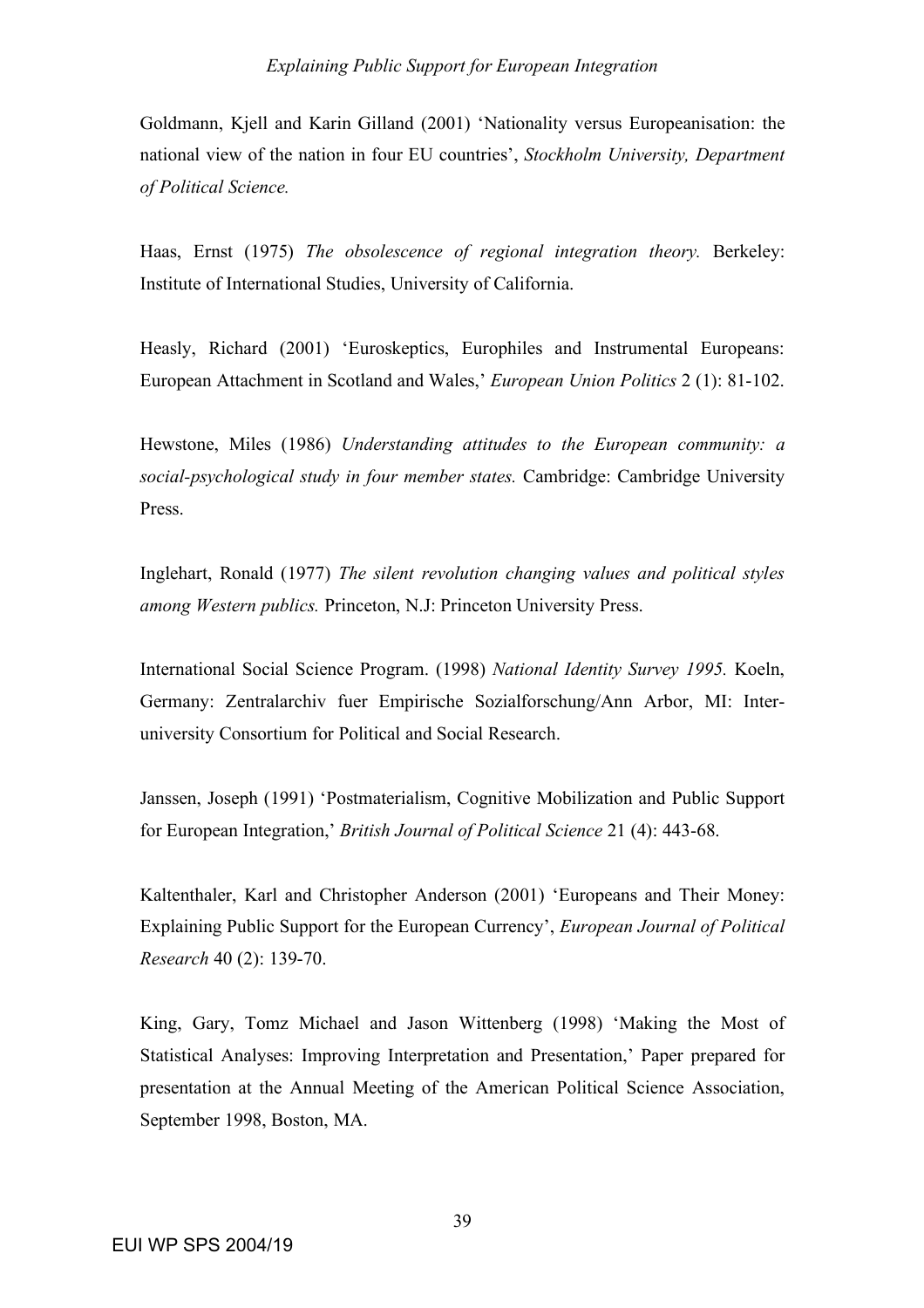King, Gary, Tomz Michael and Jason Wittenberg (2000) *CLARIFY Version 1.2.1.* Cambridge, MA: Harvard University.

Kritzinger, Sylvia (2003) 'The Influence of the Nation-State on Individual Support for the European Union,' *European Union Politics* 4 (2): 219-41.

Lindberg, Leon and Stuart Scheingold (1970) *Europe's would-be polity: patterns of change in the European community.* Englewood Cliffs, N.J: Prentice-Hall.

Lynch, Peter (1996) *Minority nationalism and European integration.* Cardiff: University of Wales Press.

MacCormick, Neil (1993) 'Beyond the Sovereign State,' *Modern Law Review* 56 (1): 1-18.

McCrone, David and Paula Surridge (1998) 'National identity and national pride,' *British Social Attitudes* 15: 1-17.

McLaren, Lauren (2002) 'Public Support for the European Union: Cost/Benefit Analysis or Perceived Cultural Threat?', *The Journal of Politics* 64 (2): 551-66.

Melich, Anna (1995) 'Comparative European trend survey data on attitudes towards immigrants,' Paper prepared for ECPR Joint Sessions,  $28<sup>th</sup>$  April –  $2<sup>nd</sup>$  May 1995, Bordeaux.

Milward, Alan, Brennan, George and Frederico Romero (1992) *The European rescue of the nation-state.* Berkeley: University of California Press.

Moravcsik, Andrew (1994) 'Why the European Community Strengthens the State: Domestic Politics and International Cooperation,' *Harvard University Center for European Studies*.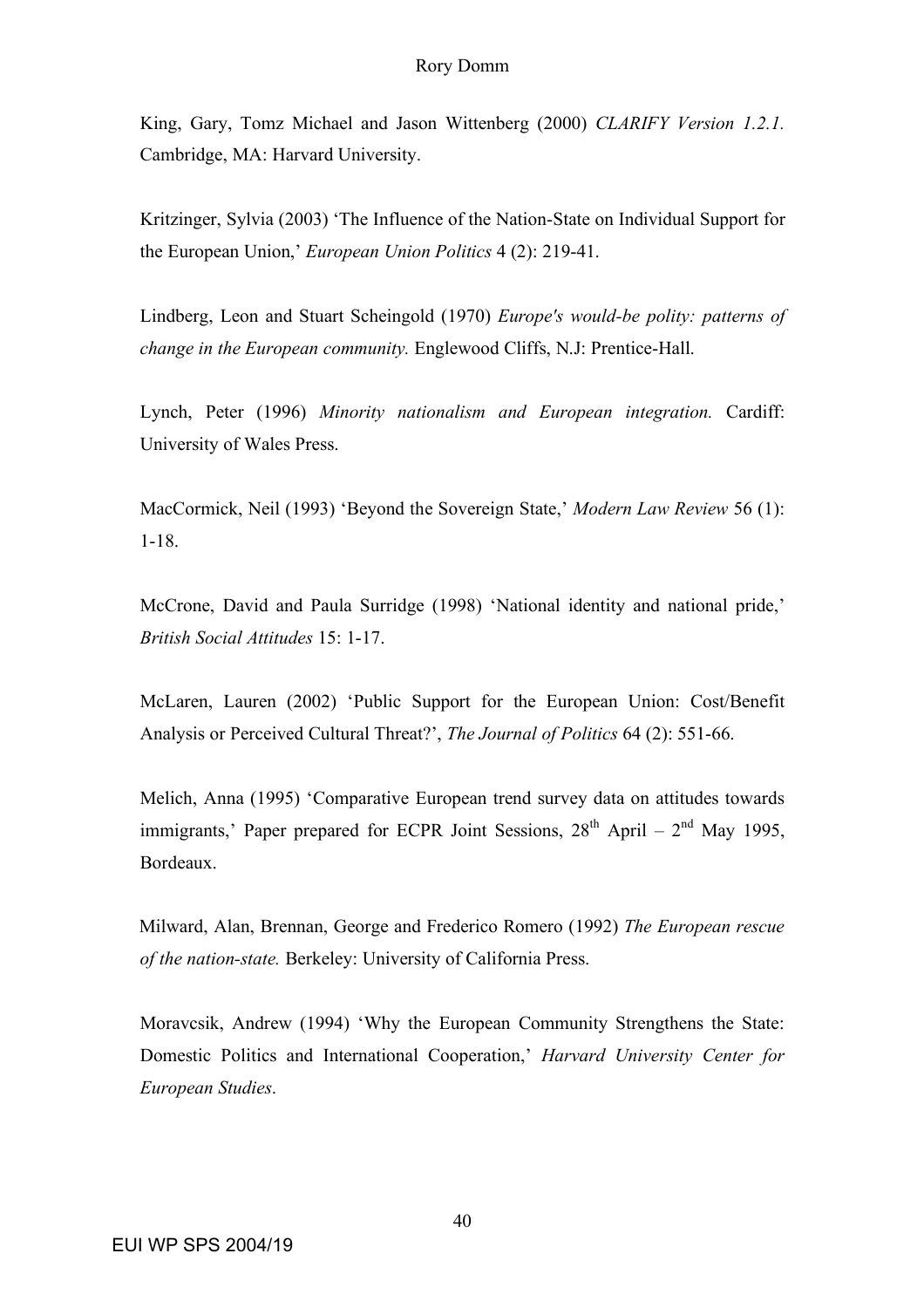Müller-Peters, Anke (1998) 'The significance of national pride and national identity to the attitude toward the single European currency: A Europe-wide comparison', *Journal of Economic Psychology* 19 (6): 701-19.

Nelsen, Brent and James Guth (2000) 'Exploring the Gender Gap: Women, Men and Public Attitudes toward European Integration,' *European Union Politics* 1 (3): 267- 91.

Nelsen, Brent and James Guth (2003) 'Religion and Youth Support for the European Union,' *Journal of Common Market Studies* 41 (1): 89-112.

Neumann, Iver and Jennifer Welsh (1991) 'The Other in European Self-Definition: an Addendum to the Literature on International Society,' *Review of International Studies* 17 (4): 327-48.

Northern Ireland, Dept. of Finance and Personnel, and Policy Planning and Research Unit. (1998) *Northern Ireland annual abstract of statistics* (Belfast, Northern Ireland: HMSO).

Oakes, Penny, Haslam, Alexander and John Turner (1994) *Stereotyping and social reality.* Oxford, UK, Cambridge, Mass., USA: Blackwell.

Official Journal of the European Communities (C349), 42 (1999).

Ray, Leonard (1996) 'Divergent policies, divergent interests: explaining crossnational variation in the social basis for support for EU integration,' Paper presented at the American Political Science Association, August 1996, San Francisco, CA.

Risse, Thomas (1998) 'To Euro or Not to Euro? The EMU and Identity Politics in the European Union,' *ARENA Working Paper* 98/1.

Risse, Thomas, Marcussen, Martin, Engelmann-Martin, Daniela, Knopf, Hans-Joachim and Klaus Roscher (1999) 'Constructing Europe? The Evolution of French,